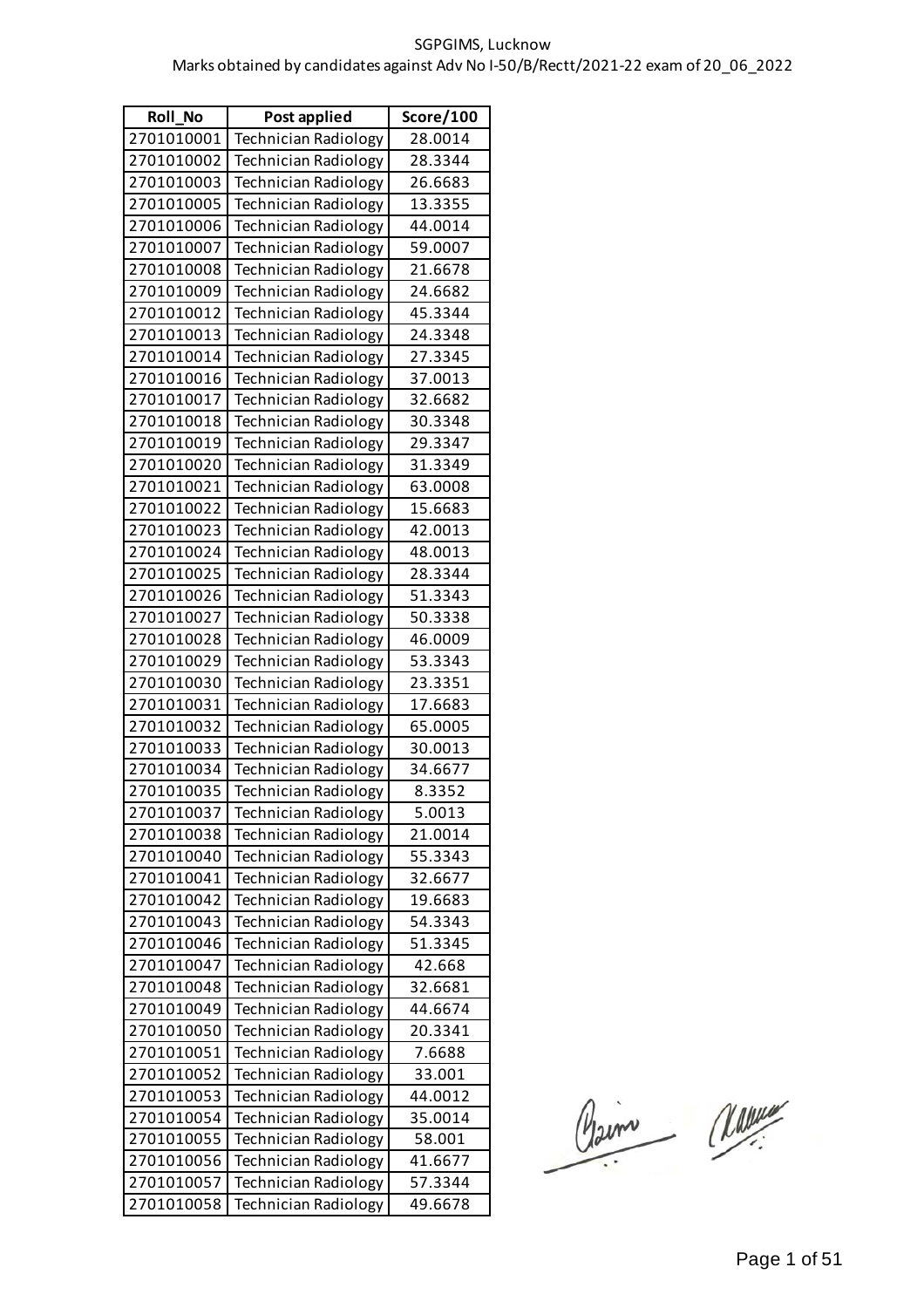| <b>Roll No</b> | Post applied                | Score/100 |
|----------------|-----------------------------|-----------|
| 2701010059     | <b>Technician Radiology</b> | 27.3348   |
| 2701010060     | <b>Technician Radiology</b> | 35.3346   |
| 2701010061     | <b>Technician Radiology</b> | 58.6677   |
| 2701010062     | <b>Technician Radiology</b> | 28.3351   |
| 2701010063     | <b>Technician Radiology</b> | 59.001    |
| 2701010064     | <b>Technician Radiology</b> | 30.335    |
| 2701010065     | <b>Technician Radiology</b> | 24.0015   |
| 2701010067     | <b>Technician Radiology</b> | 26.6672   |
| 2701010068     | <b>Technician Radiology</b> | 50.0008   |
| 2701010070     | <b>Technician Radiology</b> | 13.3354   |
| 2701010071     | <b>Technician Radiology</b> | 67.0005   |
| 2701010073     | <b>Technician Radiology</b> | 68.0006   |
| 2701010074     | <b>Technician Radiology</b> | 46.0012   |
| 2701010075     | <b>Technician Radiology</b> | 22.3347   |
| 2701010076     | <b>Technician Radiology</b> | 37.0011   |
| 2701010077     | <b>Technician Radiology</b> | 34.3348   |
| 2701010078     | <b>Technician Radiology</b> | 21.0017   |
| 2701010079     | <b>Technician Radiology</b> | 51.6678   |
| 2701010081     | Technician Radiology        | 37.0009   |
| 2701010082     | <b>Technician Radiology</b> | 32.6675   |
| 2701010083     | <b>Technician Radiology</b> | 20.3345   |
| 2701010084     | <b>Technician Radiology</b> | 26.3345   |
| 2701010085     | <b>Technician Radiology</b> | 37.3345   |
| 2701010086     | <b>Technician Radiology</b> | 62.6674   |
| 2701010087     | Technician Radiology        | 25.3348   |
| 2701010088     | <b>Technician Radiology</b> | 33.6676   |
| 2701010089     | <b>Technician Radiology</b> | 54.3341   |
| 2701010090     | <b>Technician Radiology</b> | 24.3351   |
| 2701010091     | <b>Technician Radiology</b> | 34.001    |
| 2701010092     | <b>Technician Radiology</b> | 34.6677   |
| 2701010093     | Technician Radiology        | 19.0009   |
| 2701010095     | <b>Technician Radiology</b> | 61.0007   |
| 2701010096     | <b>Technician Radiology</b> | 45.6677   |
| 2701010098     | <b>Technician Radiology</b> | 39.6681   |
| 2701010101     | <b>Technician Radiology</b> | 58.6675   |
| 2701010102     | <b>Technician Radiology</b> | 40.0011   |
| 2701010105     | <b>Technician Radiology</b> | 22.335    |
| 2701010108     | <b>Technician Radiology</b> | 41.0012   |
| 2701010109     | <b>Technician Radiology</b> | 31.6677   |
| 2701010110     | Technician Radiology        | 27.0016   |
| 2701010111     | <b>Technician Radiology</b> | 45.6678   |
| 2701010112     | <b>Technician Radiology</b> | 35.668    |
| 2701010114     | <b>Technician Radiology</b> | 50.3344   |
| 2702180001     | <b>Technician Radiology</b> | $-9.3306$ |
| 2702180002     | Technician Radiology        | 24.3352   |
| 2702180004     | <b>Technician Radiology</b> | 40.3348   |
| 2702180006     | <b>Technician Radiology</b> | 34.3347   |
| 2702180007     | <b>Technician Radiology</b> | 58.6674   |
| 2702180008     | <b>Technician Radiology</b> | 44.0007   |
| 2702180009     | <b>Technician Radiology</b> | 55.3341   |

Claim Marine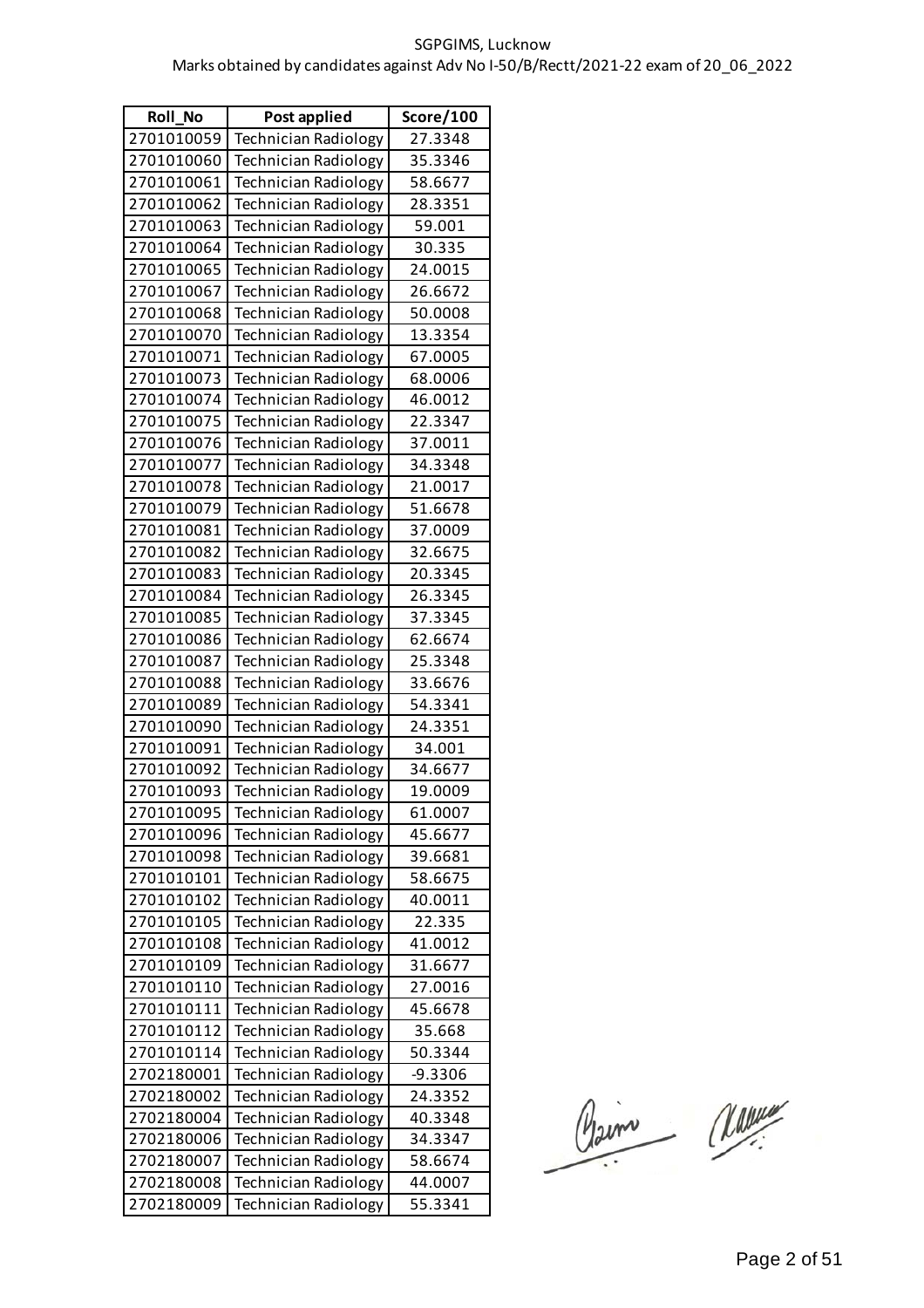| <b>Roll No</b> | Post applied                | Score/100 |
|----------------|-----------------------------|-----------|
| 2702180010     | <b>Technician Radiology</b> | 4.0024    |
| 2702180011     | <b>Technician Radiology</b> | 19.6683   |
| 2702180012     | <b>Technician Radiology</b> | 41.6675   |
| 2702180013     | <b>Technician Radiology</b> | 19.3351   |
| 2702180014     | <b>Technician Radiology</b> | 18.6687   |
| 2702180015     | <b>Technician Radiology</b> | 0.0025    |
| 2702180016     | <b>Technician Radiology</b> | 43.6678   |
| 2702180017     | <b>Technician Radiology</b> | 41.6676   |
| 2702180018     | <b>Technician Radiology</b> | 37.0014   |
| 2702180019     | <b>Technician Radiology</b> | 51.3342   |
| 2702180020     | <b>Technician Radiology</b> | 23.3346   |
| 2702180021     | <b>Technician Radiology</b> | 30.001    |
| 2702180022     | Technician Radiology        | 22.0016   |
| 2702180023     | <b>Technician Radiology</b> | 29.335    |
| 2702180024     | <b>Technician Radiology</b> | 8.0023    |
| 2702180025     | <b>Technician Radiology</b> | 13.3355   |
| 2702180026     | <b>Technician Radiology</b> | 34.6678   |
| 2702180027     | <b>Technician Radiology</b> | 37.6677   |
| 2702180028     | Technician Radiology        | 7.3356    |
| 2702180029     | <b>Technician Radiology</b> | 19.6682   |
| 2702180030     | <b>Technician Radiology</b> | 41.3345   |
| 2702180031     | <b>Technician Radiology</b> | 47.3343   |
| 2702180032     | <b>Technician Radiology</b> | 21.3351   |
| 2702180033     | <b>Technician Radiology</b> | 52.6673   |
| 2702180034     | Technician Radiology        | 24.0015   |
| 2702180035     | <b>Technician Radiology</b> | 19.3349   |
| 2702180036     | <b>Technician Radiology</b> | 35.3345   |
| 2702180037     | <b>Technician Radiology</b> | 47.0013   |
| 2702180038     | <b>Technician Radiology</b> | 60.0009   |
| 2702180039     | <b>Technician Radiology</b> | 41.3342   |
| 2702180040     | Technician Radiology        | 29.668    |
| 2702180041     | <b>Technician Radiology</b> | 19.335    |
| 2702180042     | <b>Technician Radiology</b> | 12.0018   |
| 2702180043     | <b>Technician Radiology</b> | 38.3344   |
| 2702180044     | <b>Technician Radiology</b> | 34.0009   |
| 2702180045     | <b>Technician Radiology</b> | 23.0017   |
| 2702180046     | <b>Technician Radiology</b> | 52.6677   |
| 2702180047     | <b>Technician Radiology</b> | 43.3345   |
| 2702180048     | <b>Technician Radiology</b> | 13.6681   |
| 2702180049     | <b>Technician Radiology</b> | 48.3346   |
| 2702180051     | <b>Technician Radiology</b> | 8.002     |
| 2702180052     | <b>Technician Radiology</b> | 23.6683   |
| 2702180053     | <b>Technician Radiology</b> | 18.0016   |
| 2702180054     | <b>Technician Radiology</b> | 8.0014    |
| 2702180055     | <b>Technician Radiology</b> | 13.3348   |
| 2702180056     | <b>Technician Radiology</b> | 49.6677   |
| 2702180057     | <b>Technician Radiology</b> | 46.0011   |
| 2702180058     | <b>Technician Radiology</b> | $-5.3312$ |
| 2702180059     | Technician Radiology        | 20.6685   |
| 2702180060     | <b>Technician Radiology</b> | 33.0013   |

Claim Classe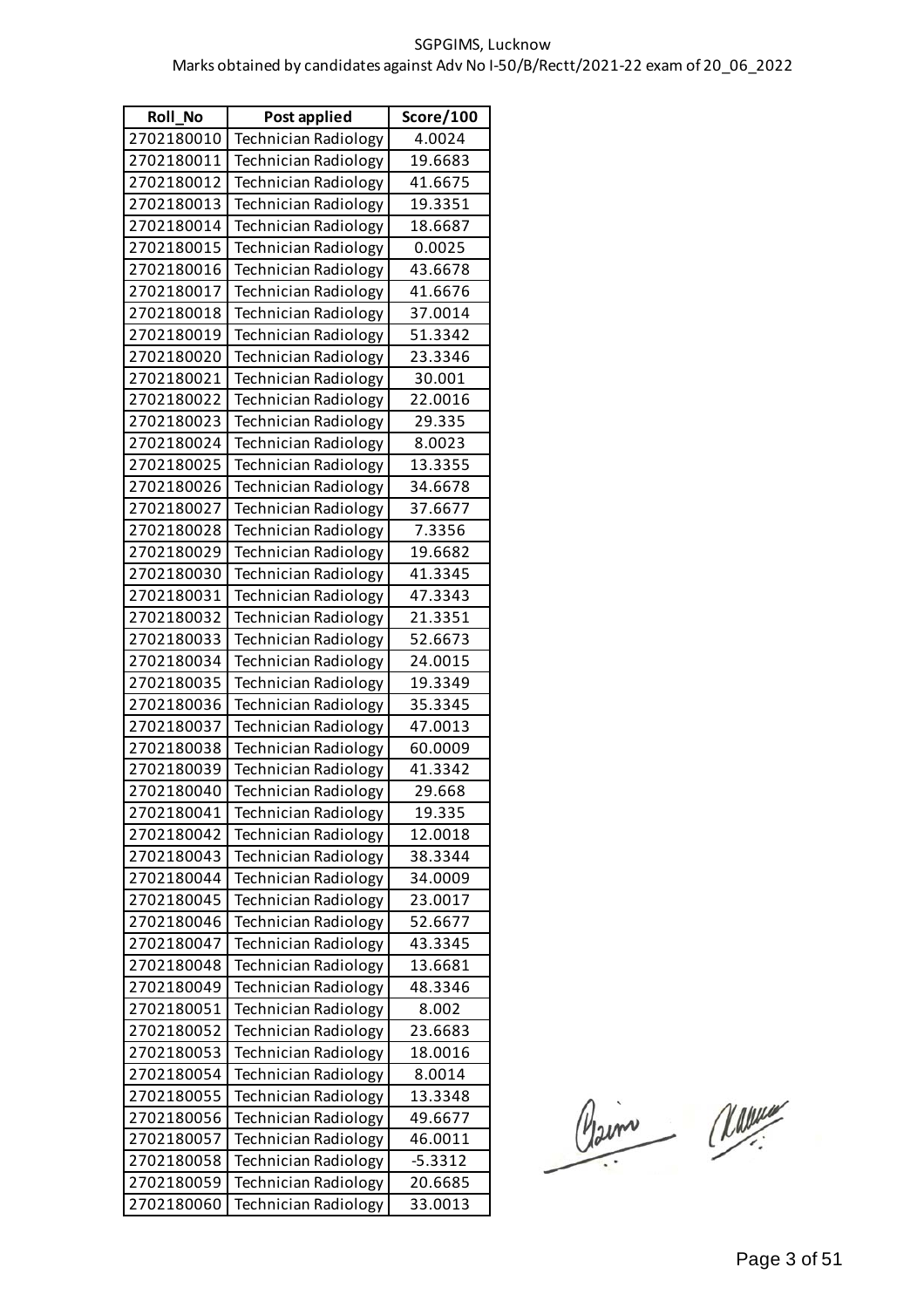| <b>Roll No</b> | Post applied                | Score/100 |
|----------------|-----------------------------|-----------|
| 2702180061     | <b>Technician Radiology</b> | 7.6688    |
| 2702180062     | <b>Technician Radiology</b> | 28.6679   |
| 2702180063     | <b>Technician Radiology</b> | 41.0011   |
| 2702180065     | <b>Technician Radiology</b> | 16.3352   |
| 2702180066     | <b>Technician Radiology</b> | 34.668    |
| 2702180067     | <b>Technician Radiology</b> | 35.3349   |
| 2702180068     | <b>Technician Radiology</b> | 23.0016   |
| 2702180069     | <b>Technician Radiology</b> | 5.3357    |
| 2702180070     | <b>Technician Radiology</b> | 20.6685   |
| 2702180071     | <b>Technician Radiology</b> | 14.6681   |
| 2702180072     | <b>Technician Radiology</b> | 8.3334    |
| 2702180073     | <b>Technician Radiology</b> | 36.0016   |
| 2702180075     | <b>Technician Radiology</b> | 38.6677   |
| 2702180076     | <b>Technician Radiology</b> | 27.0015   |
| 2702180077     | <b>Technician Radiology</b> | 11.0018   |
| 2702180078     | <b>Technician Radiology</b> | 30.668    |
| 2702180079     | <b>Technician Radiology</b> | 38.6673   |
| 2702180080     | <b>Technician Radiology</b> | 17.6681   |
| 2702180081     | <b>Technician Radiology</b> | 35.6678   |
| 2702180082     | <b>Technician Radiology</b> | 29.0016   |
| 2702180083     | <b>Technician Radiology</b> | 6.6676    |
| 2702180084     | <b>Technician Radiology</b> | 28.0016   |
| 2702180085     | Technician Radiology        | 5.6688    |
| 2702180086     | <b>Technician Radiology</b> | 37.668    |
| 2702180087     | <b>Technician Radiology</b> | $-0.3311$ |
| 2702180088     | <b>Technician Radiology</b> | 2.6691    |
| 2702180089     | <b>Technician Radiology</b> | 20.335    |
| 2702180090     | <b>Technician Radiology</b> | 41.0012   |
| 2702180091     | <b>Technician Radiology</b> | 3.3356    |
| 2702180092     | Technician Radiology        | 20.3349   |
| 2702180093     | Technician Radiology        | 32.001    |
| 2702180094     | Technician Radiology        | $-0.6648$ |
| 2702180095     | <b>Technician Radiology</b> | $-2.6641$ |
| 2702180097     | Technician Radiology        | 44.0013   |
| 2702180098     | Technician Radiology        | 16.3345   |
| 2702180099     | <b>Technician Radiology</b> | 17.0019   |
| 2702180100     | Technician Radiology        | 14.668    |
| 2702180101     | <b>Technician Radiology</b> | 31.0013   |
| 2702180103     | <b>Technician Radiology</b> | 12.0022   |
| 2702180105     | <b>Technician Radiology</b> | 30.0016   |
| 2702180107     | Technician Radiology        | 31.0007   |
| 2702180108     | <b>Technician Radiology</b> | 14.3354   |
| 2702180109     | <b>Technician Radiology</b> | 15.6685   |
| 2702180110     | <b>Technician Radiology</b> | 4.3352    |
| 2702180111     | <b>Technician Radiology</b> | 15.3352   |
| 2702180114     | <b>Technician Radiology</b> | 13.3355   |
| 2702180115     | Technician Radiology        | 17.0018   |
| 2702180116     | <b>Technician Radiology</b> | 18.6682   |
| 2702180117     | <b>Technician Radiology</b> | 34.6676   |
| 2702180118     | Technician Radiology        | 46.3344   |

Claim Classe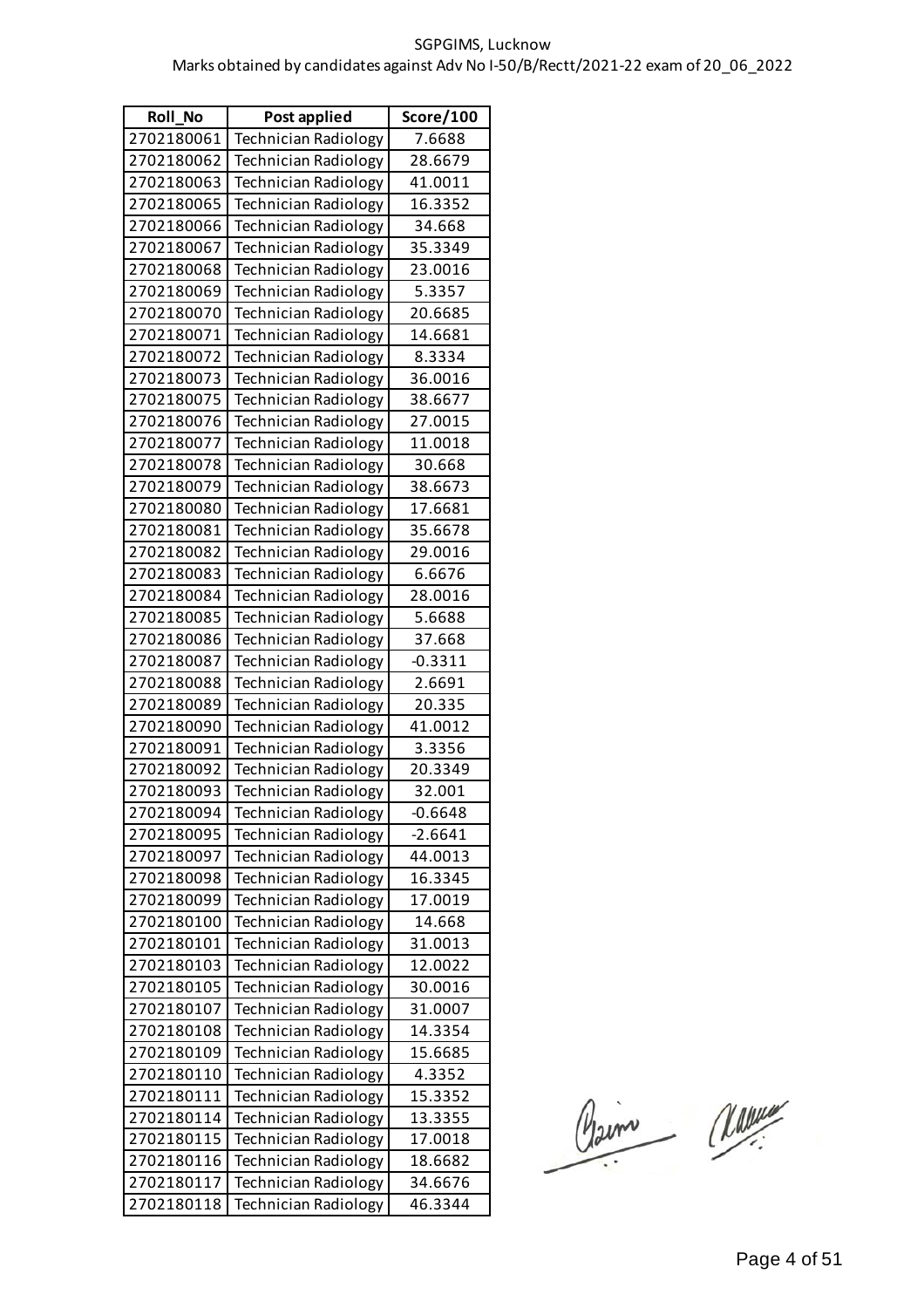| <b>Roll No</b> | Post applied                | Score/100 |
|----------------|-----------------------------|-----------|
| 2702180119     | <b>Technician Radiology</b> | 9.3356    |
| 2702180120     | <b>Technician Radiology</b> | 6.3351    |
| 2702180121     | <b>Technician Radiology</b> | $-0.6647$ |
| 2702180123     | <b>Technician Radiology</b> | 4.6689    |
| 2702180124     | <b>Technician Radiology</b> | 3.3355    |
| 2702180126     | <b>Technician Radiology</b> | 10.6683   |
| 2702180127     | <b>Technician Radiology</b> | 34.6681   |
| 2702180129     | <b>Technician Radiology</b> | 9.6688    |
| 2702180130     | <b>Technician Radiology</b> | 9.6682    |
| 2702180131     | <b>Technician Radiology</b> | 20.6681   |
| 2702180132     | <b>Technician Radiology</b> | 42.6678   |
| 2702180133     | <b>Technician Radiology</b> | 23.6685   |
| 2702180134     | <b>Technician Radiology</b> | 8.0023    |
| 2702180135     | <b>Technician Radiology</b> | 12.6687   |
| 2702180138     | <b>Technician Radiology</b> | 7.3349    |
| 2702180139     | <b>Technician Radiology</b> | $-3.9992$ |
| 2703230001     | <b>Technician Radiology</b> | 19.6686   |
| 2703230002     | <b>Technician Radiology</b> | 13.3355   |
| 2703230003     | <b>Technician Radiology</b> | $-1.9977$ |
| 2703230005     | <b>Technician Radiology</b> | 0.3352    |
| 2703230006     | <b>Technician Radiology</b> | 15.335    |
| 2703230007     | <b>Technician Radiology</b> | 39.3345   |
| 2703230008     | <b>Technician Radiology</b> | 67.3341   |
| 2703230009     | <b>Technician Radiology</b> | 17.6679   |
| 2703230012     | <b>Technician Radiology</b> | 8.0023    |
| 2703230013     | <b>Technician Radiology</b> | 17.3354   |
| 2703230016     | <b>Technician Radiology</b> | 32.0014   |
| 2703230017     | <b>Technician Radiology</b> | 13.0012   |
| 2703230019     | <b>Technician Radiology</b> | 45.3338   |
| 2703230020     | <b>Technician Radiology</b> | 2.6671    |
| 2703230021     | Technician Radiology        | 20.0015   |
| 2703230022     | <b>Technician Radiology</b> | 17.6681   |
| 2703230023     | <b>Technician Radiology</b> | 25.6679   |
| 2703230025     | <b>Technician Radiology</b> | 5.3357    |
| 2703230026     | <b>Technician Radiology</b> | 37.3346   |
| 2703230027     | <b>Technician Radiology</b> | 13.668    |
| 2703230028     | <b>Technician Radiology</b> | 19.6684   |
| 2703230029     | <b>Technician Radiology</b> | 23.3347   |
| 2703230030     | <b>Technician Radiology</b> | 40.3342   |
| 2703230032     | <b>Technician Radiology</b> | 26.668    |
| 2703230033     | <b>Technician Radiology</b> | 31.6682   |
| 2704680001     | <b>Technician Radiology</b> | 24.6683   |
| 2704680003     | <b>Technician Radiology</b> | 1.3358    |
| 2704680004     | <b>Technician Radiology</b> | 32.6679   |
| 2704680005     | <b>Technician Radiology</b> | 28.0018   |
| 2704680007     | <b>Technician Radiology</b> | 35.6682   |
| 2704680008     | <b>Technician Radiology</b> | 14.6686   |
| 2704680010     | <b>Technician Radiology</b> | 22.6685   |
| 2704680011     | <b>Technician Radiology</b> | 1.3357    |
| 2704680012     | Technician Radiology        | 4.0018    |

Claim Marine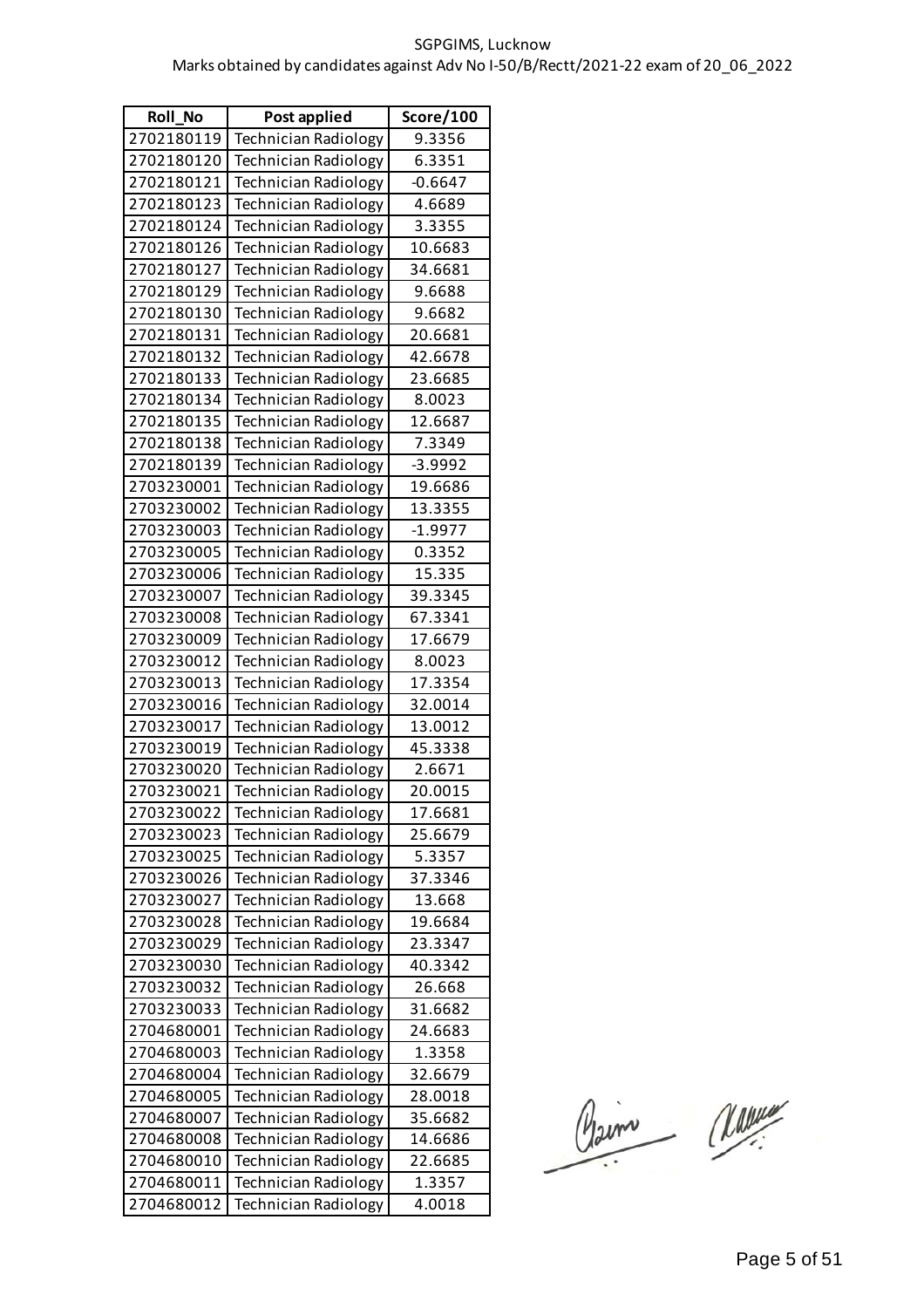| Roll_No    | Post applied                | Score/100 |
|------------|-----------------------------|-----------|
| 2704680013 | Technician Radiology        | 12.6686   |
| 2704680014 | <b>Technician Radiology</b> | 12.3339   |
| 2704680015 | <b>Technician Radiology</b> | 22.6676   |
| 2704680016 | <b>Technician Radiology</b> | 2.6689    |
| 2704680017 | <b>Technician Radiology</b> | 25.0014   |
| 2704680018 | <b>Technician Radiology</b> | 6.3345    |
| 2704680019 | <b>Technician Radiology</b> | 20.6685   |
| 2704680020 | <b>Technician Radiology</b> | 55.0011   |
| 2704680021 | <b>Technician Radiology</b> | 27.0012   |
| 2704680022 | <b>Technician Radiology</b> | 22.0018   |
| 2704680023 | <b>Technician Radiology</b> | $-10.664$ |
| 2704680026 | <b>Technician Radiology</b> | 7.6686    |
| 2704680027 | <b>Technician Radiology</b> | 37.0014   |
| 2704680028 | <b>Technician Radiology</b> | 20.6683   |
| 2704680029 | <b>Technician Radiology</b> | 10.6684   |
| 2704680030 | <b>Technician Radiology</b> | 50.3344   |
| 2704680031 | <b>Technician Radiology</b> | 26.6685   |
| 2704680033 | <b>Technician Radiology</b> | 25.0015   |
| 2704680034 | <b>Technician Radiology</b> | 44.668    |
| 2704680035 | <b>Technician Radiology</b> | 21.0017   |
| 2704680036 | <b>Technician Radiology</b> | 9.6687    |
| 2704680037 | <b>Technician Radiology</b> | 10.6689   |
| 2704680038 | Technician Radiology        | 13.0017   |
| 2704680039 | <b>Technician Radiology</b> | 26.3346   |
| 2704680040 | <b>Technician Radiology</b> | 7.0004    |
| 2704680041 | <b>Technician Radiology</b> | 24.3349   |
| 2704680042 | <b>Technician Radiology</b> | 44.6677   |
| 2704680043 | <b>Technician Radiology</b> | 37.3343   |
| 2704680044 | <b>Technician Radiology</b> | 9.6687    |
| 2704680045 | <b>Technician Radiology</b> | 12.3355   |
| 2704680046 | Technician Radiology        | 27.0011   |
| 2704680047 | Technician Radiology        | 24.6683   |
| 2704680048 | <b>Technician Radiology</b> | 33.6675   |
| 2704680049 | <b>Technician Radiology</b> | 23.335    |
| 2704680050 | Technician Radiology        | 22.6686   |
| 2704680051 | Technician Radiology        | 17.0006   |
| 2704680052 | Technician Radiology        | 13.6686   |
| 2704680053 | <b>Technician Radiology</b> | 9.0021    |
| 2704680054 | <b>Technician Radiology</b> | 5.3351    |
| 2704680055 | <b>Technician Radiology</b> | 19.3343   |
| 2704680056 | <b>Technician Radiology</b> | 34.6679   |
| 2704680057 | <b>Technician Radiology</b> | 9.6684    |
| 2704680058 | <b>Technician Radiology</b> | 26.668    |
| 2704680059 | <b>Technician Radiology</b> | 16.0007   |
| 2704680060 | <b>Technician Radiology</b> | 38.0011   |
| 2704680061 | <b>Technician Radiology</b> | $-1.3314$ |
| 2704680062 | <b>Technician Radiology</b> | 37.0011   |
| 2704680063 | <b>Technician Radiology</b> | 8.0023    |
| 2704680064 | <b>Technician Radiology</b> | 38.3348   |
| 2704680065 | <b>Technician Radiology</b> | 2.3352    |

Claim Marine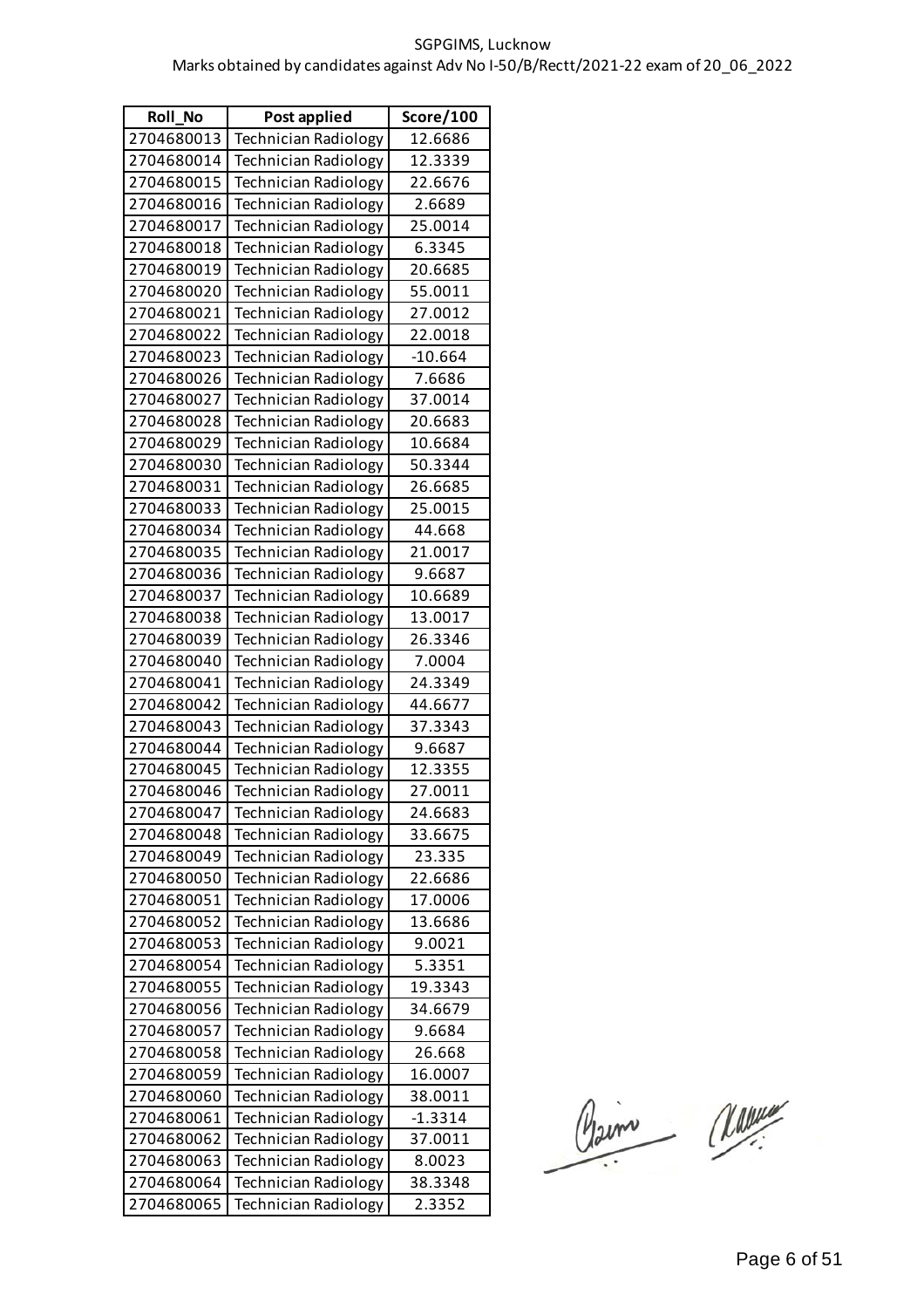| <b>Roll No</b> | Post applied                | Score/100 |
|----------------|-----------------------------|-----------|
| 2704680066     | <b>Technician Radiology</b> | $-7.6645$ |
| 2704680067     | <b>Technician Radiology</b> | 26.0011   |
| 2704680068     | <b>Technician Radiology</b> | 13.668    |
| 2704680069     | <b>Technician Radiology</b> | 40.0011   |
| 2704680070     | <b>Technician Radiology</b> | 52.3343   |
| 2704680071     | <b>Technician Radiology</b> | 8.0023    |
| 2704680072     | <b>Technician Radiology</b> | 32.3347   |
| 2704680074     | <b>Technician Radiology</b> | 22.6682   |
| 2704680075     | Technician Radiology        | 32.0015   |
| 2704680076     | <b>Technician Radiology</b> | 24.3349   |
| 2704680077     | <b>Technician Radiology</b> | 23.668    |
| 2704680078     | <b>Technician Radiology</b> | 25.6684   |
| 2704680079     | <b>Technician Radiology</b> | 20.002    |
| 2704680081     | <b>Technician Radiology</b> | 25.3347   |
| 2704680082     | <b>Technician Radiology</b> | 8.3334    |
| 2704680083     | <b>Technician Radiology</b> | 14.0012   |
| 2704680084     | <b>Technician Radiology</b> | 23.3348   |
| 2704680085     | <b>Technician Radiology</b> | 26.6678   |
| 2704680086     | <b>Technician Radiology</b> | $-1.9975$ |
| 2704680087     | <b>Technician Radiology</b> | 25.3349   |
| 2704680088     | <b>Technician Radiology</b> | 17.0013   |
| 2704680089     | <b>Technician Radiology</b> | 8.6686    |
| 2704680090     | <b>Technician Radiology</b> | 33.0013   |
| 2704680091     | <b>Technician Radiology</b> | 0.6688    |
| 2704680093     | Technician Radiology        | 13.3354   |
| 2704680094     | <b>Technician Radiology</b> | 8.0023    |
| 2704680095     | <b>Technician Radiology</b> | 16.0016   |
| 2704680096     | <b>Technician Radiology</b> | 0.0022    |
| 2704680097     | <b>Technician Radiology</b> | 45.0012   |
| 2704680098     | <b>Technician Radiology</b> | 34.0012   |
| 2704680099     | Technician Radiology        | 43.6677   |
| 2704680100     | <b>Technician Radiology</b> | 45.3344   |
| 2704680101     | <b>Technician Radiology</b> | 28.0018   |
| 2704680102     | <b>Technician Radiology</b> | 22.6686   |
| 2704680103     | <b>Technician Radiology</b> | 29.6681   |
| 2704680105     | <b>Technician Radiology</b> | 21.3353   |
| 2704680106     | <b>Technician Radiology</b> | 38.0013   |
| 2704680108     | <b>Technician Radiology</b> | 12.6684   |
| 2704680109     | <b>Technician Radiology</b> | 46.668    |
| 2704680110     | <b>Technician Radiology</b> | 48.0009   |
| 2704680111     | <b>Technician Radiology</b> | 36.668    |
| 2704680112     | <b>Technician Radiology</b> | 18.3353   |
| 2704680113     | <b>Technician Radiology</b> | 9.6674    |
| 2704680114     | <b>Technician Radiology</b> | 45.0011   |
| 2704680115     | <b>Technician Radiology</b> | 12.0022   |
| 2704680116     | <b>Technician Radiology</b> | 19.3351   |
| 2704680118     | <b>Technician Radiology</b> | 34.6679   |
| 2704680119     | <b>Technician Radiology</b> | 6.6667    |
| 2704680121     | <b>Technician Radiology</b> | 9.6683    |
| 2704680123     | Technician Radiology        | 15.6679   |

Claim Marine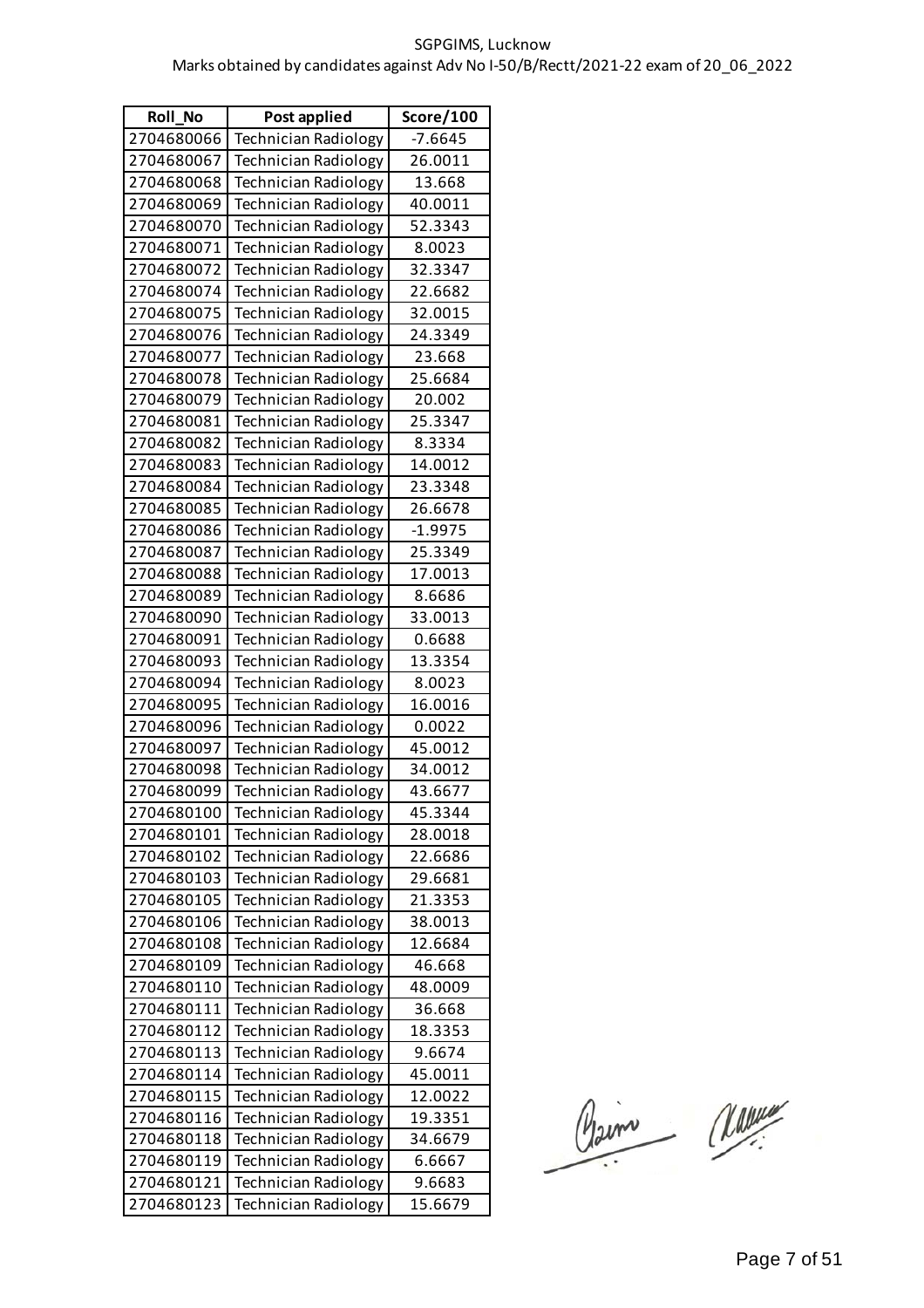| <b>Roll No</b> | Post applied                | Score/100 |
|----------------|-----------------------------|-----------|
| 2704680124     | <b>Technician Radiology</b> | 14.6684   |
| 2704680125     | <b>Technician Radiology</b> | 8.3351    |
| 2704680127     | <b>Technician Radiology</b> | 7.002     |
| 2704680128     | <b>Technician Radiology</b> | 40.6679   |
| 2704680129     | <b>Technician Radiology</b> | 11.3351   |
| 2704680131     | <b>Technician Radiology</b> | 34.3349   |
| 2704680134     | <b>Technician Radiology</b> | 11.0011   |
| 2706080001     | <b>Technician Radiology</b> | 68.0008   |
| 2706080002     | <b>Technician Radiology</b> | 44.0014   |
| 2706080003     | <b>Technician Radiology</b> | 31.3344   |
| 2706080004     | <b>Technician Radiology</b> | 27.0018   |
| 2706080005     | <b>Technician Radiology</b> | 26.3348   |
| 2706080006     | <b>Technician Radiology</b> | 41.3348   |
| 2706080007     | <b>Technician Radiology</b> | 48.6678   |
| 2706080008     | <b>Technician Radiology</b> | 50.3345   |
| 2706080009     | <b>Technician Radiology</b> | 61.0009   |
| 2706080010     | <b>Technician Radiology</b> | 56.6674   |
| 2706080011     | <b>Technician Radiology</b> | 54.0009   |
| 2706080012     | <b>Technician Radiology</b> | 50.6676   |
| 2706080013     | <b>Technician Radiology</b> | 37.3347   |
| 2706080014     | <b>Technician Radiology</b> | 41.0012   |
| 2706080015     | <b>Technician Radiology</b> | 32.668    |
| 2706080016     | <b>Technician Radiology</b> | 9.0018    |
| 2706080018     | <b>Technician Radiology</b> | 12.002    |
| 2706080019     | Technician Radiology        | 24.0019   |
| 2706080020     | <b>Technician Radiology</b> | 47.3343   |
| 2706080021     | <b>Technician Radiology</b> | 17.6685   |
| 2706080023     | <b>Technician Radiology</b> | 49.6676   |
| 2706080024     | <b>Technician Radiology</b> | 49.3345   |
| 2706080026     | <b>Technician Radiology</b> | 54.6676   |
| 2706080028     | Technician Radiology        | 39.3348   |
| 2706080030     | <b>Technician Radiology</b> | 59.0007   |
| 2706080031     | <b>Technician Radiology</b> | 14.0016   |
| 2706080033     | <b>Technician Radiology</b> | 47.6679   |
| 2706080034     | <b>Technician Radiology</b> | 68.0008   |
| 2706080035     | <b>Technician Radiology</b> | 62.0007   |
| 2706080038     | <b>Technician Radiology</b> | 60.3341   |
| 2706080039     | <b>Technician Radiology</b> | 34.3346   |
| 2706080040     | <b>Technician Radiology</b> | 70.6674   |
| 2706080041     | <b>Technician Radiology</b> | 47.3342   |
| 2706080042     | <b>Technician Radiology</b> | 30.6684   |
| 2706080043     | <b>Technician Radiology</b> | 53.0006   |
| 2706080044     | <b>Technician Radiology</b> | 12.3353   |
| 2706080046     | <b>Technician Radiology</b> | 19.6684   |
| 2706080047     | <b>Technician Radiology</b> | 53.3343   |
| 2706080048     | <b>Technician Radiology</b> | 48.6678   |
| 2706080049     | <b>Technician Radiology</b> | 48.0011   |
| 2706080050     | Technician Radiology        | 18.6682   |
| 2706080051     | <b>Technician Radiology</b> | 32.335    |
| 2706080052     | <b>Technician Radiology</b> | 60.0009   |

Claim Marine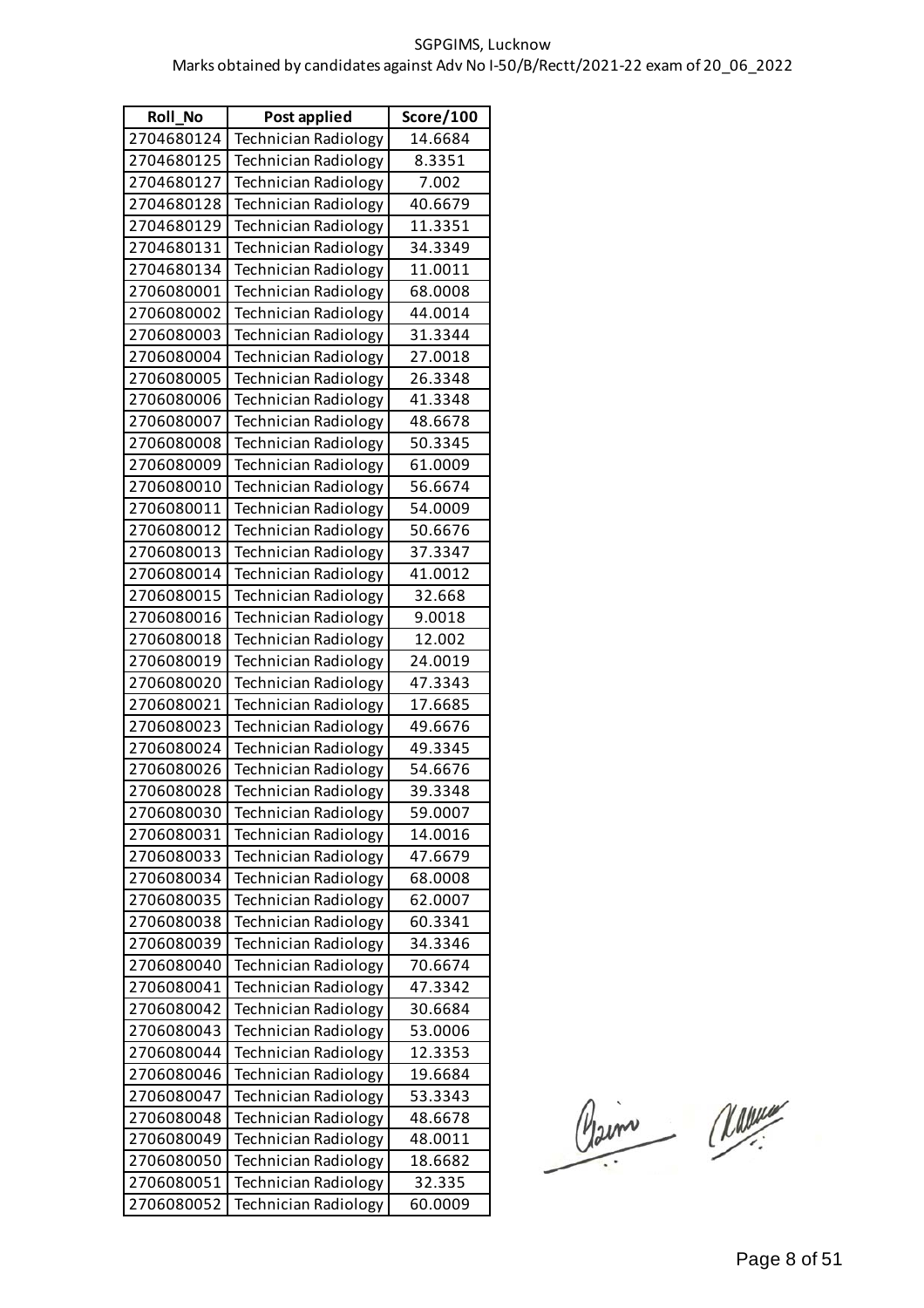| <b>Roll No</b> | Post applied                | Score/100 |
|----------------|-----------------------------|-----------|
| 2706080053     | <b>Technician Radiology</b> | 48.3342   |
| 2706080054     | Technician Radiology        | 50.6675   |
| 2706080055     | Technician Radiology        | 27.0012   |
| 2706080056     | <b>Technician Radiology</b> | 13.0019   |
| 2706080057     | <b>Technician Radiology</b> | 36.0009   |
| 2706080058     | <b>Technician Radiology</b> | 31.6677   |
| 2706080059     | <b>Technician Radiology</b> | 55.0011   |
| 2706080060     | <b>Technician Radiology</b> | 66.0008   |
| 2706080061     | <b>Technician Radiology</b> | 39.0011   |
| 2706080062     | <b>Technician Radiology</b> | 11.6686   |
| 2706080063     | <b>Technician Radiology</b> | 39.6679   |
| 2706080064     | <b>Technician Radiology</b> | 33.335    |
| 2706080065     | <b>Technician Radiology</b> | 56.6677   |
| 2706080067     | <b>Technician Radiology</b> | 26.6682   |
| 2706080068     | <b>Technician Radiology</b> | 17.0013   |
| 2706080069     | <b>Technician Radiology</b> | 50.001    |
| 2706080070     | <b>Technician Radiology</b> | 50.0011   |
| 2706080071     | <b>Technician Radiology</b> | 26.335    |
| 2706080072     | <b>Technician Radiology</b> | 26.6685   |
| 2706080073     | <b>Technician Radiology</b> | 37.3349   |
| 2706080074     | <b>Technician Radiology</b> | 27.6683   |
| 2706080075     | <b>Technician Radiology</b> | 53.0009   |
| 2706080076     | Technician Radiology        | 30.668    |
| 2706080077     | <b>Technician Radiology</b> | 19.3352   |
| 2706080080     | <b>Technician Radiology</b> | 48.3343   |
| 2706080081     | <b>Technician Radiology</b> | 37.0012   |
| 2706080082     | <b>Technician Radiology</b> | 37.0013   |
| 2706080083     | Technician Radiology        | 52.0009   |
| 2706080084     | <b>Technician Radiology</b> | 51.3341   |
| 2706080085     | <b>Technician Radiology</b> | 25.0013   |
| 2706080086     | Technician Radiology        | 26.0014   |
| 2706080087     | Technician Radiology        | 38.3348   |
| 2706080088     | <b>Technician Radiology</b> | 52.6674   |
| 2706080089     | <b>Technician Radiology</b> | 13.0009   |
| 2706080090     | <b>Technician Radiology</b> | 15.0012   |
| 2706080091     | <b>Technician Radiology</b> | 32.3348   |
| 2706080092     | <b>Technician Radiology</b> | 37.001    |
| 2706080093     | <b>Technician Radiology</b> | 39.3344   |
| 2706080094     | <b>Technician Radiology</b> | 15.0015   |
| 2706080095     | Technician Radiology        | 13.3355   |
| 2706080096     | <b>Technician Radiology</b> | 31.3345   |
| 2706080097     | <b>Technician Radiology</b> | 59.3342   |
| 2706080098     | <b>Technician Radiology</b> | 18.6687   |
| 2706080099     | <b>Technician Radiology</b> | 45.6676   |
| 2706080100     | <b>Technician Radiology</b> | 40.0015   |
| 2706080101     | <b>Technician Radiology</b> | 37.6679   |
| 2706080102     | <b>Technician Radiology</b> | 31.3347   |
| 2706080103     | <b>Technician Radiology</b> | 71.6671   |
| 2706080104     | <b>Technician Radiology</b> | 33.3345   |
| 2706080105     | <b>Technician Radiology</b> | 24.6682   |

Claim Classe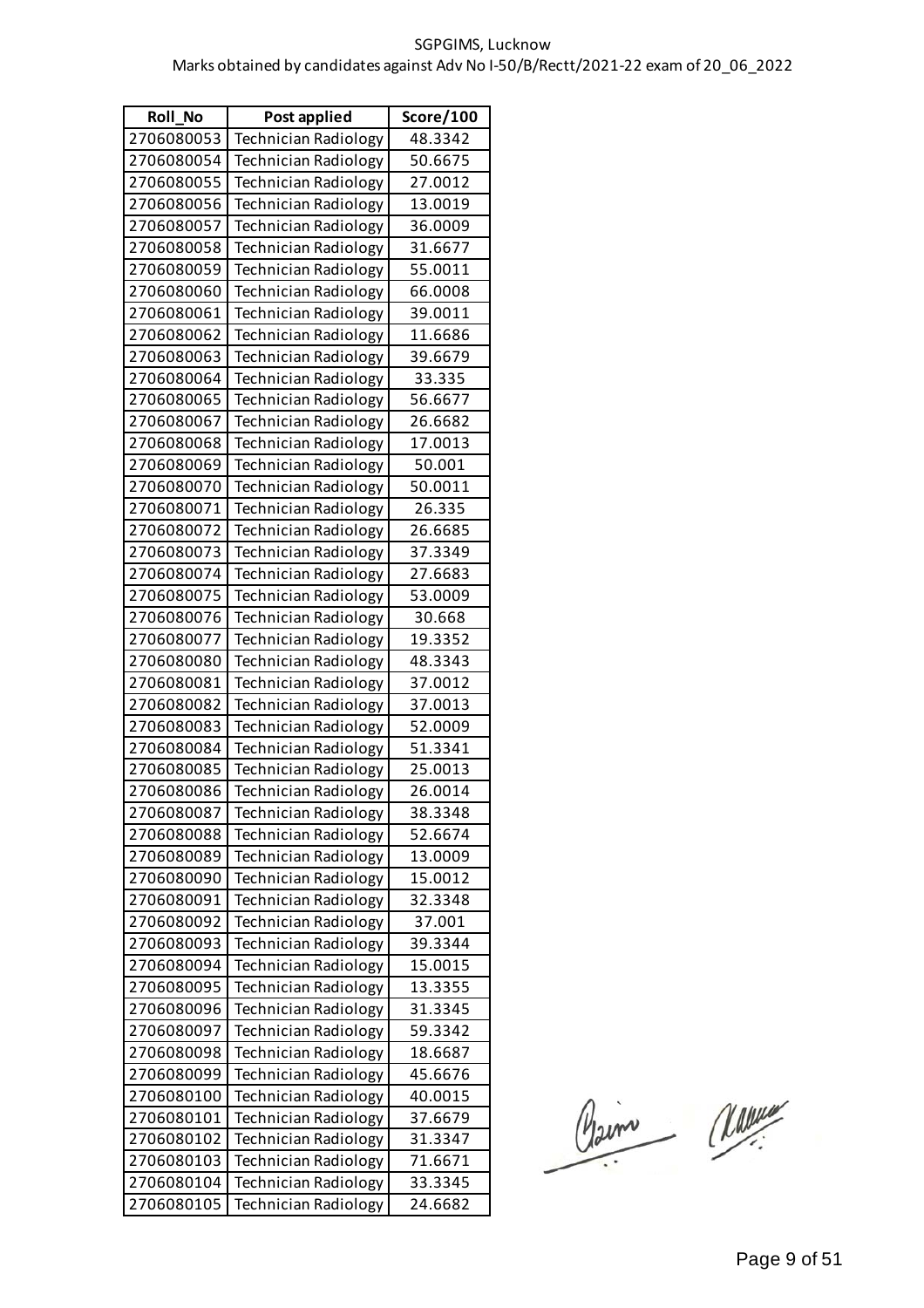| Roll_No    | Post applied                | Score/100 |
|------------|-----------------------------|-----------|
| 2706080106 | <b>Technician Radiology</b> | 39.0012   |
| 2706080107 | <b>Technician Radiology</b> | 61.3343   |
| 2706080108 | <b>Technician Radiology</b> | 24.6683   |
| 2706080109 | <b>Technician Radiology</b> | 25.3345   |
| 2706080110 | <b>Technician Radiology</b> | 21.0019   |
| 2706080112 | <b>Technician Radiology</b> | 16.3353   |
| 2706080113 | <b>Technician Radiology</b> | 72.3337   |
| 2706080114 | Technician Radiology        | 25.6685   |
| 2706080115 | <b>Technician Radiology</b> | 15.6685   |
| 2706080116 | <b>Technician Radiology</b> | 10.6689   |
| 2706080117 | <b>Technician Radiology</b> | 52.6675   |
| 2706080118 | <b>Technician Radiology</b> | 28.0018   |
| 2706080119 | <b>Technician Radiology</b> | 71.6672   |
| 2706080120 | <b>Technician Radiology</b> | 63.0009   |
| 2706080121 | <b>Technician Radiology</b> | 54.3341   |
| 2706080122 | <b>Technician Radiology</b> | 25.0016   |
| 2706080123 | <b>Technician Radiology</b> | 16.668    |
| 2706080124 | <b>Technician Radiology</b> | $-1.3308$ |
| 2706080125 | <b>Technician Radiology</b> | 70.6673   |
| 2706080126 | <b>Technician Radiology</b> | 60.001    |
| 2706080127 | <b>Technician Radiology</b> | 10.3335   |
| 2706080128 | Technician Radiology        | 49.3344   |
| 2706080129 | <b>Technician Radiology</b> | 18.6687   |
| 2706080130 | Technician Radiology        | 29.668    |
| 2706080132 | Technician Radiology        | 54.0009   |
| 2706080133 | <b>Technician Radiology</b> | 33.0011   |
| 2706080134 | <b>Technician Radiology</b> | 33.0014   |
| 2706080135 | Technician Radiology        | 46.668    |
| 2706080136 | <b>Technician Radiology</b> | 35.3346   |
| 2706080137 | Technician Radiology        | 42.001    |
| 2706080138 | Technician Radiology        | 27.0013   |
| 2706080139 | <b>Technician Radiology</b> | 26.3349   |
| 2706080140 | <b>Technician Radiology</b> | 47.6677   |
| 2706080141 | <b>Technician Radiology</b> | 53.6674   |
| 2706080142 | Technician Radiology        | 30.6677   |
| 2706080143 | <b>Technician Radiology</b> | 25.3352   |
| 2706080144 | <b>Technician Radiology</b> | 27.3351   |
| 2706080145 | <b>Technician Radiology</b> | 53.3342   |
| 2706080146 | <b>Technician Radiology</b> | 50.0008   |
| 2706080147 | <b>Technician Radiology</b> | 18.6679   |
| 2706080148 | <b>Technician Radiology</b> | 56.6674   |
| 2706080149 | <b>Technician Radiology</b> | 37.668    |
| 2706080151 | <b>Technician Radiology</b> | 18.0017   |
| 2706080153 | <b>Technician Radiology</b> | 50.3344   |
| 2706080154 | <b>Technician Radiology</b> | 45.6675   |
| 2706080155 | Technician Radiology        | 30.3344   |
| 2706080157 | Technician Radiology        | 10.6689   |
| 2706080158 | <b>Technician Radiology</b> | 25.0012   |
| 2706080159 | <b>Technician Radiology</b> | 53.3343   |
| 2706080160 | <b>Technician Radiology</b> | 15.0015   |

Claim Classe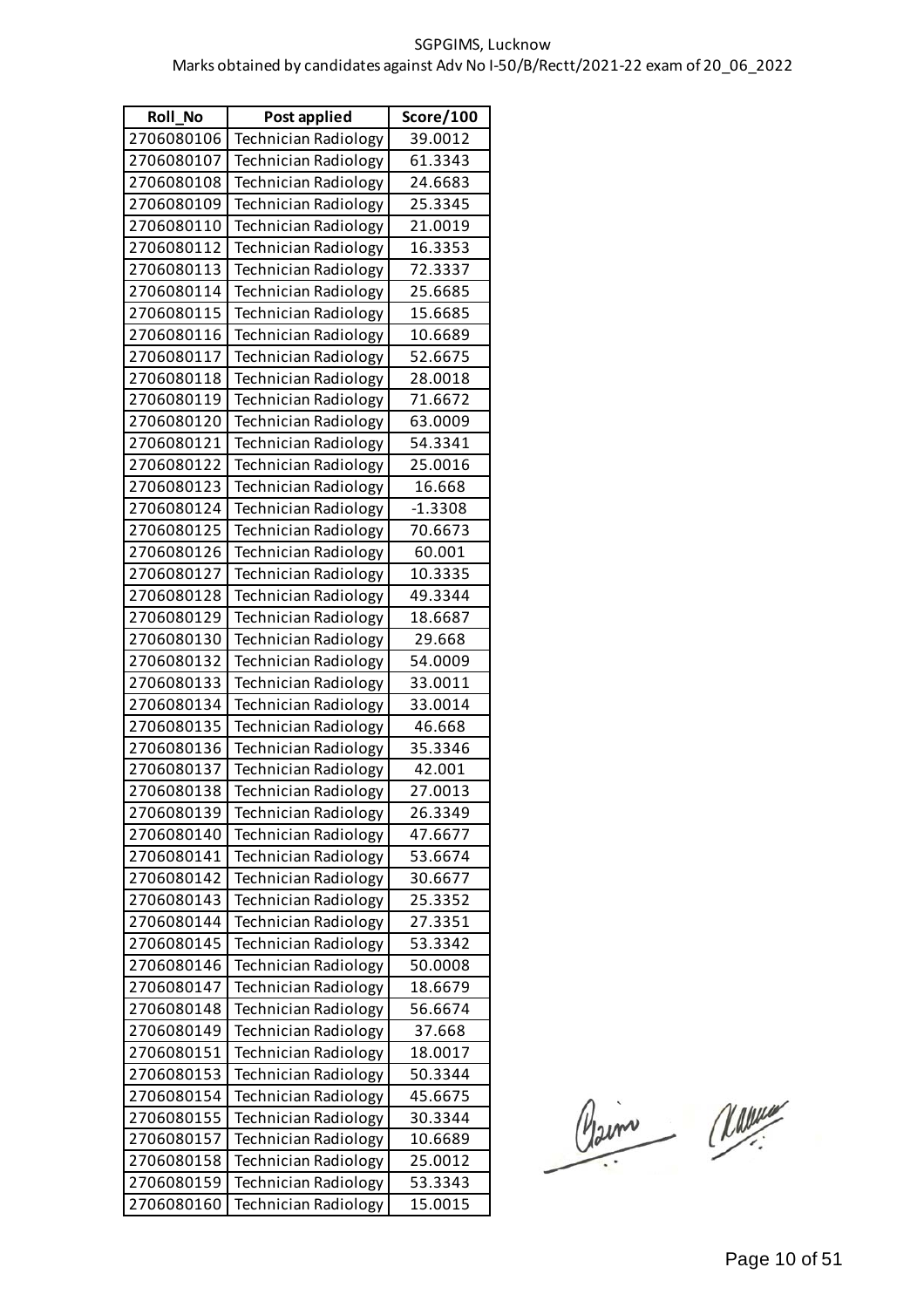| <b>Roll No</b> | Post applied                | Score/100 |
|----------------|-----------------------------|-----------|
| 2706080161     | <b>Technician Radiology</b> | 76.6672   |
| 2706080162     | <b>Technician Radiology</b> | 25.3344   |
| 2706080163     | <b>Technician Radiology</b> | 53.6676   |
| 2706080164     | <b>Technician Radiology</b> | 21.6678   |
| 2706080166     | <b>Technician Radiology</b> | 57.334    |
| 2706080167     | <b>Technician Radiology</b> | 49.0006   |
| 2706080168     | <b>Technician Radiology</b> | 12.3351   |
| 2706080169     | <b>Technician Radiology</b> | 73.6672   |
| 2706080170     | Technician Radiology        | 53.3345   |
| 2706080171     | <b>Technician Radiology</b> | 33.3346   |
| 2706080172     | <b>Technician Radiology</b> | 27.6681   |
| 2706080173     | <b>Technician Radiology</b> | 43.3343   |
| 2706080174     | <b>Technician Radiology</b> | 60.3342   |
| 2706080176     | <b>Technician Radiology</b> | 17.3351   |
| 2706080177     | <b>Technician Radiology</b> | 10.0021   |
| 2706080178     | <b>Technician Radiology</b> | 54.6678   |
| 2706080180     | <b>Technician Radiology</b> | 61.0005   |
| 2706080182     | <b>Technician Radiology</b> | 50.6675   |
| 2706080183     | <b>Technician Radiology</b> | 24.0019   |
| 2706080185     | <b>Technician Radiology</b> | 2.3337    |
| 2706080186     | <b>Technician Radiology</b> | 44.0009   |
| 2706080188     | <b>Technician Radiology</b> | 16.0019   |
| 2706080189     | <b>Technician Radiology</b> | 68.0008   |
| 2706080190     | <b>Technician Radiology</b> | 21.6681   |
| 2706080191     | <b>Technician Radiology</b> | 23.3341   |
| 2706080193     | <b>Technician Radiology</b> | 51.6671   |
| 2706080194     | <b>Technician Radiology</b> | 48.3342   |
| 2706080195     | <b>Technician Radiology</b> | 34.6683   |
| 2706080196     | <b>Technician Radiology</b> | 40.6678   |
| 2706080197     | <b>Technician Radiology</b> | 29.3351   |
| 2706080200     | <b>Technician Radiology</b> | 27.0017   |
| 2706080201     | Technician Radiology        | 29.3347   |
| 2706080202     | <b>Technician Radiology</b> | 63.0008   |
| 2706080203     | Technician Radiology        | 31.335    |
| 2706080204     | Technician Radiology        | 20.6686   |
| 2706080205     | <b>Technician Radiology</b> | 8.0023    |
| 2706080206     | Technician Radiology        | 39.0014   |
| 2706080207     | <b>Technician Radiology</b> | 64.3342   |
| 2706080208     | <b>Technician Radiology</b> | 47.3346   |
| 2706080210     | <b>Technician Radiology</b> | 59.0005   |
| 2706080212     | Technician Radiology        | 53.0011   |
| 2706080213     | <b>Technician Radiology</b> | 29.3346   |
| 2706080214     | <b>Technician Radiology</b> | 53.001    |
| 2706080218     | <b>Technician Radiology</b> | 73.334    |
| 2706240001     | <b>Technician Radiology</b> | 50.0012   |
| 2706240002     | <b>Technician Radiology</b> | 21.0016   |
| 2706240003     | Technician Radiology        | 39.0013   |
| 2706240004     | <b>Technician Radiology</b> | 27.3342   |
| 2706240005     | <b>Technician Radiology</b> | 34.0015   |
| 2706240006     | Technician Radiology        | 20.0013   |

Claim Classe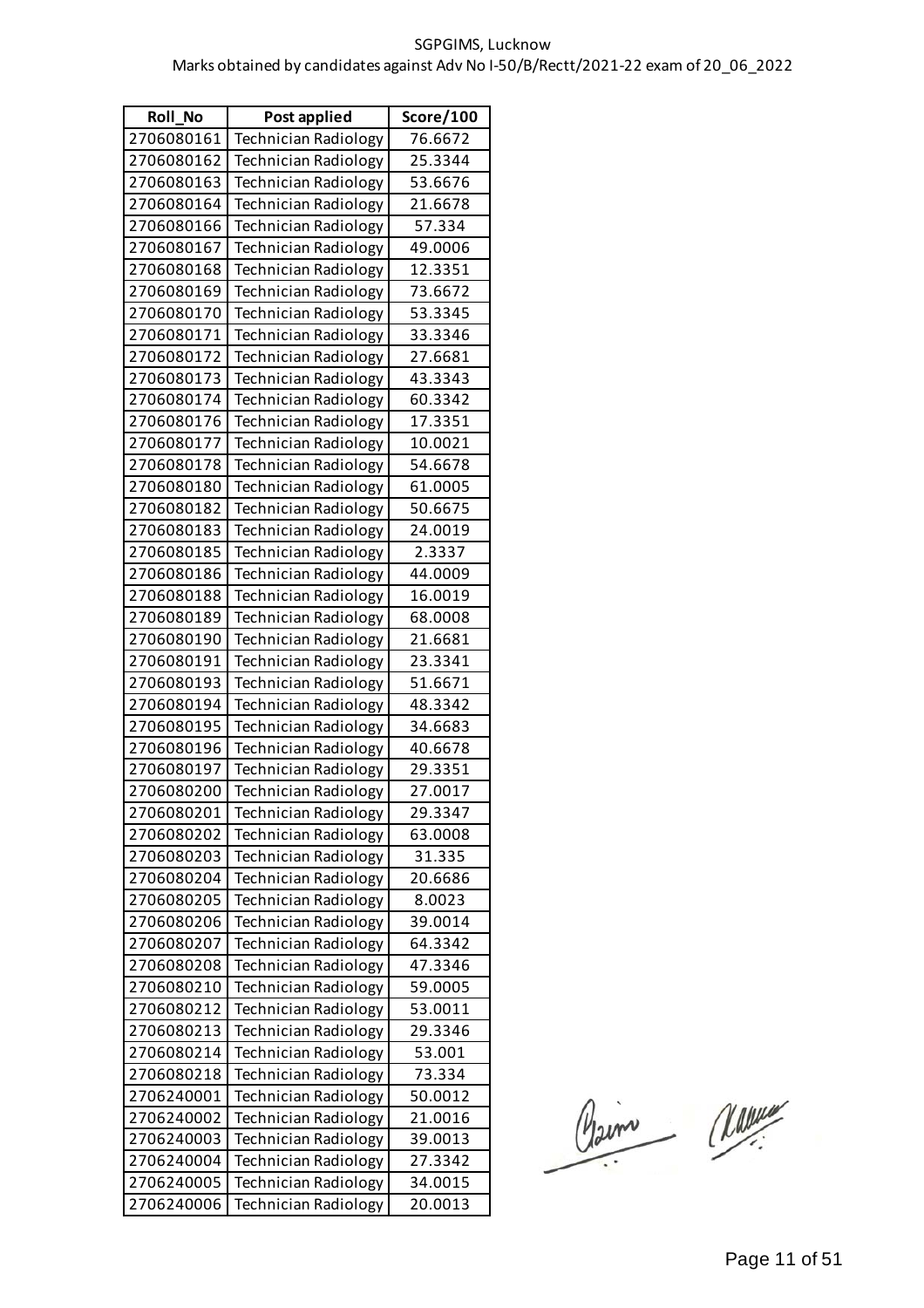| <b>Roll No</b> | Post applied                | Score/100 |
|----------------|-----------------------------|-----------|
| 2706240007     | <b>Technician Radiology</b> | 20.335    |
| 2706240008     | <b>Technician Radiology</b> | 29.6682   |
| 2706240009     | <b>Technician Radiology</b> | 44.3344   |
| 2706240010     | <b>Technician Radiology</b> | 4.6678    |
| 2706240011     | <b>Technician Radiology</b> | 9.3353    |
| 2706240012     | <b>Technician Radiology</b> | 1.3352    |
| 2706240013     | <b>Technician Radiology</b> | 44.001    |
| 2706240014     | <b>Technician Radiology</b> | 1.0018    |
| 2706240015     | <b>Technician Radiology</b> | 28.0018   |
| 2706240016     | <b>Technician Radiology</b> | 32.6682   |
| 2706240017     | <b>Technician Radiology</b> | 32.0015   |
| 2706240018     | <b>Technician Radiology</b> | 42.001    |
| 2706240019     | <b>Technician Radiology</b> | 27.3346   |
| 2706240020     | <b>Technician Radiology</b> | 7.6688    |
| 2706240021     | <b>Technician Radiology</b> | 1.3351    |
| 2706240022     | <b>Technician Radiology</b> | 14.6687   |
| 2706240023     | <b>Technician Radiology</b> | 15.335    |
| 2706240024     | <b>Technician Radiology</b> | 3.3355    |
| 2706240025     | <b>Technician Radiology</b> | 1.3353    |
| 2706240026     | <b>Technician Radiology</b> | 10.6678   |
| 2706240028     | <b>Technician Radiology</b> | 27.0015   |
| 2706240029     | <b>Technician Radiology</b> | 36.6678   |
| 2706240030     | <b>Technician Radiology</b> | 6.6685    |
| 2706240031     | <b>Technician Radiology</b> | 31.0013   |
| 2706240032     | <b>Technician Radiology</b> | 5.0015    |
| 2706240033     | <b>Technician Radiology</b> | 37.001    |
| 2706240034     | <b>Technician Radiology</b> | 15.0009   |
| 2706240035     | <b>Technician Radiology</b> | 62.6676   |
| 2706240036     | <b>Technician Radiology</b> | 4.6669    |
| 2706240037     | <b>Technician Radiology</b> | 22.3346   |
| 2706240038     | Technician Radiology        | 3.0024    |
| 2706240039     | <b>Technician Radiology</b> | 41.0013   |
| 2706240040     | <b>Technician Radiology</b> | 7.3352    |
| 2706240043     | <b>Technician Radiology</b> | 19.668    |
| 2706240044     | <b>Technician Radiology</b> | 7.0021    |
| 2706240045     | <b>Technician Radiology</b> | 4.0024    |
| 2706240046     | <b>Technician Radiology</b> | 9.3356    |
| 2706240047     | <b>Technician Radiology</b> | 42.6678   |
| 2706240048     | <b>Technician Radiology</b> | 13.6681   |
| 2706240049     | <b>Technician Radiology</b> | 2.3356    |
| 2706240050     | <b>Technician Radiology</b> | 33.3347   |
| 2707120001     | <b>Technician Radiology</b> | 26.6684   |
| 2707120002     | <b>Technician Radiology</b> | 29.3346   |
| 2707120003     | <b>Technician Radiology</b> | 18.6687   |
| 2707120004     | <b>Technician Radiology</b> | 56.6675   |
| 2707120005     | <b>Technician Radiology</b> | 36.6681   |
| 2707120006     | <b>Technician Radiology</b> | 15.3348   |
| 2707120007     | Technician Radiology        | 49.6675   |
| 2707120008     | <b>Technician Radiology</b> | 62.334    |
| 2707120010     | <b>Technician Radiology</b> | 34.0012   |

Claim Classe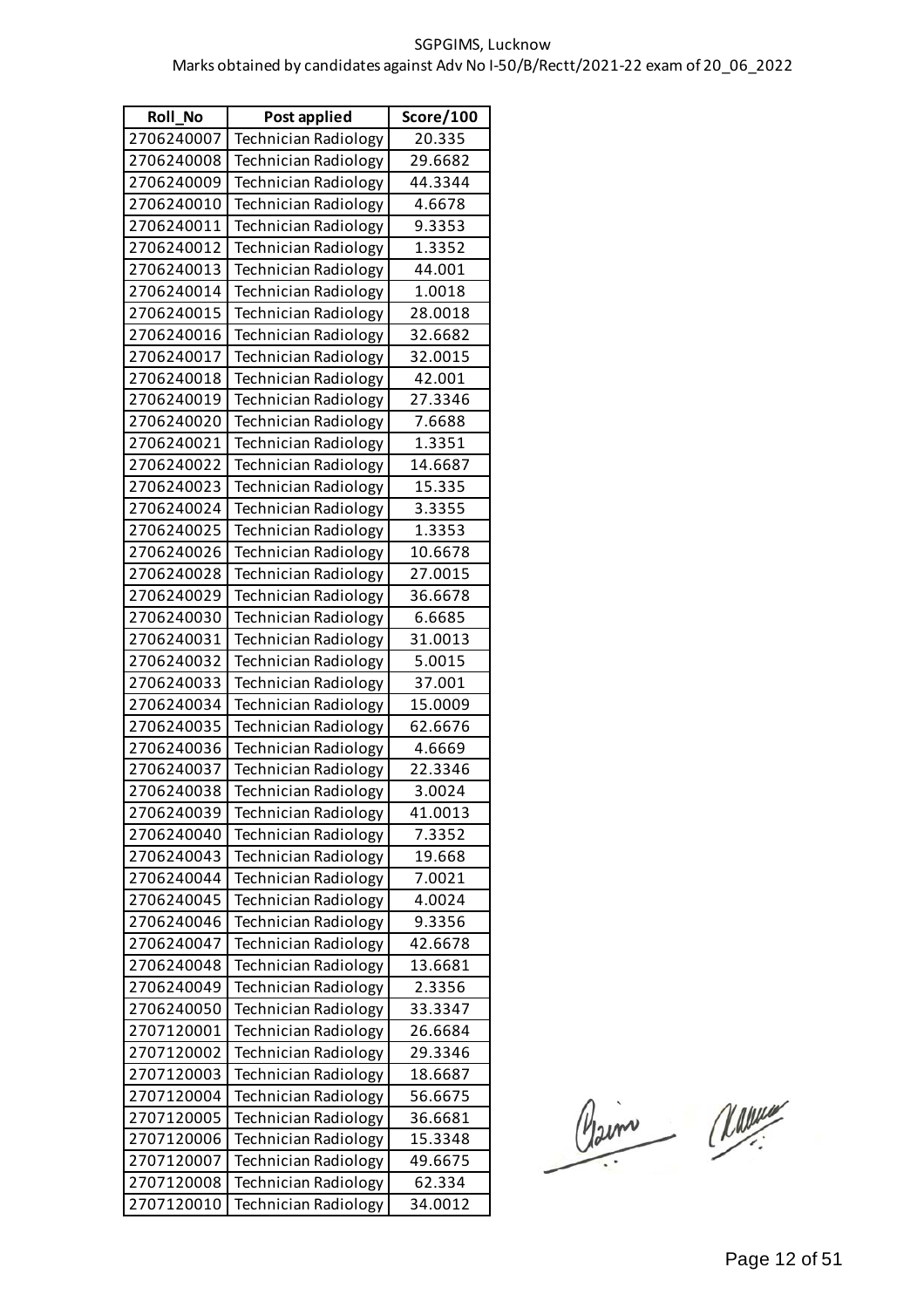| <b>Roll No</b> | Post applied                | Score/100 |
|----------------|-----------------------------|-----------|
| 2707120011     | <b>Technician Radiology</b> | 25.3348   |
| 2707120012     | <b>Technician Radiology</b> | 47.001    |
| 2707120013     | <b>Technician Radiology</b> | 63.3342   |
| 2707120014     | <b>Technician Radiology</b> | 24.6681   |
| 2707120015     | <b>Technician Radiology</b> | 23.0018   |
| 2707120016     | <b>Technician Radiology</b> | 34.0015   |
| 2707120017     | <b>Technician Radiology</b> | 27.3347   |
| 2707120018     | <b>Technician Radiology</b> | 26.6685   |
| 2707120020     | Technician Radiology        | 10.6686   |
| 2707120021     | <b>Technician Radiology</b> | 41.6677   |
| 2707120022     | <b>Technician Radiology</b> | 17.6682   |
| 2707120024     | <b>Technician Radiology</b> | 52.0005   |
| 2707120025     | <b>Technician Radiology</b> | 31.6677   |
| 2707120026     | <b>Technician Radiology</b> | 49.3342   |
| 2707120027     | <b>Technician Radiology</b> | 35.334    |
| 2707120028     | <b>Technician Radiology</b> | 29.6681   |
| 2707120029     | <b>Technician Radiology</b> | 10.6686   |
| 2707120030     | <b>Technician Radiology</b> | 32.3345   |
| 2707120031     | <b>Technician Radiology</b> | 61.3342   |
| 2707120032     | <b>Technician Radiology</b> | 48.6677   |
| 2707120033     | <b>Technician Radiology</b> | 41.001    |
| 2707120034     | <b>Technician Radiology</b> | 23.3349   |
| 2707120035     | <b>Technician Radiology</b> | 31.0013   |
| 2707120036     | <b>Technician Radiology</b> | 68.0006   |
| 2707120037     | <b>Technician Radiology</b> | 14.0019   |
| 2707120038     | <b>Technician Radiology</b> | 15.0012   |
| 2707120039     | <b>Technician Radiology</b> | 55.0005   |
| 2707120040     | <b>Technician Radiology</b> | 57.0009   |
| 2707120043     | <b>Technician Radiology</b> | 35.0013   |
| 2707120044     | Technician Radiology        | 20.0014   |
| 2707120045     | Technician Radiology        | 20.002    |
| 2707120046     | <b>Technician Radiology</b> | 33.0016   |
| 2707120047     | <b>Technician Radiology</b> | 58.3341   |
| 2707120049     | <b>Technician Radiology</b> | 15.6687   |
| 2707120050     | <b>Technician Radiology</b> | 27.0016   |
| 2707120051     | <b>Technician Radiology</b> | 21.0017   |
| 2707120052     | <b>Technician Radiology</b> | $-0.3312$ |
| 2707120054     | <b>Technician Radiology</b> | 11.6688   |
| 2707120055     | <b>Technician Radiology</b> | 26.6684   |
| 2707120056     | <b>Technician Radiology</b> | 59.0005   |
| 2707120057     | <b>Technician Radiology</b> | 5.6684    |
| 2707120058     | <b>Technician Radiology</b> | 30.6678   |
| 2707120059     | <b>Technician Radiology</b> | 46.0011   |
| 2707120060     | <b>Technician Radiology</b> | 32.3342   |
| 2707120061     | <b>Technician Radiology</b> | 14.6686   |
| 2707120062     | Technician Radiology        | 32.0013   |
| 2707120063     | <b>Technician Radiology</b> | 19.6682   |
| 2707120064     | <b>Technician Radiology</b> | 15.6686   |
| 2707120065     | <b>Technician Radiology</b> | 52.3338   |
| 2707120066     | Technician Radiology        | 22.0019   |

Claim Classe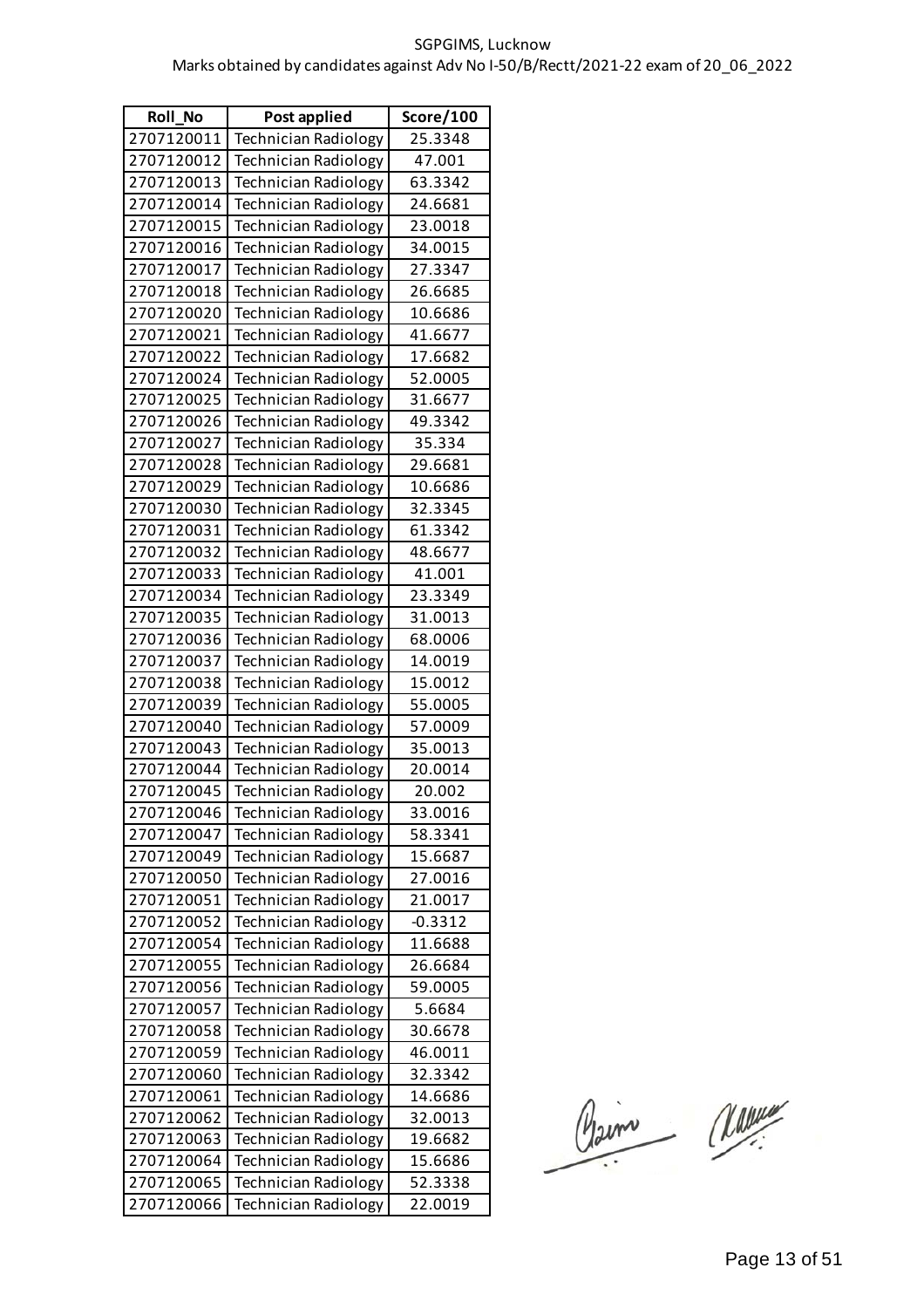| <b>Roll No</b> | Post applied                | Score/100 |
|----------------|-----------------------------|-----------|
| 2707120067     | <b>Technician Radiology</b> | 14.6672   |
| 2707120068     | <b>Technician Radiology</b> | 50.6677   |
| 2707120069     | <b>Technician Radiology</b> | 38.3345   |
| 2707120071     | <b>Technician Radiology</b> | 43.6679   |
| 2707120072     | <b>Technician Radiology</b> | 34.3347   |
| 2708260001     | <b>Technician Radiology</b> | 13.6688   |
| 2708260002     | <b>Technician Radiology</b> | $-8.664$  |
| 2708260003     | <b>Technician Radiology</b> | 19.6684   |
| 2708260004     | <b>Technician Radiology</b> | 32.0012   |
| 2708260005     | <b>Technician Radiology</b> | 9.3354    |
| 2708260006     | <b>Technician Radiology</b> | 9.3355    |
| 2708260007     | <b>Technician Radiology</b> | 38.0014   |
| 2708260008     | <b>Technician Radiology</b> | 23.3347   |
| 2708260009     | <b>Technician Radiology</b> | 31.6682   |
| 2708260010     | <b>Technician Radiology</b> | 29.3348   |
| 2708260011     | <b>Technician Radiology</b> | 1.0021    |
| 2708260012     | <b>Technician Radiology</b> | 34.6677   |
| 2708260013     | <b>Technician Radiology</b> | $-2.3327$ |
| 2708260014     | <b>Technician Radiology</b> | 28.3345   |
| 2708260015     | <b>Technician Radiology</b> | 27.001    |
| 2708260016     | <b>Technician Radiology</b> | 18.6686   |
| 2708260017     | <b>Technician Radiology</b> | 10.6689   |
| 2708260018     | <b>Technician Radiology</b> | 32.3349   |
| 2708260019     | <b>Technician Radiology</b> | 23.3349   |
| 2708260020     | <b>Technician Radiology</b> | 15.0014   |
| 2708260021     | <b>Technician Radiology</b> | 16.3354   |
| 2708260022     | <b>Technician Radiology</b> | 40.3345   |
| 2708260023     | <b>Technician Radiology</b> | 13.0021   |
| 2708260024     | <b>Technician Radiology</b> | 26.3349   |
| 2708260025     | Technician Radiology        | 13.6687   |
| 2708260026     | Technician Radiology        | 17.6682   |
| 2708260027     | <b>Technician Radiology</b> | 22.6686   |
| 2708260028     | <b>Technician Radiology</b> | 20.002    |
| 2708260029     | <b>Technician Radiology</b> | 4.6684    |
| 2708260030     | <b>Technician Radiology</b> | 66.3341   |
| 2708260031     | <b>Technician Radiology</b> | 23.3351   |
| 2708260032     | Technician Radiology        | 34.3348   |
| 2708260033     | <b>Technician Radiology</b> | 32.0017   |
| 2708260034     | <b>Technician Radiology</b> | 24.6678   |
| 2708260035     | <b>Technician Radiology</b> | $-3.3313$ |
| 2708260036     | <b>Technician Radiology</b> | 16.0015   |
| 2708260037     | <b>Technician Radiology</b> | 17.3354   |
| 2708260038     | <b>Technician Radiology</b> | 48.6677   |
| 2708260039     | <b>Technician Radiology</b> | 9.3354    |
| 2708260040     | <b>Technician Radiology</b> | 54.6675   |
| 2708260041     | Technician Radiology        | 4.3355    |
| 2708260042     | <b>Technician Radiology</b> | 4.002     |
| 2708260043     | <b>Technician Radiology</b> | 58.001    |
| 2708260044     | <b>Technician Radiology</b> | 32.001    |
| 2708260046     | Technician Radiology        | 18.6684   |

Claim Classe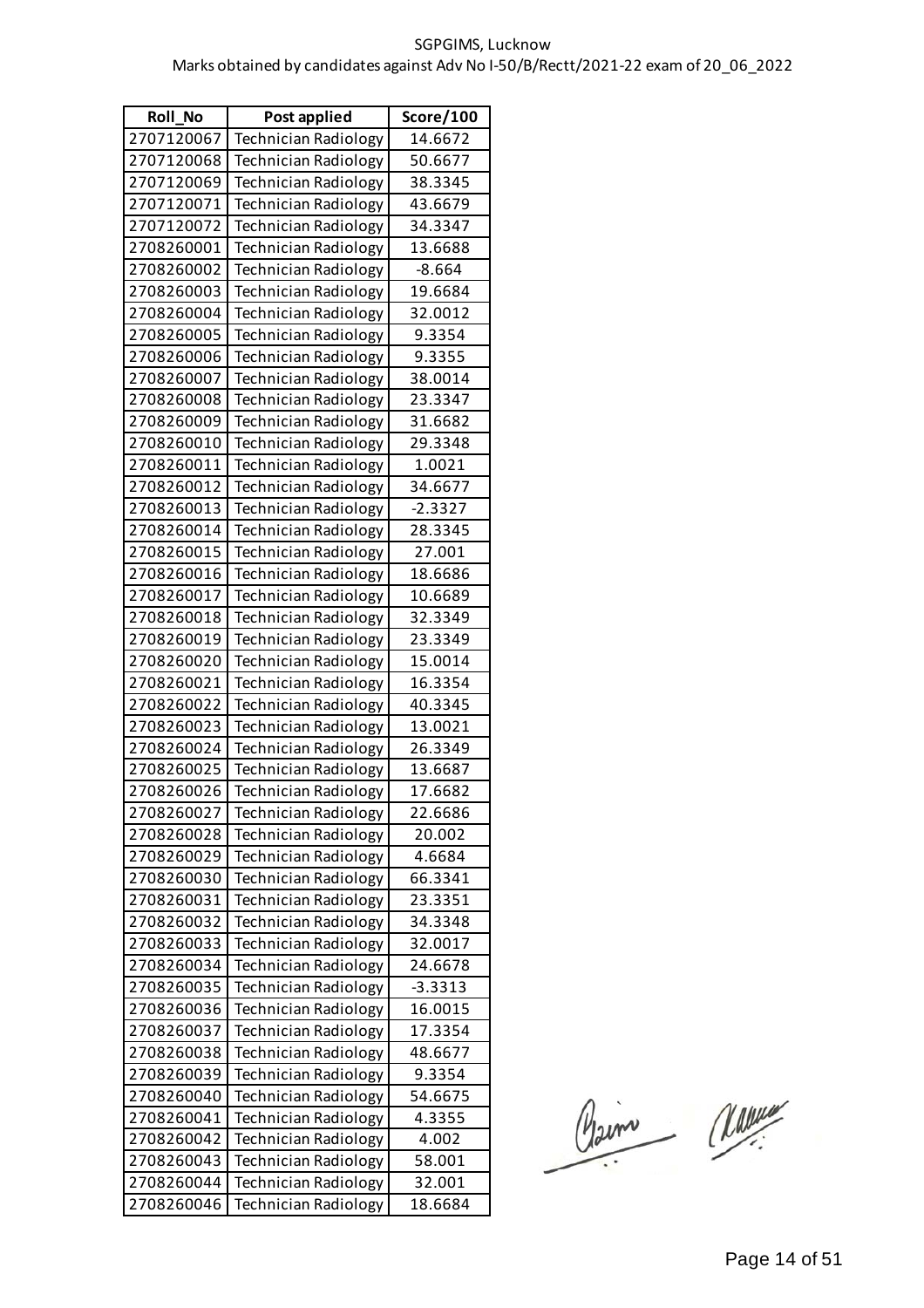| <b>Roll No</b> | Post applied                | Score/100 |
|----------------|-----------------------------|-----------|
| 2708260047     | <b>Technician Radiology</b> | 35.0009   |
| 2708260048     | <b>Technician Radiology</b> | 27.335    |
| 2708260049     | <b>Technician Radiology</b> | 20.002    |
| 2708260050     | <b>Technician Radiology</b> | 24.6681   |
| 2708260051     | <b>Technician Radiology</b> | $-5.3312$ |
| 2708260052     | <b>Technician Radiology</b> | 26.6684   |
| 2708260054     | <b>Technician Radiology</b> | 30.6678   |
| 2708260055     | <b>Technician Radiology</b> | 28.0012   |
| 2708260056     | Technician Radiology        | 1.3334    |
| 2708260057     | <b>Technician Radiology</b> | 10.6685   |
| 2708260058     | <b>Technician Radiology</b> | 13.3355   |
| 2708260059     | <b>Technician Radiology</b> | 23.3344   |
| 2708260060     | <b>Technician Radiology</b> | 29.3351   |
| 2708260061     | <b>Technician Radiology</b> | 32.3343   |
| 2708260062     | <b>Technician Radiology</b> | 14.335    |
| 2708260063     | <b>Technician Radiology</b> | 24.3352   |
| 2708260064     | <b>Technician Radiology</b> | 3.0015    |
| 2708260066     | <b>Technician Radiology</b> | 14.0015   |
| 2708260068     | <b>Technician Radiology</b> | 2.6691    |
| 2708260069     | <b>Technician Radiology</b> | 21.3352   |
| 2708260070     | <b>Technician Radiology</b> | 22.0019   |
| 2708260071     | <b>Technician Radiology</b> | $-3.9978$ |
| 2708260072     | <b>Technician Radiology</b> | 6.3346    |
| 2708260073     | <b>Technician Radiology</b> | 17.6687   |
| 2708260075     | <b>Technician Radiology</b> | 14.6682   |
| 2708260076     | <b>Technician Radiology</b> | 17.335    |
| 2708260077     | <b>Technician Radiology</b> | 8.0015    |
| 2708260078     | <b>Technician Radiology</b> | 29.6678   |
| 2708260079     | <b>Technician Radiology</b> | 20.6685   |
| 2708260080     | Technician Radiology        | 9.3356    |
| 2708260081     | Technician Radiology        | 20.3349   |
| 2708260082     | Technician Radiology        | 3.3336    |
| 2708260083     | <b>Technician Radiology</b> | 17.0015   |
| 2708260084     | Technician Radiology        | $-0.3332$ |
| 2708260085     | Technician Radiology        | 21.6686   |
| 2708260086     | Technician Radiology        | 23.0015   |
| 2708260087     | Technician Radiology        | 20.0018   |
| 2708260088     | <b>Technician Radiology</b> | 3.6685    |
| 2708260089     | <b>Technician Radiology</b> | 22.6686   |
| 2708260090     | <b>Technician Radiology</b> | 48.6679   |
| 2708260091     | Technician Radiology        | 26.6681   |
| 2708260092     | <b>Technician Radiology</b> | 11.0021   |
| 2708260093     | <b>Technician Radiology</b> | 4.0022    |
| 2708260094     | <b>Technician Radiology</b> | 23.0015   |
| 2708260096     | <b>Technician Radiology</b> | 25.0014   |
| 2708260097     | <b>Technician Radiology</b> | 8.3354    |
| 2708260098     | <b>Technician Radiology</b> | 3.0017    |
| 2708260099     | <b>Technician Radiology</b> | 10.6687   |
| 2708260100     | <b>Technician Radiology</b> | 8.3345    |
| 2708260101     | Technician Radiology        | 4.0007    |

Claim Classe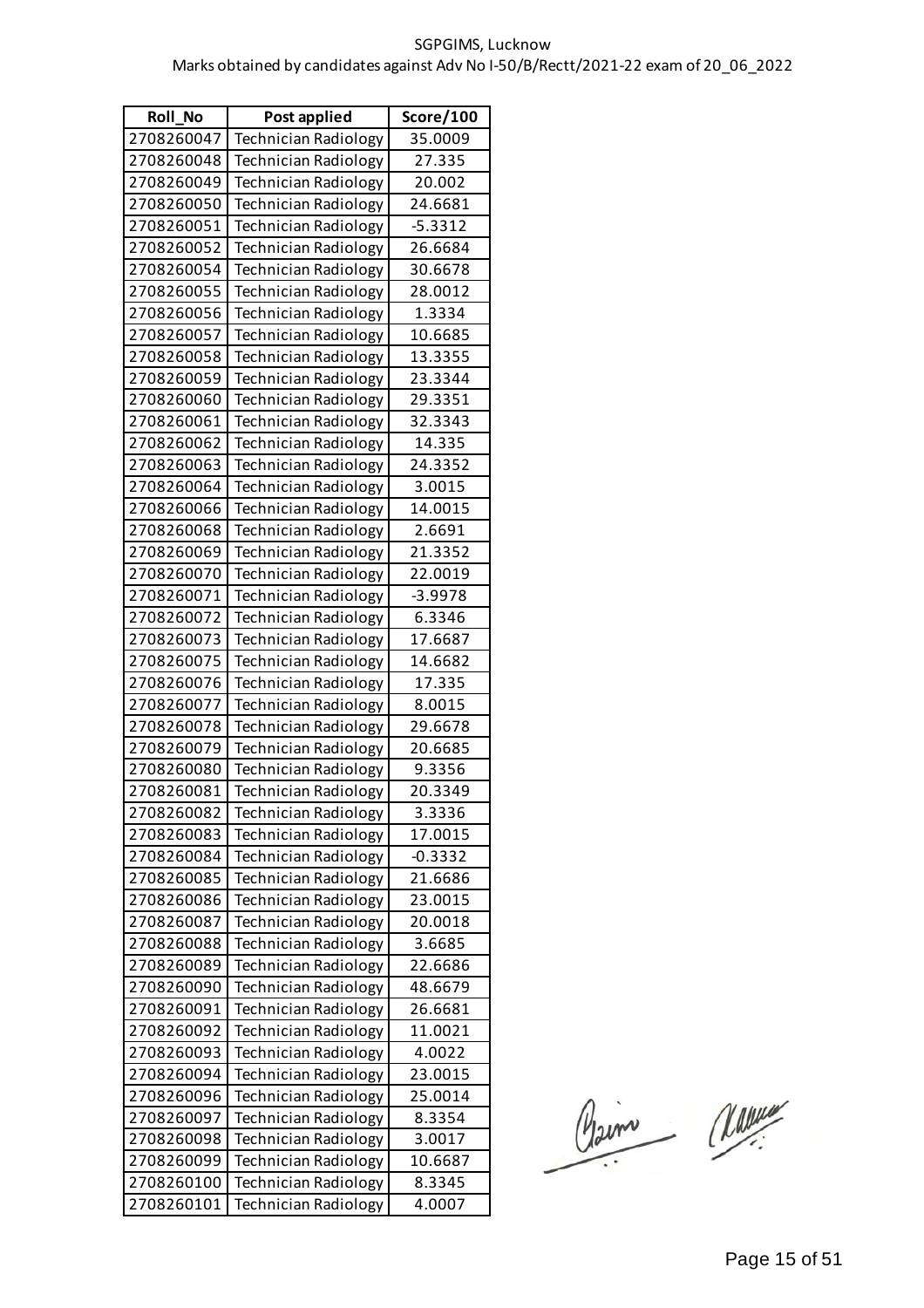| <b>Roll No</b> | Post applied                | Score/100 |
|----------------|-----------------------------|-----------|
| 2708260102     | <b>Technician Radiology</b> | 26.001    |
| 2708260103     | Technician Radiology        | 34.0013   |
| 2708260104     | Technician Radiology        | 11.0002   |
| 2708260105     | <b>Technician Radiology</b> | 31.6679   |
| 2708260106     | <b>Technician Radiology</b> | 10.0015   |
| 2708260108     | <b>Technician Radiology</b> | 12.0014   |
| 2708260109     | <b>Technician Radiology</b> | 54.6677   |
| 2708260110     | <b>Technician Radiology</b> | 30.0015   |
| 2708260111     | <b>Technician Radiology</b> | 2.6673    |
| 2708260112     | <b>Technician Radiology</b> | 6.6681    |
| 2708260115     | <b>Technician Radiology</b> | 5.6684    |
| 2708260116     | <b>Technician Radiology</b> | 12.3352   |
| 2708260117     | <b>Technician Radiology</b> | 8.6689    |
| 2708260118     | <b>Technician Radiology</b> | 51.0012   |
| 2708260119     | <b>Technician Radiology</b> | 34.6679   |
| 2708260120     | <b>Technician Radiology</b> | 6.6675    |
| 2708260121     | Technician Radiology        | 23.0011   |
| 2708260122     | <b>Technician Radiology</b> | 26.6684   |
| 2708260123     | <b>Technician Radiology</b> | 18.002    |
| 2708260124     | <b>Technician Radiology</b> | 37.6681   |
| 2708260125     | <b>Technician Radiology</b> | 8.3354    |
| 2708260126     | <b>Technician Radiology</b> | 28.0011   |
| 2708260127     | <b>Technician Radiology</b> | $-0.9975$ |
| 2708260129     | <b>Technician Radiology</b> | 25.6681   |
| 2708260131     | <b>Technician Radiology</b> | 34.3348   |
| 2708260132     | <b>Technician Radiology</b> | $-1.6643$ |
| 2708260133     | <b>Technician Radiology</b> | 29.0017   |
| 2708260134     | Technician Radiology        | 18.3352   |
| 2708260135     | <b>Technician Radiology</b> | 35.3348   |
| 2708260137     | <b>Technician Radiology</b> | 8.0022    |
| 2708260138     | Technician Radiology        | $-3.6641$ |
| 2708260139     | <b>Technician Radiology</b> | $-4.6642$ |
| 2708260140     | <b>Technician Radiology</b> | 7.3346    |
| 2708260145     | <b>Technician Radiology</b> | 14.6688   |
| 2708260146     | <b>Technician Radiology</b> | 16.6685   |
| 2708260147     | <b>Technician Radiology</b> | 7.3355    |
| 2708260148     | <b>Technician Radiology</b> | $-6.9978$ |
| 2708260149     | <b>Technician Radiology</b> | 15.6686   |
| 2711300001     | <b>Technician Radiology</b> | 18.6679   |
| 2711300002     | Technician Radiology        | 42.3345   |
| 2711300003     | <b>Technician Radiology</b> | 26.0013   |
| 2711300004     | <b>Technician Radiology</b> | 7.6679    |
| 2711300005     | <b>Technician Radiology</b> | 33.6682   |
| 2711300006     | <b>Technician Radiology</b> | 16.6687   |
| 2711300007     | <b>Technician Radiology</b> | 46.668    |
| 2711300008     | <b>Technician Radiology</b> | 9.0022    |
| 2711300009     | <b>Technician Radiology</b> | 16.3353   |
| 2711300010     | <b>Technician Radiology</b> | 11.0017   |
| 2711300011     | <b>Technician Radiology</b> | 42.6681   |
| 2711300012     | <b>Technician Radiology</b> | 13.6681   |

Claim Classe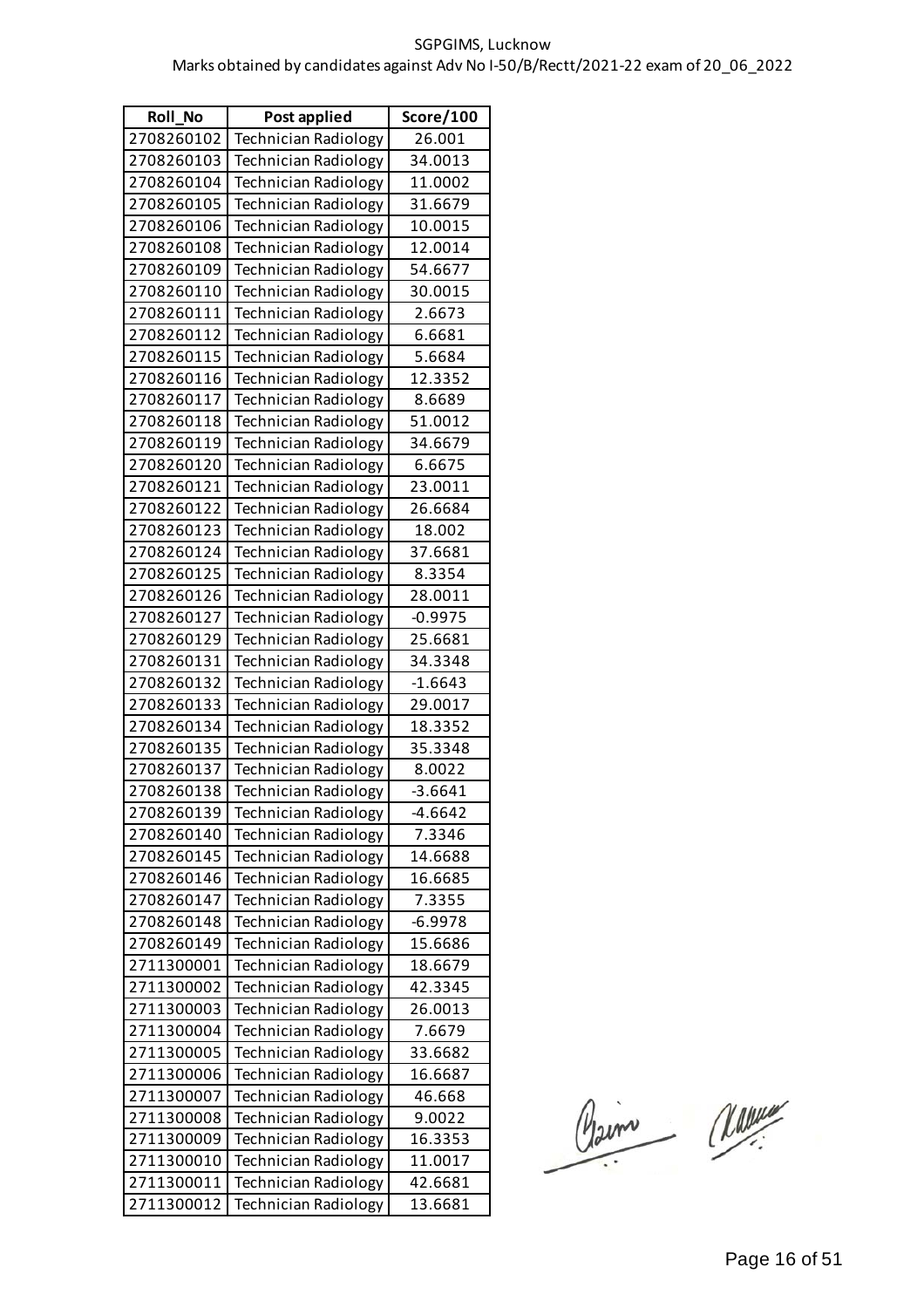| Roll_No    | Post applied                | Score/100 |
|------------|-----------------------------|-----------|
| 2711300013 | Technician Radiology        | 23.3348   |
| 2711300014 | <b>Technician Radiology</b> | 19.3335   |
| 2711300015 | <b>Technician Radiology</b> | 15.3346   |
| 2711300016 | <b>Technician Radiology</b> | 4.6667    |
| 2711300017 | <b>Technician Radiology</b> | 19.0016   |
| 2711300018 | <b>Technician Radiology</b> | 20.6683   |
| 2711300019 | <b>Technician Radiology</b> | 25.6683   |
| 2711300020 | <b>Technician Radiology</b> | 16.6679   |
| 2711300021 | <b>Technician Radiology</b> | 11.0015   |
| 2711300022 | <b>Technician Radiology</b> | 12.6685   |
| 2711300024 | <b>Technician Radiology</b> | $-2.6641$ |
| 2711300025 | <b>Technician Radiology</b> | 11.6686   |
| 2711300026 | Technician Radiology        | 27.0014   |
| 2711300027 | <b>Technician Radiology</b> | 18.0019   |
| 2711300028 | <b>Technician Radiology</b> | 17.3354   |
| 2711300029 | <b>Technician Radiology</b> | 18.3352   |
| 2711300030 | <b>Technician Radiology</b> | 20.335    |
| 2711300031 | <b>Technician Radiology</b> | 21.6681   |
| 2711300032 | Technician Radiology        | 10.6689   |
| 2711300033 | Technician Radiology        | 25.6683   |
| 2711300034 | <b>Technician Radiology</b> | 20.3346   |
| 2711300036 | Technician Radiology        | 10.3352   |
| 2711300037 | <b>Technician Radiology</b> | 14.6688   |
| 2711300038 | <b>Technician Radiology</b> | 21.3353   |
| 2711300039 | Technician Radiology        | 31.3349   |
| 2711300040 | Technician Radiology        | 34.001    |
| 2711300041 | <b>Technician Radiology</b> | 23.6682   |
| 2711300042 | Technician Radiology        | 25.3346   |
| 2711300043 | <b>Technician Radiology</b> | 27.0012   |
| 2711300044 | <b>Technician Radiology</b> | 35.3347   |
| 2711300045 | Technician Radiology        | 14.6688   |
| 2711300047 | <b>Technician Radiology</b> | 18.3346   |
| 2711300048 | <b>Technician Radiology</b> | 5.0019    |
| 2711300049 | <b>Technician Radiology</b> | 32.0017   |
| 2711300051 | <b>Technician Radiology</b> | 21.3353   |
| 2711300052 | <b>Technician Radiology</b> | 14.3352   |
| 2711300055 | Technician Radiology        | 7.3355    |
| 2711300056 | <b>Technician Radiology</b> | 11.335    |
| 2711300058 | <b>Technician Radiology</b> | 5.0022    |
| 2711300059 | <b>Technician Radiology</b> | 15.0015   |
| 2711300060 | <b>Technician Radiology</b> | 6.3353    |
| 2711300061 | <b>Technician Radiology</b> | 8.3351    |
| 2711300062 | Technician Radiology        | 27.0016   |
| 2711300063 | Technician Radiology        | 30.6679   |
| 2711300064 | <b>Technician Radiology</b> | 20.668    |
| 2711300066 | Technician Radiology        | 0.3356    |
| 2711300067 | Technician Radiology        | 10.6687   |
| 2712360001 | <b>Technician Radiology</b> | 11.3352   |
| 2712360002 | <b>Technician Radiology</b> | 21.3349   |
| 2712360003 | Technician Radiology        | 10.0017   |

Claim Classe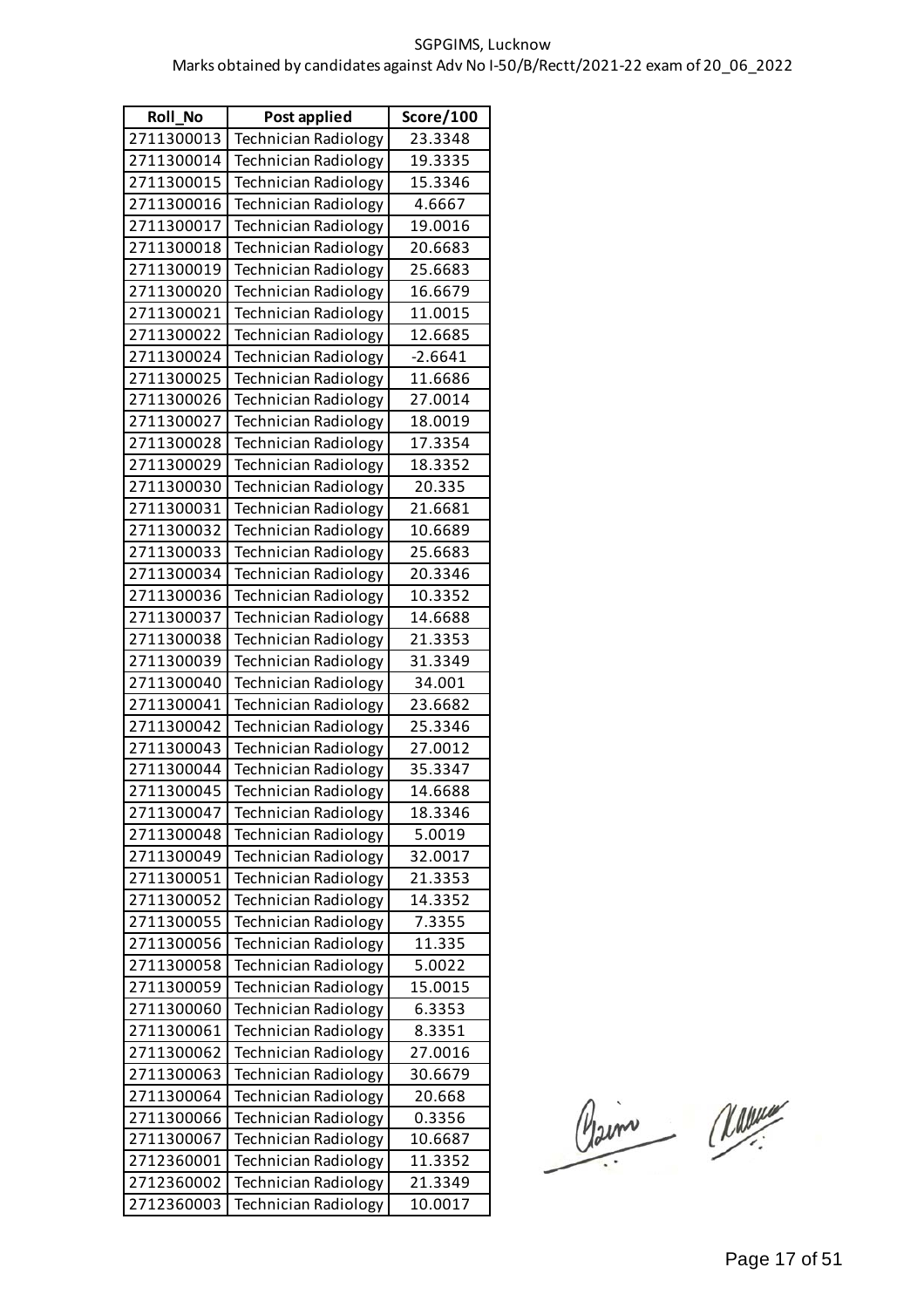| <b>Roll No</b> | Post applied                | Score/100 |
|----------------|-----------------------------|-----------|
| 2712360004     | <b>Technician Radiology</b> | 14.0014   |
| 2712360005     | Technician Radiology        | 19.6683   |
| 2712360006     | Technician Radiology        | 11.6687   |
| 2712360007     | <b>Technician Radiology</b> | 25.3345   |
| 2712360008     | <b>Technician Radiology</b> | 42.0012   |
| 2712360009     | <b>Technician Radiology</b> | 10.0021   |
| 2712360010     | <b>Technician Radiology</b> | 27.0018   |
| 2712360011     | <b>Technician Radiology</b> | 25.6682   |
| 2712360012     | <b>Technician Radiology</b> | 13.3344   |
| 2712360013     | <b>Technician Radiology</b> | 8.0023    |
| 2712360014     | <b>Technician Radiology</b> | 25.6679   |
| 2712360015     | <b>Technician Radiology</b> | 9.3356    |
| 2712360016     | <b>Technician Radiology</b> | 48.3342   |
| 2712360017     | <b>Technician Radiology</b> | 21.6686   |
| 2712360018     | <b>Technician Radiology</b> | 32.3349   |
| 2712360019     | <b>Technician Radiology</b> | 18.0016   |
| 2712360021     | <b>Technician Radiology</b> | 34.0015   |
| 2712360022     | <b>Technician Radiology</b> | 23.6678   |
| 2712360023     | <b>Technician Radiology</b> | 24.0016   |
| 2712360024     | <b>Technician Radiology</b> | 4.0024    |
| 2712360025     | <b>Technician Radiology</b> | 0.335     |
| 2712360026     | <b>Technician Radiology</b> | 42.3343   |
| 2712360027     | Technician Radiology        | 4.6689    |
| 2712360028     | <b>Technician Radiology</b> | 33.3347   |
| 2712360029     | <b>Technician Radiology</b> | 5.6688    |
| 2712360030     | <b>Technician Radiology</b> | 31.3347   |
| 2712360031     | <b>Technician Radiology</b> | 22.6686   |
| 2712360032     | Technician Radiology        | 14.0017   |
| 2712360033     | <b>Technician Radiology</b> | 8.6685    |
| 2712360034     | <b>Technician Radiology</b> | 6.6688    |
| 2712360035     | Technician Radiology        | 23.0018   |
| 2712360036     | <b>Technician Radiology</b> | 42.6677   |
| 2712360037     | <b>Technician Radiology</b> | 36.001    |
| 2712360038     | <b>Technician Radiology</b> | 18.6685   |
| 2712360039     | <b>Technician Radiology</b> | 1.3358    |
| 2712360040     | <b>Technician Radiology</b> | 6.001     |
| 2712360041     | <b>Technician Radiology</b> | 17.3354   |
| 2712360042     | <b>Technician Radiology</b> | 14.0017   |
| 2712360043     | <b>Technician Radiology</b> | 9.0013    |
| 2712360044     | <b>Technician Radiology</b> | 16.3347   |
| 2712360045     | <b>Technician Radiology</b> | 48.6679   |
| 2712360046     | <b>Technician Radiology</b> | 12.3355   |
| 2712360047     | <b>Technician Radiology</b> | 18.3347   |
| 2712360048     | <b>Technician Radiology</b> | 4.6685    |
| 2712360049     | <b>Technician Radiology</b> | 14.3352   |
| 2712360050     | Technician Radiology        | 27.0014   |
| 2712360051     | <b>Technician Radiology</b> | 22.6683   |
| 2712360052     | <b>Technician Radiology</b> | 20.3343   |
| 2712360053     | <b>Technician Radiology</b> | 6.0015    |
| 2712360054     | <b>Technician Radiology</b> | 42.6681   |

Claim Classe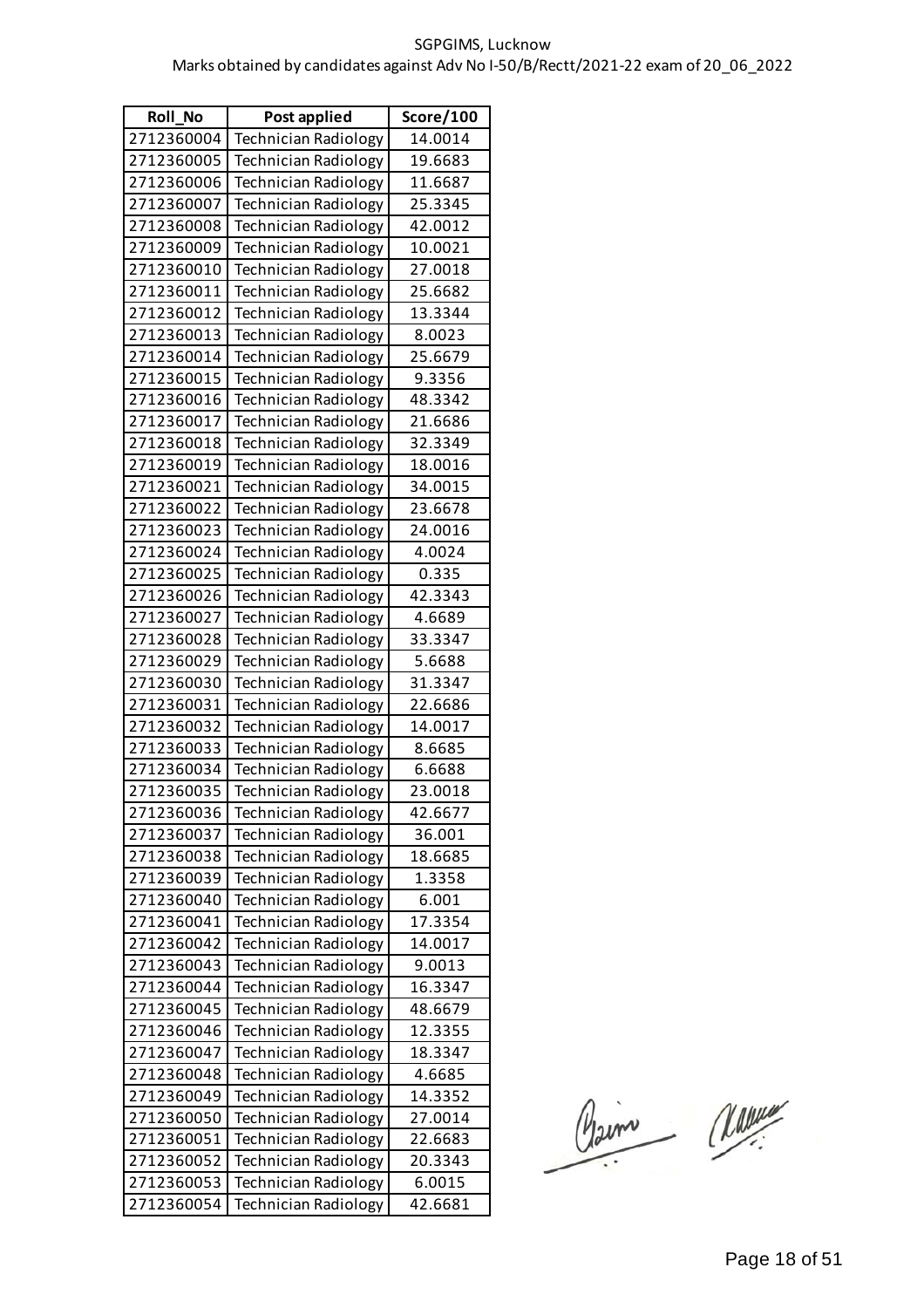| <b>Roll No</b> | Post applied                | Score/100 |
|----------------|-----------------------------|-----------|
| 2712360055     | <b>Technician Radiology</b> | 57.6672   |
| 2712360056     | Technician Radiology        | 25.3352   |
| 2712360057     | <b>Technician Radiology</b> | 45.3347   |
| 2712360058     | <b>Technician Radiology</b> | 25.0015   |
| 2712360059     | <b>Technician Radiology</b> | 13.3348   |
| 2712360060     | <b>Technician Radiology</b> | 22.6685   |
| 2712360061     | <b>Technician Radiology</b> | 19.0018   |
| 2712360062     | <b>Technician Radiology</b> | 18.6684   |
| 2712360063     | <b>Technician Radiology</b> | 24.0013   |
| 2712360064     | <b>Technician Radiology</b> | 26.6682   |
| 2712360065     | <b>Technician Radiology</b> | 54.0007   |
| 2712360066     | <b>Technician Radiology</b> | 36.6674   |
| 2712360068     | <b>Technician Radiology</b> | 25.0016   |
| 2712360069     | <b>Technician Radiology</b> | 46.0008   |
| 2712360070     | <b>Technician Radiology</b> | 38.668    |
| 2712360071     | <b>Technician Radiology</b> | 12.6668   |
| 2712360072     | <b>Technician Radiology</b> | 3.002     |
| 2712360073     | <b>Technician Radiology</b> | 46.3344   |
| 2712360074     | <b>Technician Radiology</b> | 4.3355    |
| 2712360075     | <b>Technician Radiology</b> | 31.6681   |
| 2712360076     | <b>Technician Radiology</b> | 51.3344   |
| 2712360077     | <b>Technician Radiology</b> | 3.668     |
| 2712360078     | <b>Technician Radiology</b> | 25.6681   |
| 2712360079     | <b>Technician Radiology</b> | 45.6672   |
| 2712360080     | <b>Technician Radiology</b> | 25.0018   |
| 2712360081     | <b>Technician Radiology</b> | 38.0012   |
| 2712360082     | <b>Technician Radiology</b> | 41.0011   |
| 2712360083     | <b>Technician Radiology</b> | 5.3343    |
| 2712360084     | <b>Technician Radiology</b> | 32.3347   |
| 2712360086     | <b>Technician Radiology</b> | 22.0019   |
| 2712360087     | Technician Radiology        | 4.0016    |
| 2712360088     | Technician Radiology        | 28.668    |
| 2712360089     | <b>Technician Radiology</b> | 21.3353   |
| 2712360090     | <b>Technician Radiology</b> | 15.668    |
| 2712360091     | <b>Technician Radiology</b> | 26.0017   |
| 2712360092     | <b>Technician Radiology</b> | 18.6679   |
| 2712360093     | Technician Radiology        | 28.6678   |
| 2712360094     | <b>Technician Radiology</b> | 44.0012   |
| 2712360095     | Technician Radiology        | 20.6682   |
| 2712360096     | <b>Technician Radiology</b> | 25.6683   |
| 2712360097     | <b>Technician Radiology</b> | 29.3348   |
| 2712360098     | <b>Technician Radiology</b> | 35.3345   |
| 2712360099     | <b>Technician Radiology</b> | 35.3345   |
| 2712360100     | <b>Technician Radiology</b> | 21.3348   |
| 2712360101     | <b>Technician Radiology</b> | 9.3351    |
| 2712360102     | Technician Radiology        | 12.0016   |
| 2712360103     | <b>Technician Radiology</b> | 2.3351    |
| 2712360104     | <b>Technician Radiology</b> | 16.3346   |
| 2712360105     | <b>Technician Radiology</b> | 16.0021   |
| 2712360107     | Technician Radiology        | 19.0018   |

Claim Classe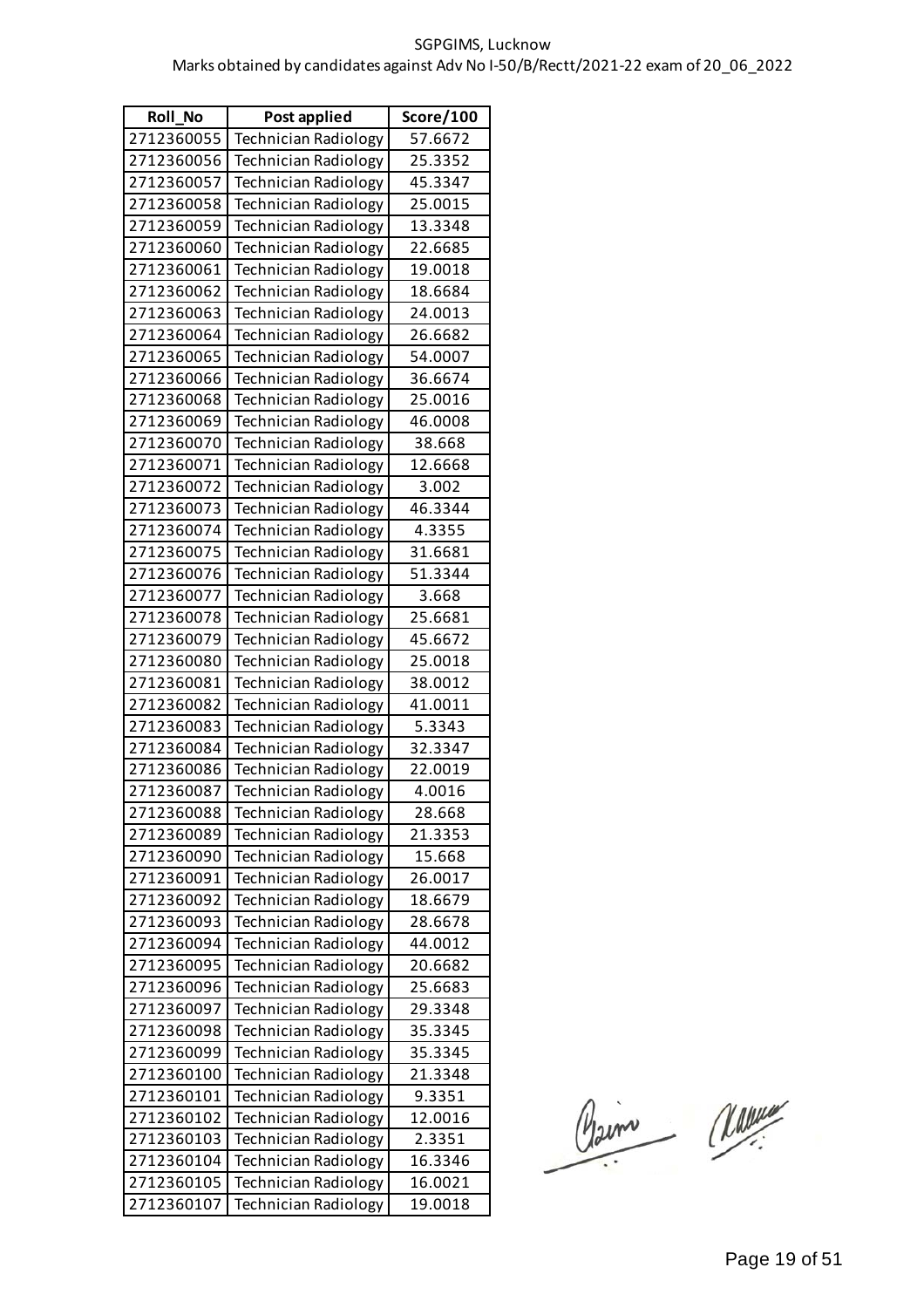| <b>Roll No</b> | Post applied                | Score/100 |
|----------------|-----------------------------|-----------|
| 2712360108     | <b>Technician Radiology</b> | 13.3355   |
| 2712360109     | Technician Radiology        | 13.6677   |
| 2712360110     | Technician Radiology        | 23.0017   |
| 2712360112     | <b>Technician Radiology</b> | 29.3348   |
| 2712360113     | <b>Technician Radiology</b> | 13.3355   |
| 2712360114     | <b>Technician Radiology</b> | 23.0015   |
| 2712360115     | <b>Technician Radiology</b> | 40.6679   |
| 2712360118     | <b>Technician Radiology</b> | 6.669     |
| 2712360119     | <b>Technician Radiology</b> | 46.0012   |
| 2712360120     | <b>Technician Radiology</b> | 31.0011   |
| 2712360121     | <b>Technician Radiology</b> | 15.3342   |
| 2712360122     | <b>Technician Radiology</b> | 11.3352   |
| 2712360124     | <b>Technician Radiology</b> | 10.0018   |
| 2712360125     | <b>Technician Radiology</b> | 6.0018    |
| 2712360126     | <b>Technician Radiology</b> | 26.668    |
| 2712360127     | <b>Technician Radiology</b> | 26.6685   |
| 2712360128     | <b>Technician Radiology</b> | 12.6687   |
| 2712360130     | <b>Technician Radiology</b> | 20.3352   |
| 2712360131     | <b>Technician Radiology</b> | 6.669     |
| 2712360132     | <b>Technician Radiology</b> | $-1.3313$ |
| 2712360134     | <b>Technician Radiology</b> | 5.6689    |
| 2712360135     | <b>Technician Radiology</b> | 28.001    |
| 2712360136     | Technician Radiology        | 39.6679   |
| 2712360137     | <b>Technician Radiology</b> | 12.6688   |
| 2712360138     | <b>Technician Radiology</b> | 46.3345   |
| 2712360139     | <b>Technician Radiology</b> | 52.334    |
| 2712360140     | <b>Technician Radiology</b> | 12.002    |
| 2712360141     | Technician Radiology        | 20.3343   |
| 2712360142     | <b>Technician Radiology</b> | 16.335    |
| 2712360143     | Technician Radiology        | 27.335    |
| 2712360144     | Technician Radiology        | 21.3352   |
| 2712360146     | <b>Technician Radiology</b> | 34.0013   |
| 2712360147     | <b>Technician Radiology</b> | 47.6677   |
| 2712360148     | <b>Technician Radiology</b> | 19.0019   |
| 2712360149     | <b>Technician Radiology</b> | 20.0015   |
| 2712360150     | <b>Technician Radiology</b> | 15.0021   |
| 2712360151     | <b>Technician Radiology</b> | 43.0011   |
| 2712360152     | <b>Technician Radiology</b> | 38.3345   |
| 2712360153     | <b>Technician Radiology</b> | 20.0009   |
| 2712360154     | <b>Technician Radiology</b> | 13.0014   |
| 2712360155     | <b>Technician Radiology</b> | 39.6677   |
| 2712360156     | <b>Technician Radiology</b> | 25.3352   |
| 2712360157     | <b>Technician Radiology</b> | 20.3341   |
| 2712360158     | <b>Technician Radiology</b> | 27.6684   |
| 2712360159     | <b>Technician Radiology</b> | 22.0008   |
| 2712360160     | <b>Technician Radiology</b> | 21.0015   |
| 2712360161     | <b>Technician Radiology</b> | 31.668    |
| 2712360162     | <b>Technician Radiology</b> | 42.0009   |
| 2712360163     | <b>Technician Radiology</b> | 20.002    |
| 2712360164     | <b>Technician Radiology</b> | 14.0016   |

Claim Classe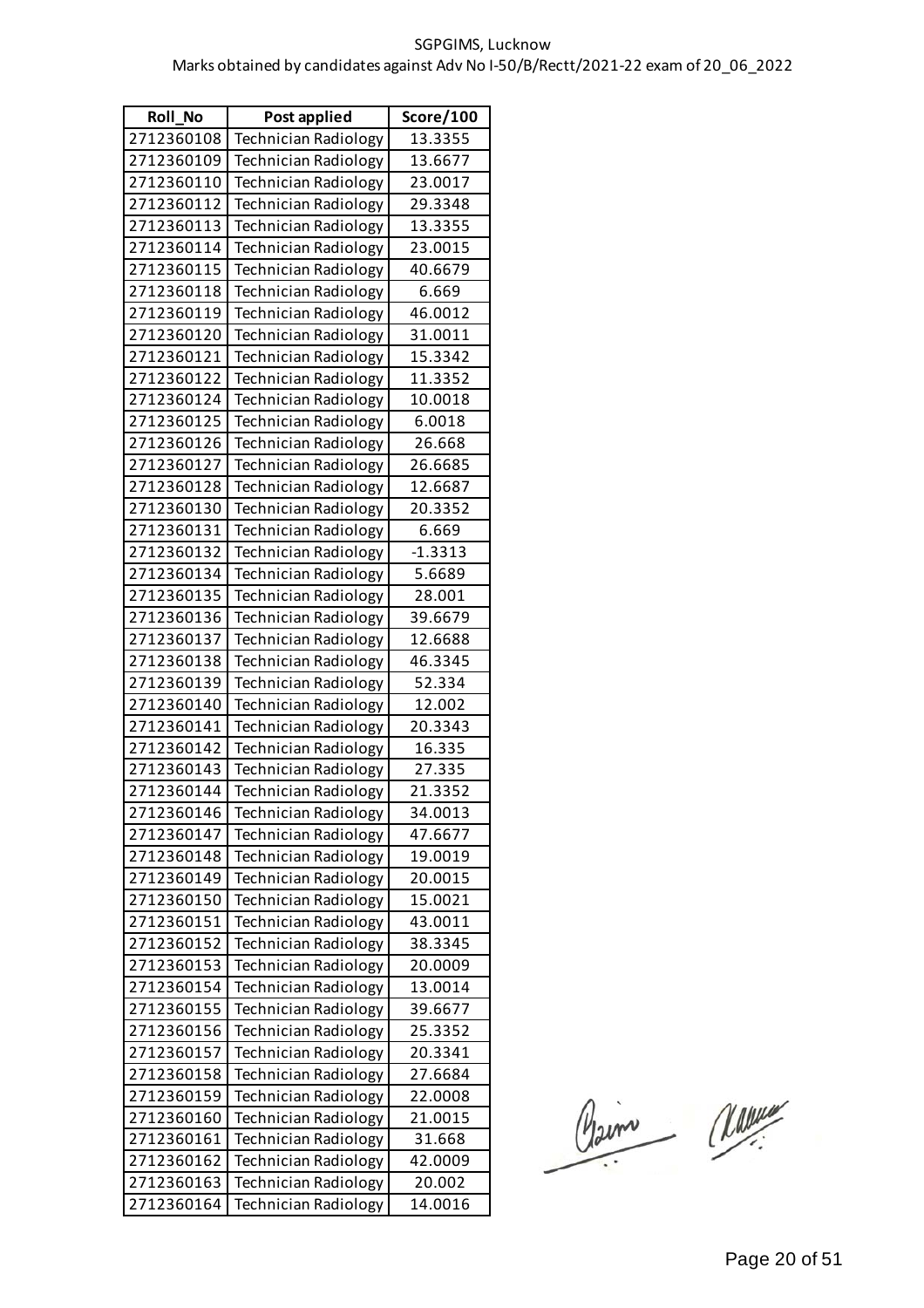| Roll_No    | Post applied                | Score/100 |
|------------|-----------------------------|-----------|
| 2712360165 | <b>Technician Radiology</b> | 17.6687   |
| 2712360166 | <b>Technician Radiology</b> | 25.3352   |
| 2712360167 | <b>Technician Radiology</b> | 33.6681   |
| 2712360168 | <b>Technician Radiology</b> | 47.0013   |
| 2712360169 | <b>Technician Radiology</b> | 21.3353   |
| 2712360170 | <b>Technician Radiology</b> | 28.335    |
| 2712360171 | <b>Technician Radiology</b> | 13.0001   |
| 2712360172 | <b>Technician Radiology</b> | 36.6681   |
| 2712360173 | <b>Technician Radiology</b> | 13.002    |
| 2712360174 | <b>Technician Radiology</b> | 17.0015   |
| 2712360175 | <b>Technician Radiology</b> | 4.6681    |
| 2712360177 | <b>Technician Radiology</b> | 5.0022    |
| 2712360178 | Technician Radiology        | 26.0016   |
| 2712360179 | <b>Technician Radiology</b> | 22.0013   |
| 2712360180 | <b>Technician Radiology</b> | 16.0021   |
| 2712360181 | <b>Technician Radiology</b> | 9.0013    |
| 2712360182 | <b>Technician Radiology</b> | 28.6676   |
| 2712360183 | <b>Technician Radiology</b> | 31.0015   |
| 2712360184 | Technician Radiology        | 30.6684   |
| 2712360185 | <b>Technician Radiology</b> | 45.0011   |
| 2712360186 | <b>Technician Radiology</b> | 37.6679   |
| 2712360187 | <b>Technician Radiology</b> | $-2.6641$ |
| 2712360188 | <b>Technician Radiology</b> | 20.3353   |
| 2712360189 | <b>Technician Radiology</b> | 3.0021    |
| 2712360190 | Technician Radiology        | $-3.6642$ |
| 2712360191 | <b>Technician Radiology</b> | 42.6677   |
| 2712360192 | <b>Technician Radiology</b> | 16.0021   |
| 2712360193 | <b>Technician Radiology</b> | 46.3344   |
| 2712360195 | <b>Technician Radiology</b> | 37.6678   |
| 2712360196 | <b>Technician Radiology</b> | 26.6685   |
| 2712360197 | Technician Radiology        | 37.3349   |
| 2712360198 | <b>Technician Radiology</b> | 20.335    |
| 2712360199 | <b>Technician Radiology</b> | 35.3344   |
| 2712360200 | <b>Technician Radiology</b> | 46.3342   |
| 2712360201 | <b>Technician Radiology</b> | 2.6684    |
| 2712360202 | <b>Technician Radiology</b> | 28.6682   |
| 2712360203 | <b>Technician Radiology</b> | 19.6679   |
| 2712360204 | <b>Technician Radiology</b> | 4.6686    |
| 2712360205 | <b>Technician Radiology</b> | 15.0019   |
| 2712360206 | <b>Technician Radiology</b> | 21.3346   |
| 2713430001 | Technician Radiology        | 9.3356    |
| 2713430002 | <b>Technician Radiology</b> | 41.0013   |
| 2713430004 | Technician Radiology        | 35.3346   |
| 2713430005 | Technician Radiology        | 29.6682   |
| 2713430006 | <b>Technician Radiology</b> | 40.0015   |
| 2713430007 | <b>Technician Radiology</b> | 6.6688    |
| 2713430008 | <b>Technician Radiology</b> | 53.3341   |
| 2713430010 | <b>Technician Radiology</b> | 14.0017   |
| 2713430011 | Technician Radiology        | 24.6681   |
| 2713430012 | Technician Radiology        | 9.3344    |

Claim Classe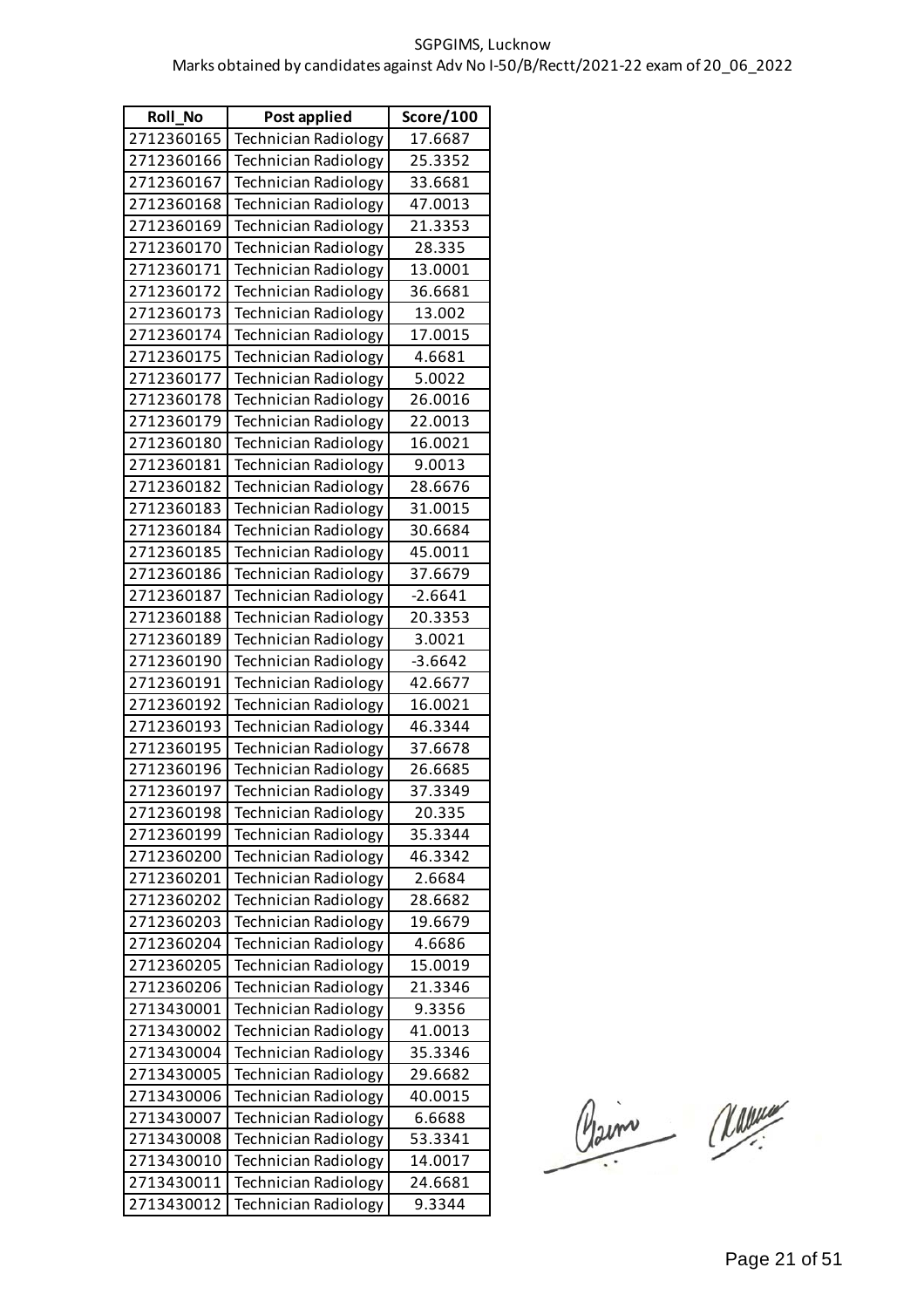| Roll_No    | Post applied                | Score/100 |
|------------|-----------------------------|-----------|
| 2713430013 | <b>Technician Radiology</b> | 23.0012   |
| 2713430014 | <b>Technician Radiology</b> | 10.0015   |
| 2713430015 | <b>Technician Radiology</b> | 10.6689   |
| 2713430016 | <b>Technician Radiology</b> | 7.6668    |
| 2713430017 | <b>Technician Radiology</b> | 13.3355   |
| 2713430019 | <b>Technician Radiology</b> | 4.0024    |
| 2713430020 | <b>Technician Radiology</b> | 19.0017   |
| 2713430021 | <b>Technician Radiology</b> | 32.001    |
| 2713430022 | <b>Technician Radiology</b> | 12.3353   |
| 2713430023 | <b>Technician Radiology</b> | 19.6668   |
| 2713430024 | <b>Technician Radiology</b> | 32.0016   |
| 2713430025 | <b>Technician Radiology</b> | 31.668    |
| 2713430026 | <b>Technician Radiology</b> | 22.6676   |
| 2713430027 | <b>Technician Radiology</b> | 32.0012   |
| 2713430028 | <b>Technician Radiology</b> | 20.3346   |
| 2713430029 | <b>Technician Radiology</b> | 14.3354   |
| 2713430030 | <b>Technician Radiology</b> | 17.6685   |
| 2713430032 | <b>Technician Radiology</b> | 9.3356    |
| 2713430033 | <b>Technician Radiology</b> | 28.668    |
| 2713430034 | <b>Technician Radiology</b> | 27.0015   |
| 2713430035 | <b>Technician Radiology</b> | 47.6679   |
| 2713430036 | <b>Technician Radiology</b> | 26.0018   |
| 2713430037 | <b>Technician Radiology</b> | 16.0014   |
| 2713430038 | <b>Technician Radiology</b> | 54.001    |
| 2713430039 | <b>Technician Radiology</b> | 28.3348   |
| 2713430040 | <b>Technician Radiology</b> | 14.6685   |
| 2713430041 | <b>Technician Radiology</b> | 14.6682   |
| 2713430042 | <b>Technician Radiology</b> | 16.0019   |
| 2713430043 | <b>Technician Radiology</b> | $-3.6645$ |
| 2713430044 | <b>Technician Radiology</b> | 8.0023    |
| 2713430045 | <b>Technician Radiology</b> | 25.335    |
| 2713430046 | <b>Technician Radiology</b> | 0.0025    |
| 2713430047 | <b>Technician Radiology</b> | 29.6682   |
| 2713430048 | <b>Technician Radiology</b> | 25.0015   |
| 2713430049 | <b>Technician Radiology</b> | 6.3356    |
| 2713430050 | <b>Technician Radiology</b> | 11.6688   |
| 2713430051 | <b>Technician Radiology</b> | 17.6683   |
| 2713430052 | <b>Technician Radiology</b> | 14.3347   |
| 2713430053 | <b>Technician Radiology</b> | 44.6679   |
| 2713430054 | <b>Technician Radiology</b> | 6.0018    |
| 2713430055 | <b>Technician Radiology</b> | 27.3348   |
| 2713430056 | <b>Technician Radiology</b> | 39.3346   |
| 2713430057 | <b>Technician Radiology</b> | 16.3353   |
| 2713430058 | <b>Technician Radiology</b> | 14.6678   |
| 2713430059 | <b>Technician Radiology</b> | 27.668    |
| 2713430060 | <b>Technician Radiology</b> | 7.0023    |
| 2713430061 | Technician Radiology        | 24.3352   |
| 2713430063 | <b>Technician Radiology</b> | 9.3341    |
| 2713430064 | <b>Technician Radiology</b> | 41.3345   |
| 2713430065 | Technician Radiology        | 8.3352    |

Claim Classe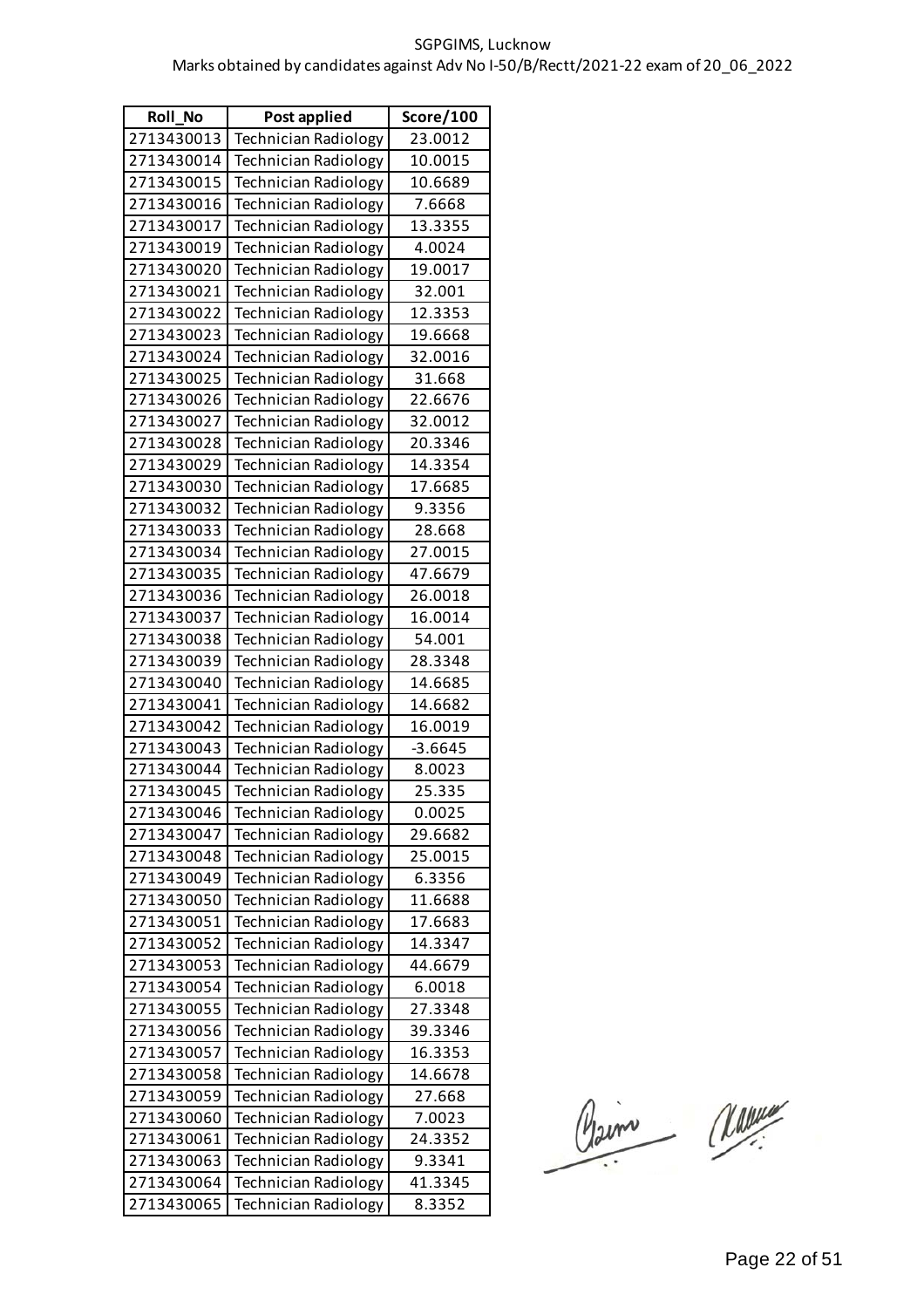| Roll_No    | Post applied                | Score/100 |
|------------|-----------------------------|-----------|
| 2713430066 | <b>Technician Radiology</b> | 61.3342   |
| 2713430067 | <b>Technician Radiology</b> | 34.6678   |
| 2713430068 | <b>Technician Radiology</b> | 32.6682   |
| 2713430069 | <b>Technician Radiology</b> | 8.6686    |
| 2713430070 | <b>Technician Radiology</b> | 15.6687   |
| 2713430071 | <b>Technician Radiology</b> | 6.335     |
| 2713430072 | <b>Technician Radiology</b> | 40.0012   |
| 2713430073 | <b>Technician Radiology</b> | 35.6682   |
| 2713430074 | <b>Technician Radiology</b> | 32.3348   |
| 2713430075 | <b>Technician Radiology</b> | 17.3348   |
| 2713430076 | <b>Technician Radiology</b> | 23.6676   |
| 2713430077 | <b>Technician Radiology</b> | 0.0025    |
| 2713430079 | <b>Technician Radiology</b> | 28.3351   |
| 2713430080 | <b>Technician Radiology</b> | 10.6681   |
| 2713430081 | <b>Technician Radiology</b> | 25.3348   |
| 2713430082 | <b>Technician Radiology</b> | 11.3353   |
| 2713430083 | <b>Technician Radiology</b> | $-6.664$  |
| 2713430084 | <b>Technician Radiology</b> | 18.3352   |
| 2713430085 | <b>Technician Radiology</b> | 0.0025    |
| 2713430086 | <b>Technician Radiology</b> | 19.3345   |
| 2713430087 | <b>Technician Radiology</b> | 32.3347   |
| 2713430088 | <b>Technician Radiology</b> | 8.6682    |
| 2713430089 | <b>Technician Radiology</b> | 44.0011   |
| 2713430090 | <b>Technician Radiology</b> | 42.3346   |
| 2713430091 | <b>Technician Radiology</b> | 13.0021   |
| 2713430092 | <b>Technician Radiology</b> | 12.0022   |
| 2713430093 | <b>Technician Radiology</b> | 44.0013   |
| 2713430094 | <b>Technician Radiology</b> | 22.3351   |
| 2713430095 | <b>Technician Radiology</b> | 21.0016   |
| 2713430096 | Technician Radiology        | 7.6685    |
| 2713430097 | <b>Technician Radiology</b> | 36.3348   |
| 2713430098 | Technician Radiology        | 40.0005   |
| 2713430099 | <b>Technician Radiology</b> | 18.6684   |
| 2713430100 | <b>Technician Radiology</b> | 54.6675   |
| 2713430101 | <b>Technician Radiology</b> | 26.3345   |
| 2713430102 | <b>Technician Radiology</b> | 25.6683   |
| 2713430103 | <b>Technician Radiology</b> | 16.3351   |
| 2713430104 | <b>Technician Radiology</b> | $-3.331$  |
| 2713430105 | <b>Technician Radiology</b> | 20.3345   |
| 2713430106 | <b>Technician Radiology</b> | 24.3348   |
| 2713430108 | <b>Technician Radiology</b> | 16.0021   |
| 2713430109 | <b>Technician Radiology</b> | 21.335    |
| 2713430110 | <b>Technician Radiology</b> | 53.0011   |
| 2713430111 | <b>Technician Radiology</b> | 48.0013   |
| 2713430112 | <b>Technician Radiology</b> | 21.3353   |
| 2713430113 | <b>Technician Radiology</b> | 30.6684   |
| 2713430114 | Technician Radiology        | 27.6679   |
| 2713430115 | <b>Technician Radiology</b> | 6.669     |
| 2713430116 | <b>Technician Radiology</b> | 10.0019   |
| 2713430117 | Technician Radiology        | 2.6672    |

Claim Classe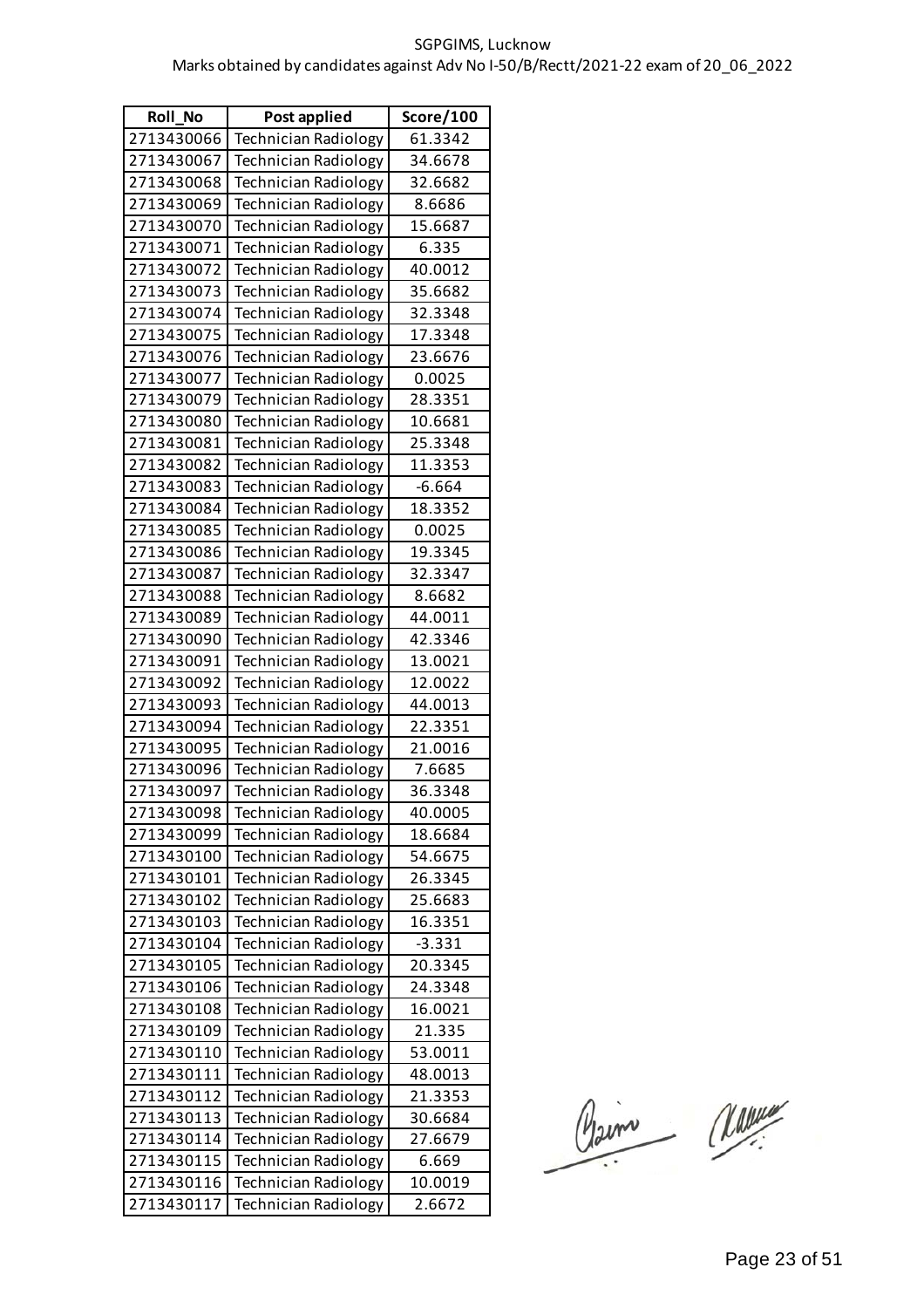| <b>Roll No</b> | Post applied                | Score/100 |
|----------------|-----------------------------|-----------|
| 2713430118     | <b>Technician Radiology</b> | 22.3352   |
| 2713430119     | <b>Technician Radiology</b> | $-1.9997$ |
| 2713430120     | <b>Technician Radiology</b> | 4.0024    |
| 2713430122     | <b>Technician Radiology</b> | 31.6682   |
| 2713430123     | <b>Technician Radiology</b> | 25.3345   |
| 2713430124     | <b>Technician Radiology</b> | 17.002    |
| 2713430125     | <b>Technician Radiology</b> | 39.3348   |
| 2713430126     | <b>Technician Radiology</b> | $-5.3307$ |
| 2713430127     | <b>Technician Radiology</b> | 19.6677   |
| 2713430128     | <b>Technician Radiology</b> | 34.6677   |
| 2713430129     | <b>Technician Radiology</b> | 4.0022    |
| 2713430130     | <b>Technician Radiology</b> | 26.6684   |
| 2713430131     | <b>Technician Radiology</b> | 27.3346   |
| 2713430132     | <b>Technician Radiology</b> | 14.0019   |
| 2713430133     | <b>Technician Radiology</b> | 37.668    |
| 2713430134     | <b>Technician Radiology</b> | 26.0018   |
| 2713430135     | <b>Technician Radiology</b> | 16.0021   |
| 2713430136     | <b>Technician Radiology</b> | 15.6682   |
| 2713430137     | <b>Technician Radiology</b> | 19.0006   |
| 2713430138     | <b>Technician Radiology</b> | 8.001     |
| 2713430139     | <b>Technician Radiology</b> | 37.6681   |
| 2713430141     | <b>Technician Radiology</b> | 6.669     |
| 2713430142     | <b>Technician Radiology</b> | 9.6689    |
| 2713550001     | <b>Technician Radiology</b> | 8.0016    |
| 2713550002     | <b>Technician Radiology</b> | 37.6681   |
| 2713550003     | <b>Technician Radiology</b> | 0.3356    |
| 2713550004     | <b>Technician Radiology</b> | 15.0021   |
| 2713550005     | <b>Technician Radiology</b> | 23.6683   |
| 2713550006     | <b>Technician Radiology</b> | 14.6685   |
| 2713550007     | <b>Technician Radiology</b> | 14.0011   |
| 2713550008     | Technician Radiology        | 16.6679   |
| 2713550009     | <b>Technician Radiology</b> | 44.0012   |
| 2713550010     | <b>Technician Radiology</b> | 13.6678   |
| 2713550011     | <b>Technician Radiology</b> | 15.0019   |
| 2713550012     | <b>Technician Radiology</b> | 13.3355   |
| 2713550013     | <b>Technician Radiology</b> | 21.6677   |
| 2713550014     | <b>Technician Radiology</b> | 29.3347   |
| 2713550015     | <b>Technician Radiology</b> | $-4.6646$ |
| 2713550016     | <b>Technician Radiology</b> | 33.3348   |
| 2713550017     | <b>Technician Radiology</b> | 20.6679   |
| 2713550018     | <b>Technician Radiology</b> | 37.3346   |
| 2713550019     | <b>Technician Radiology</b> | 21.6684   |
| 2713550021     | <b>Technician Radiology</b> | 19.002    |
| 2713550022     | <b>Technician Radiology</b> | 8.3354    |
| 2713550023     | <b>Technician Radiology</b> | 35.0012   |
| 2713550024     | <b>Technician Radiology</b> | 35.3348   |
| 2713550025     | <b>Technician Radiology</b> | 12.0022   |
| 2713550026     | <b>Technician Radiology</b> | 37.0012   |
| 2713550027     | <b>Technician Radiology</b> | 3.0023    |
| 2713550028     | <b>Technician Radiology</b> | 31.0011   |

Claim Classe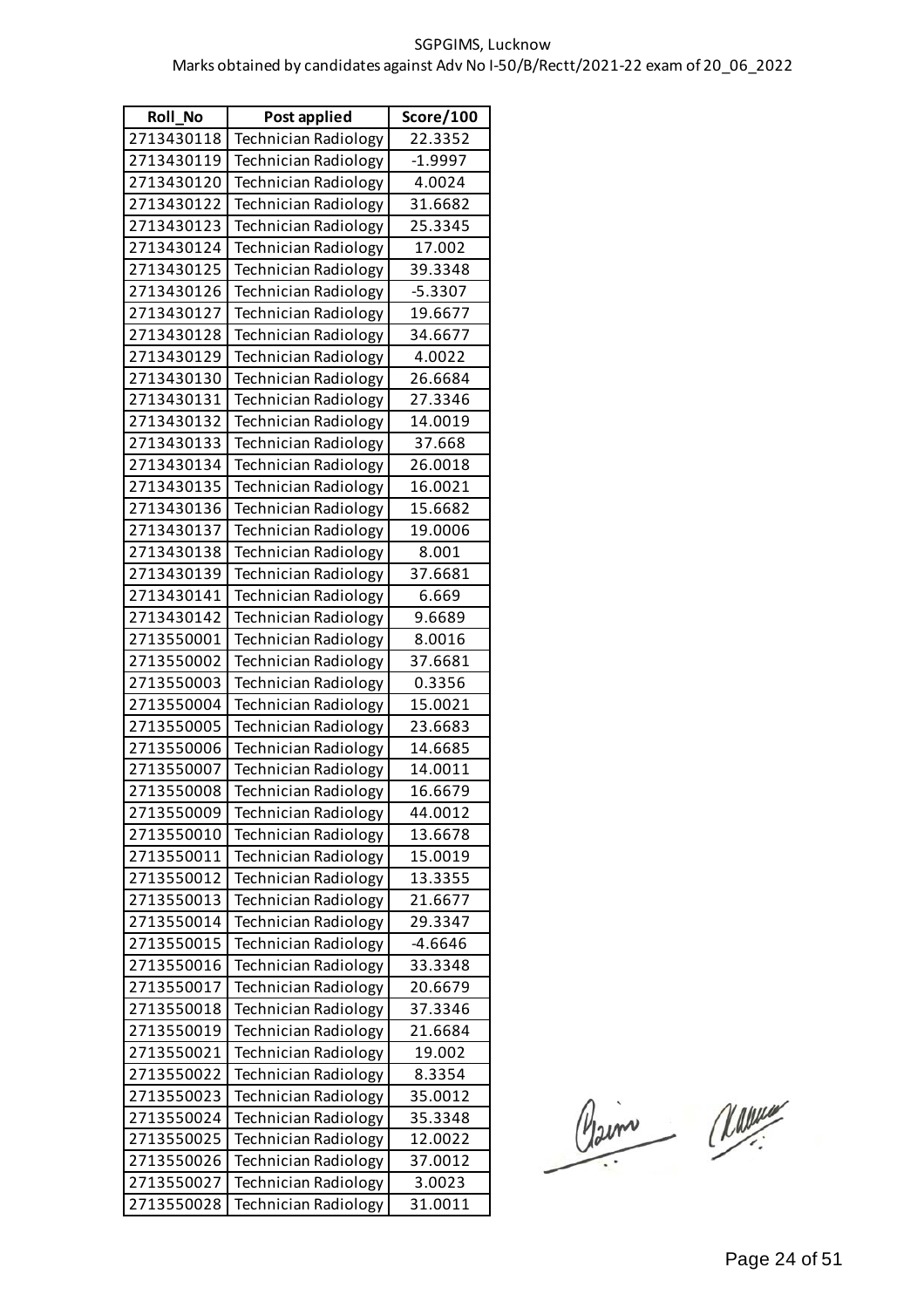| <b>Roll No</b> | Post applied                | Score/100 |
|----------------|-----------------------------|-----------|
| 2713550029     | <b>Technician Radiology</b> | 31.3349   |
| 2713550030     | <b>Technician Radiology</b> | 46.3346   |
| 2713550031     | <b>Technician Radiology</b> | 32.3343   |
| 2713550032     | <b>Technician Radiology</b> | 16.0021   |
| 2713550034     | <b>Technician Radiology</b> | 36.668    |
| 2713550035     | <b>Technician Radiology</b> | $-2.6641$ |
| 2713550036     | <b>Technician Radiology</b> | 28.3345   |
| 2713550037     | <b>Technician Radiology</b> | 33.3348   |
| 2713550038     | <b>Technician Radiology</b> | 28.0018   |
| 2713550039     | <b>Technician Radiology</b> | 21.6672   |
| 2713550040     | <b>Technician Radiology</b> | 7.6668    |
| 2713550041     | <b>Technician Radiology</b> | 28.6681   |
| 2713550042     | <b>Technician Radiology</b> | 22.6686   |
| 2713550043     | <b>Technician Radiology</b> | 0.6682    |
| 2713550044     | <b>Technician Radiology</b> | 22.6678   |
| 2713550045     | <b>Technician Radiology</b> | 26.6685   |
| 2713550046     | <b>Technician Radiology</b> | 9.3356    |
| 2713550047     | <b>Technician Radiology</b> | $-0.9999$ |
| 2713550048     | <b>Technician Radiology</b> | 24.0013   |
| 2713550049     | <b>Technician Radiology</b> | 18.0018   |
| 2713550050     | <b>Technician Radiology</b> | $-3.6641$ |
| 2713550051     | <b>Technician Radiology</b> | 12.6684   |
| 2713550052     | <b>Technician Radiology</b> | 37.6682   |
| 2713550053     | <b>Technician Radiology</b> | 33.0015   |
| 2713550055     | <b>Technician Radiology</b> | 4.3357    |
| 2713550056     | <b>Technician Radiology</b> | 13.6685   |
| 2713550057     | <b>Technician Radiology</b> | 53.0011   |
| 2713550058     | <b>Technician Radiology</b> | $-0.3312$ |
| 2713550059     | <b>Technician Radiology</b> | 1.668     |
| 2713550060     | <b>Technician Radiology</b> | $-0.3333$ |
| 2713550061     | Technician Radiology        | 18.6687   |
| 2713550062     | <b>Technician Radiology</b> | 13.3355   |
| 2713550063     | <b>Technician Radiology</b> | 24.0012   |
| 2713550064     | <b>Technician Radiology</b> | 12.6682   |
| 2713550065     | <b>Technician Radiology</b> | 15.3351   |
| 2713550068     | <b>Technician Radiology</b> | 21.0012   |
| 2713550069     | Technician Radiology        | 26.6677   |
| 2713550070     | <b>Technician Radiology</b> | 22.668    |
| 2713550071     | <b>Technician Radiology</b> | 18.6687   |
| 2713550072     | <b>Technician Radiology</b> | 65.0007   |
| 2713550073     | <b>Technician Radiology</b> | 13.3355   |
| 2713550075     | <b>Technician Radiology</b> | 45.0011   |
| 2713550076     | <b>Technician Radiology</b> | 26.3345   |
| 2713550077     | <b>Technician Radiology</b> | 41.6674   |
| 2713550078     | <b>Technician Radiology</b> | 19.3352   |
| 2713550079     | <b>Technician Radiology</b> | 8.0023    |
| 2713550080     | <b>Technician Radiology</b> | 5.3357    |
| 2713550081     | <b>Technician Radiology</b> | 17.3352   |
| 2713550082     | <b>Technician Radiology</b> | 20.0016   |
| 2713550083     | Technician Radiology        | 25.3352   |

Claim Classe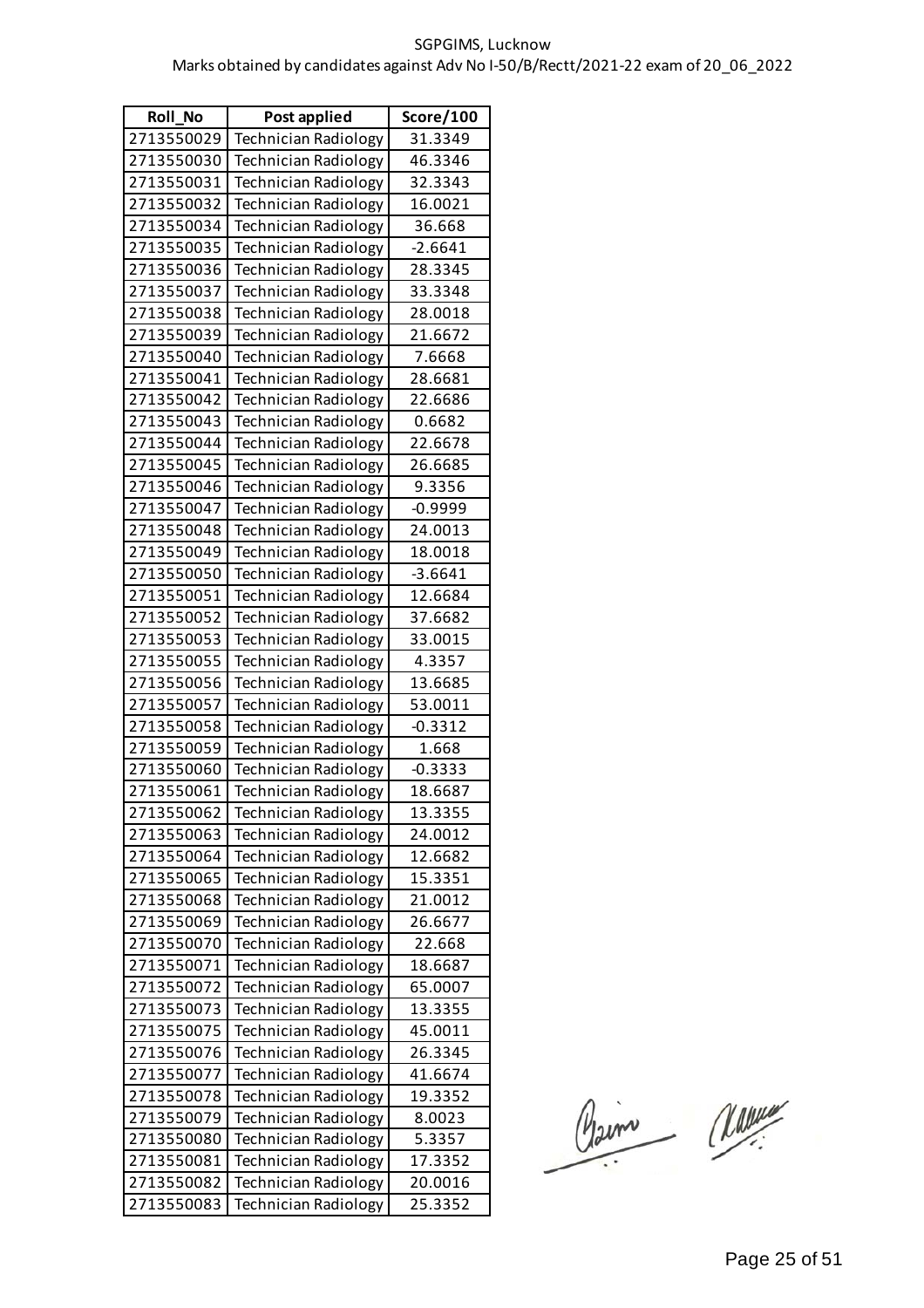| <b>Roll No</b> | Post applied                | Score/100 |
|----------------|-----------------------------|-----------|
| 2713550084     | <b>Technician Radiology</b> | 9.6686    |
| 2713550085     | <b>Technician Radiology</b> | 34.3345   |
| 2713550086     | <b>Technician Radiology</b> | 11.0012   |
| 2713550087     | <b>Technician Radiology</b> | 24.0017   |
| 2713550088     | <b>Technician Radiology</b> | 38.3346   |
| 2713550089     | Technician Radiology        | 0.3353    |
| 2713550090     | <b>Technician Radiology</b> | 18.335    |
| 2713550091     | <b>Technician Radiology</b> | 25.3352   |
| 2713550092     | <b>Technician Radiology</b> | 9.6689    |
| 2713550093     | <b>Technician Radiology</b> | 18.6687   |
| 2713550094     | <b>Technician Radiology</b> | 12.0013   |
| 2713550095     | <b>Technician Radiology</b> | 12.0022   |
| 2713550096     | <b>Technician Radiology</b> | 20.0017   |
| 2713550097     | <b>Technician Radiology</b> | 37.3343   |
| 2713550098     | <b>Technician Radiology</b> | 26.3348   |
| 2713550099     | <b>Technician Radiology</b> | 10.6689   |
| 2713550100     | <b>Technician Radiology</b> | 34.6683   |
| 2713550101     | <b>Technician Radiology</b> | 28.3347   |
| 2713550102     | <b>Technician Radiology</b> | 31.6681   |
| 2713550103     | <b>Technician Radiology</b> | 4.6689    |
| 2713550104     | <b>Technician Radiology</b> | 9.6689    |
| 2713550105     | <b>Technician Radiology</b> | 12.0022   |
| 2713550106     | <b>Technician Radiology</b> | 22.0015   |
| 2713550107     | <b>Technician Radiology</b> | 21.3349   |
| 2713550108     | <b>Technician Radiology</b> | 14.335    |
| 2713550109     | <b>Technician Radiology</b> | 15.3354   |
| 2713550110     | <b>Technician Radiology</b> | 30.6681   |
| 2713550111     | <b>Technician Radiology</b> | 11.335    |
| 2713550112     | <b>Technician Radiology</b> | 33.335    |
| 2713550113     | <b>Technician Radiology</b> | 15.001    |
| 2713550114     | Technician Radiology        | 22.6679   |
| 2713550115     | <b>Technician Radiology</b> | 28.0018   |
| 2713550116     | <b>Technician Radiology</b> | 23.0019   |
| 2713550117     | Technician Radiology        | 23.668    |
| 2713550118     | <b>Technician Radiology</b> | 13.3355   |
| 2713550119     | <b>Technician Radiology</b> | 22.6686   |
| 2713550120     | Technician Radiology        | 38.001    |
| 2713550121     | <b>Technician Radiology</b> | 6.3356    |
| 2713550122     | <b>Technician Radiology</b> | 16.3354   |
| 2713550124     | <b>Technician Radiology</b> | 19.0019   |
| 2713550125     | Technician Radiology        | 35.0016   |
| 2713570001     | <b>Technician Radiology</b> | 20.335    |
| 2713570002     | <b>Technician Radiology</b> | 12.0001   |
| 2713570003     | <b>Technician Radiology</b> | 10.6684   |
| 2713570005     | <b>Technician Radiology</b> | 5.3357    |
| 2713570006     | <b>Technician Radiology</b> | 13.6685   |
| 2713570007     | Technician Radiology        | 31.0016   |
| 2713570008     | <b>Technician Radiology</b> | 26.3349   |
| 2713570009     | <b>Technician Radiology</b> | 13.3355   |
| 2713570010     | <b>Technician Radiology</b> | 8.0023    |

Claim Classe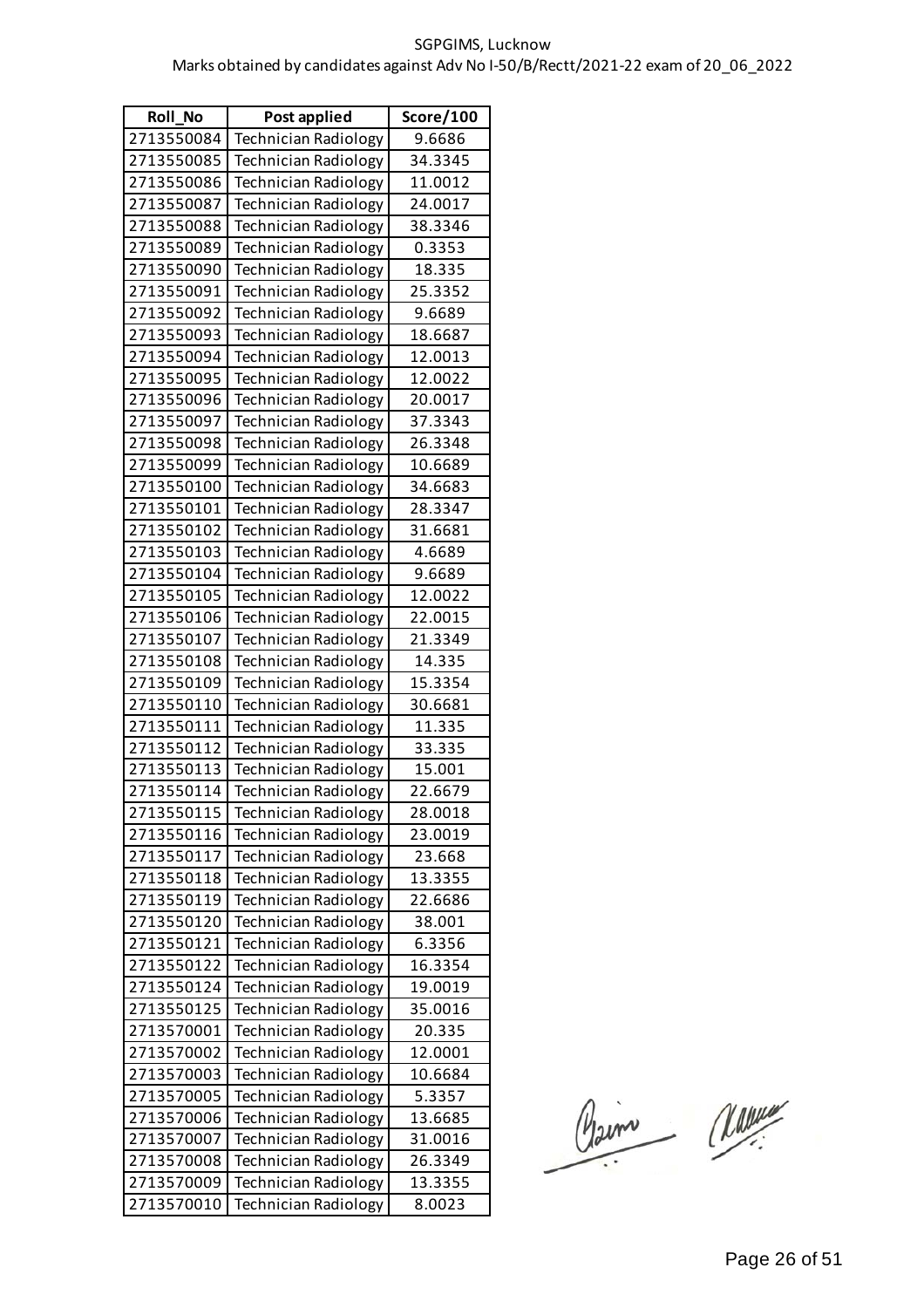| Roll_No    | Post applied                | Score/100 |
|------------|-----------------------------|-----------|
| 2713570011 | <b>Technician Radiology</b> | 7.6686    |
| 2713570012 | <b>Technician Radiology</b> | 18.6683   |
| 2713570013 | <b>Technician Radiology</b> | 4.3348    |
| 2713570014 | <b>Technician Radiology</b> | 18.6687   |
| 2713570015 | <b>Technician Radiology</b> | 17.6686   |
| 2713570016 | <b>Technician Radiology</b> | 49.3341   |
| 2713570017 | <b>Technician Radiology</b> | 20.0003   |
| 2713570018 | <b>Technician Radiology</b> | 11.3354   |
| 2713570019 | <b>Technician Radiology</b> | 14.3352   |
| 2713570020 | <b>Technician Radiology</b> | 23.6683   |
| 2713570021 | Technician Radiology        | 47.3345   |
| 2713570022 | <b>Technician Radiology</b> | 24.668    |
| 2713570023 | Technician Radiology        | 2.6691    |
| 2713570025 | Technician Radiology        | 22.6683   |
| 2713570028 | <b>Technician Radiology</b> | 33.0014   |
| 2713570030 | <b>Technician Radiology</b> | 21.0017   |
| 2713570032 | Technician Radiology        | 18.6687   |
| 2713570034 | <b>Technician Radiology</b> | 28.0014   |
| 2713570035 | Technician Radiology        | 24.0016   |
| 2713570036 | Technician Radiology        | 24.0014   |
| 2713570037 | <b>Technician Radiology</b> | 11.3343   |
| 2713570038 | <b>Technician Radiology</b> | 28.3346   |
| 2713570039 | Technician Radiology        | 15.0021   |
| 2713570040 | <b>Technician Radiology</b> | 38.0013   |
| 2713570041 | Technician Radiology        | 20.6685   |
| 2713570042 | <b>Technician Radiology</b> | 55.001    |
| 2713570043 | <b>Technician Radiology</b> | 24.0017   |
| 2713570044 | <b>Technician Radiology</b> | 24.3352   |
| 2713570045 | <b>Technician Radiology</b> | 31.6673   |
| 2713570047 | <b>Technician Radiology</b> | 18.0013   |
| 2713570048 | Technician Radiology        | 42.6677   |
| 2713570051 | <b>Technician Radiology</b> | 32.3345   |
| 2713570052 | <b>Technician Radiology</b> | 38.0012   |
| 2713570053 | <b>Technician Radiology</b> | 16.0013   |
| 2713570055 | <b>Technician Radiology</b> | 16.0021   |
| 2713570056 | <b>Technician Radiology</b> | 8.3353    |
| 2713570057 | <b>Technician Radiology</b> | 45.6675   |
| 2713570058 | <b>Technician Radiology</b> | 37.0015   |
| 2713570059 | <b>Technician Radiology</b> | 6.6683    |
| 2713570060 | <b>Technician Radiology</b> | 27.6684   |
| 2713570061 | <b>Technician Radiology</b> | 10.6689   |
| 2713570062 | <b>Technician Radiology</b> | 20.0009   |
| 2713570063 | Technician Radiology        | 9.3356    |
| 2713570064 | <b>Technician Radiology</b> | 14.335    |
| 2713570065 | <b>Technician Radiology</b> | 49.3346   |
| 2713570066 | <b>Technician Radiology</b> | 11.0016   |
| 2713570067 | <b>Technician Radiology</b> | 18.6675   |
| 2713570068 | <b>Technician Radiology</b> | 60.3339   |
| 2713570069 | <b>Technician Radiology</b> | 8.668     |
| 2713570070 | Technician Radiology        | 34.6683   |

Claim Classe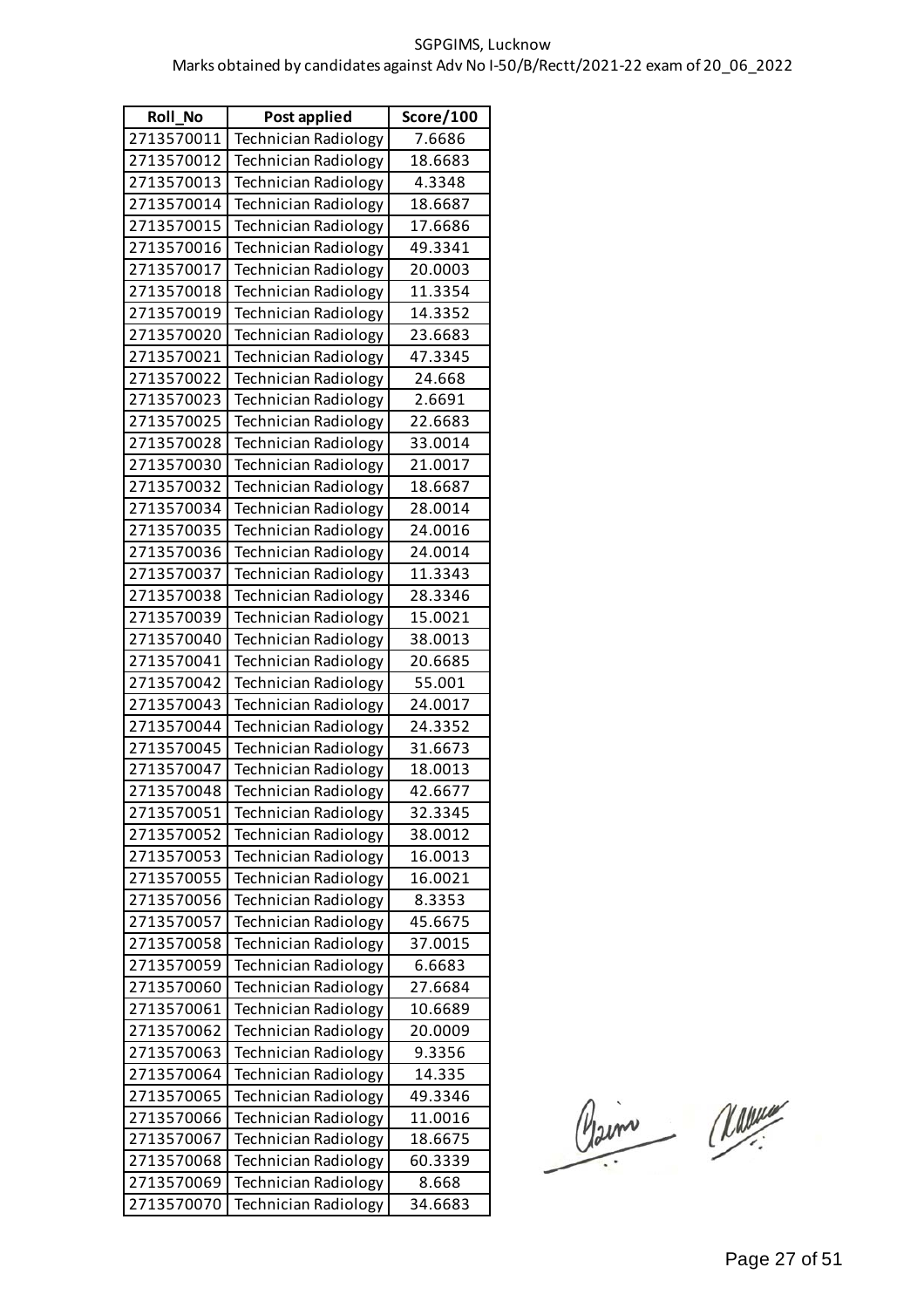| Roll_No    | Post applied                | Score/100 |
|------------|-----------------------------|-----------|
| 2713570071 | <b>Technician Radiology</b> | 42.3344   |
| 2713570072 | <b>Technician Radiology</b> | 19.6679   |
| 2713570073 | <b>Technician Radiology</b> | 4.3354    |
| 2713570074 | <b>Technician Radiology</b> | 13.3346   |
| 2713570075 | <b>Technician Radiology</b> | 25.668    |
| 2713570076 | <b>Technician Radiology</b> | 12.3346   |
| 2713570078 | <b>Technician Radiology</b> | 38.0012   |
| 2713570079 | <b>Technician Radiology</b> | 20.0018   |
| 2713570080 | <b>Technician Radiology</b> | 22.6683   |
| 2713570081 | <b>Technician Radiology</b> | 5.6681    |
| 2713570082 | <b>Technician Radiology</b> | 50.001    |
| 2713570084 | <b>Technician Radiology</b> | 10.6689   |
| 2713570085 | <b>Technician Radiology</b> | 0.6683    |
| 2713570086 | <b>Technician Radiology</b> | 58.0005   |
| 2713570088 | <b>Technician Radiology</b> | 4.0007    |
| 2713570089 | <b>Technician Radiology</b> | 28.3348   |
| 2713570090 | <b>Technician Radiology</b> | 12.0022   |
| 2713570093 | <b>Technician Radiology</b> | 11.6686   |
| 2713570094 | Technician Radiology        | 25.3349   |
| 2713570095 | <b>Technician Radiology</b> | 49.6677   |
| 2713570096 | <b>Technician Radiology</b> | 28.6679   |
| 2713570097 | <b>Technician Radiology</b> | 9.0009    |
| 2713570098 | <b>Technician Radiology</b> | 26.6685   |
| 2713570100 | <b>Technician Radiology</b> | $-1.6644$ |
| 2713570101 | Technician Radiology        | 28.6681   |
| 2713570102 | <b>Technician Radiology</b> | 21.0017   |
| 2713570103 | <b>Technician Radiology</b> | 19.3342   |
| 2713570104 | <b>Technician Radiology</b> | $-8.3313$ |
| 2713570105 | <b>Technician Radiology</b> | 2.6691    |
| 2713570106 | <b>Technician Radiology</b> | 50.3343   |
| 2713570107 | Technician Radiology        | 35.3346   |
| 2713570108 | <b>Technician Radiology</b> | $-2.6641$ |
| 2713570109 | <b>Technician Radiology</b> | 11.0017   |
| 2713570110 | <b>Technician Radiology</b> | 20.002    |
| 2713570111 | <b>Technician Radiology</b> | 3.6689    |
| 2713570112 | <b>Technician Radiology</b> | 6.0013    |
| 2713570113 | <b>Technician Radiology</b> | 21.3348   |
| 2713570114 | <b>Technician Radiology</b> | 37.001    |
| 2713570115 | <b>Technician Radiology</b> | 45.3343   |
| 2713570116 | Technician Radiology        | 22.3349   |
| 2713570117 | <b>Technician Radiology</b> | 55.3341   |
| 2713570118 | Technician Radiology        | 21.6681   |
| 2713570119 | <b>Technician Radiology</b> | 50.6674   |
| 2713570120 | <b>Technician Radiology</b> | 29.3344   |
| 2713570121 | Technician Radiology        | 27.3347   |
| 2713570122 | <b>Technician Radiology</b> | $-3.6646$ |
| 2713570123 | <b>Technician Radiology</b> | 7.3355    |
| 2713570124 | Technician Radiology        | 24.3349   |
| 2713570125 | Technician Radiology        | 44.0009   |
| 2713570126 | <b>Technician Radiology</b> | 19.3351   |

Claim Classe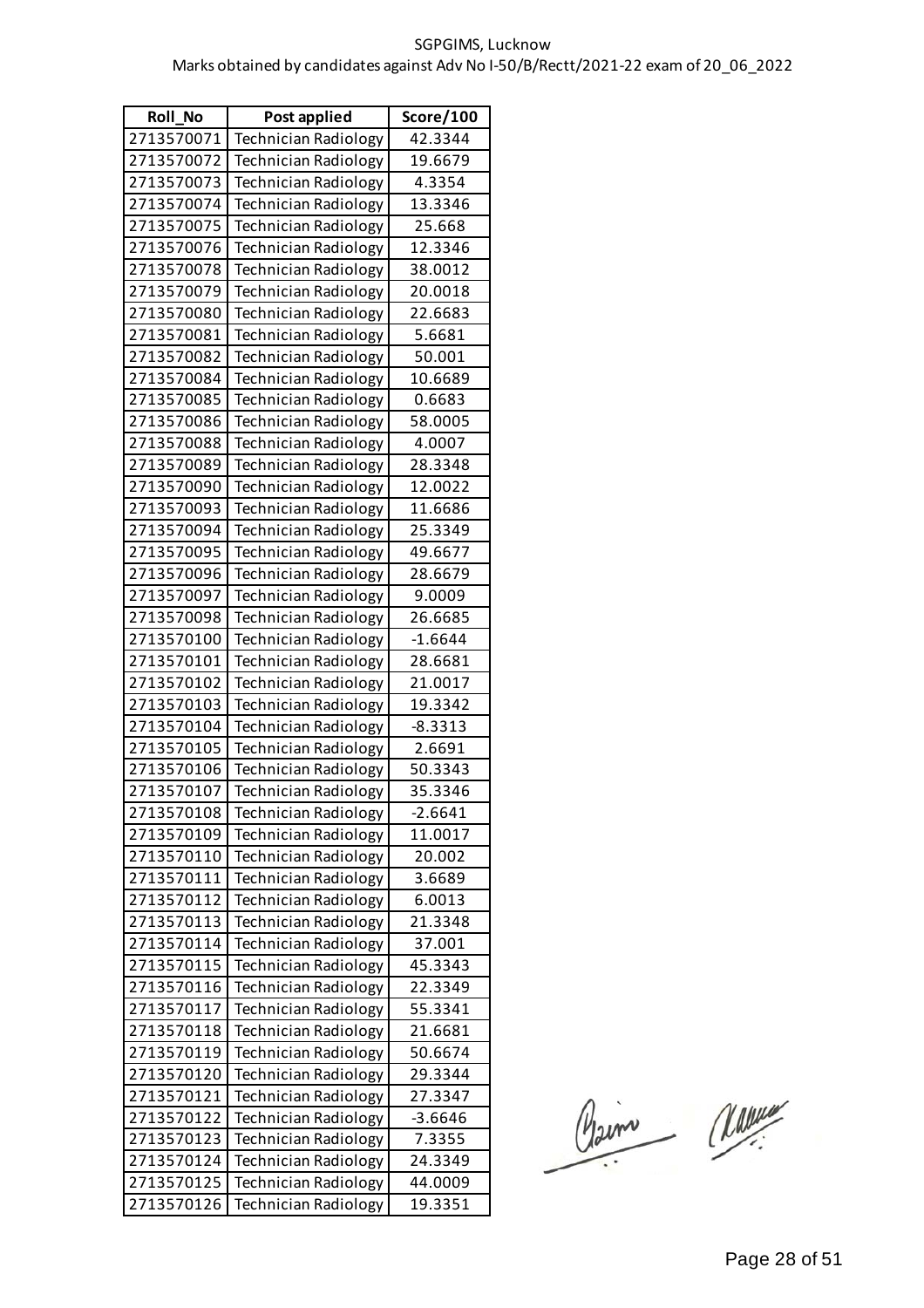| <b>Roll No</b> | Post applied                | Score/100 |
|----------------|-----------------------------|-----------|
| 2713570127     | <b>Technician Radiology</b> | 24.668    |
| 2713570128     | <b>Technician Radiology</b> | 26.3348   |
| 2713570129     | <b>Technician Radiology</b> | 22.6683   |
| 2713570130     | <b>Technician Radiology</b> | 4.6685    |
| 2713570131     | <b>Technician Radiology</b> | 2.0022    |
| 2713570132     | <b>Technician Radiology</b> | 43.6678   |
| 2713570134     | <b>Technician Radiology</b> | 34.6676   |
| 2713570135     | <b>Technician Radiology</b> | 16.6675   |
| 2713570136     | <b>Technician Radiology</b> | 51.3344   |
| 2713570137     | <b>Technician Radiology</b> | 23.3341   |
| 2713570138     | <b>Technician Radiology</b> | 17.002    |
| 2713570139     | <b>Technician Radiology</b> | 40.3348   |
| 2713570140     | <b>Technician Radiology</b> | 20.6684   |
| 2713570141     | <b>Technician Radiology</b> | 25.0018   |
| 2713570142     | <b>Technician Radiology</b> | 4.3342    |
| 2713570143     | <b>Technician Radiology</b> | 9.0013    |
| 2713570144     | <b>Technician Radiology</b> | 38.3344   |
| 2713570146     | <b>Technician Radiology</b> | 26.0013   |
| 2713570147     | <b>Technician Radiology</b> | 20.0018   |
| 2713570148     | <b>Technician Radiology</b> | 58.3342   |
| 2713570149     | <b>Technician Radiology</b> | 41.3341   |
| 2713570150     | <b>Technician Radiology</b> | 54.6672   |
| 2713570151     | <b>Technician Radiology</b> | 31.0017   |
| 2713570152     | <b>Technician Radiology</b> | 17.6672   |
| 2713570153     | <b>Technician Radiology</b> | 29.3351   |
| 2713570154     | <b>Technician Radiology</b> | 17.0018   |
| 2713570155     | <b>Technician Radiology</b> | 39.3347   |
| 2713570156     | <b>Technician Radiology</b> | 14.3352   |
| 2713570157     | <b>Technician Radiology</b> | 19.3349   |
| 2713570158     | <b>Technician Radiology</b> | 20.002    |
| 2713570159     | Technician Radiology        | 25.335    |
| 2713570160     | <b>Technician Radiology</b> | 13.6679   |
| 2713570161     | Technician Radiology        | 9.6681    |
| 2713570162     | <b>Technician Radiology</b> | 16.3354   |
| 2713570163     | Technician Radiology        | 14.3348   |
| 2713570164     | <b>Technician Radiology</b> | 28.0018   |
| 2713570165     | <b>Technician Radiology</b> | 20.0011   |
| 2713570166     | <b>Technician Radiology</b> | 50.0011   |
| 2713570167     | <b>Technician Radiology</b> | 46.0011   |
| 2713570168     | <b>Technician Radiology</b> | 9.6687    |
| 2713570170     | Technician Radiology        | 43.6678   |
| 2713570171     | <b>Technician Radiology</b> | $-2.6647$ |
| 2713570172     | <b>Technician Radiology</b> | 17.002    |
| 2713570173     | <b>Technician Radiology</b> | $-6.664$  |
| 2713570174     | <b>Technician Radiology</b> | 37.6677   |
| 2713570176     | <b>Technician Radiology</b> | 35.3344   |
| 2713570177     | Technician Radiology        | 33.335    |
| 2713570178     | <b>Technician Radiology</b> | 35.0012   |
| 2713570179     | <b>Technician Radiology</b> | 11.6678   |
| 2713570180     | Technician Radiology        | 27.6681   |

Claim Classe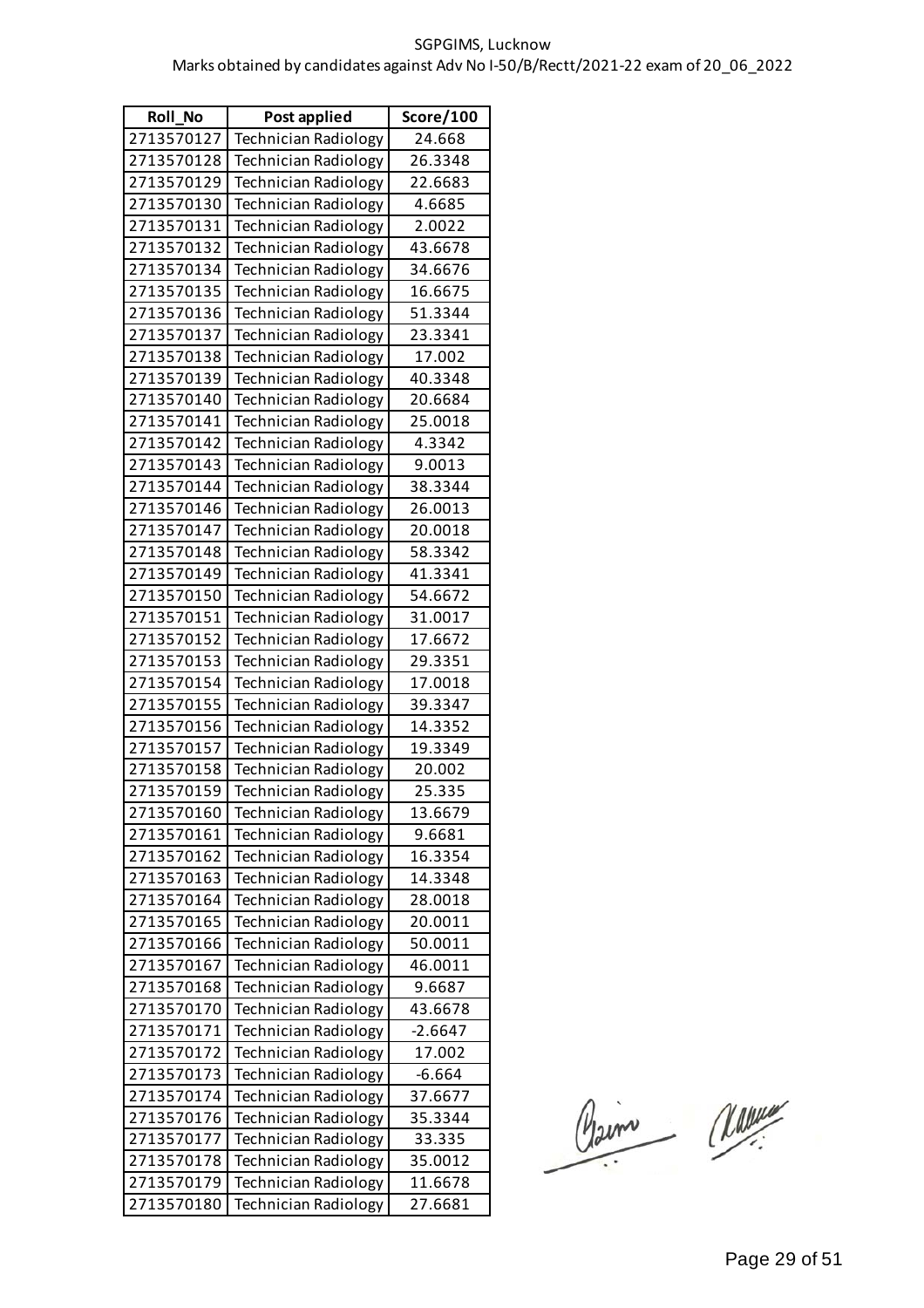| Roll_No    | Post applied                | Score/100 |
|------------|-----------------------------|-----------|
| 2713570181 | <b>Technician Radiology</b> | 44.0008   |
| 2713570182 | <b>Technician Radiology</b> | 18.002    |
| 2713570183 | <b>Technician Radiology</b> | 46.3342   |
| 2713570184 | <b>Technician Radiology</b> | 25.6676   |
| 2713570185 | <b>Technician Radiology</b> | 45.6677   |
| 2713570186 | <b>Technician Radiology</b> | 32.6682   |
| 2713570187 | <b>Technician Radiology</b> | $-0.3316$ |
| 2713570188 | <b>Technician Radiology</b> | 12.0016   |
| 2713570189 | <b>Technician Radiology</b> | 25.668    |
| 2713570190 | <b>Technician Radiology</b> | 22.0014   |
| 2713570191 | Technician Radiology        | 37.668    |
| 2713570192 | <b>Technician Radiology</b> | 11.3351   |
| 2713570193 | Technician Radiology        | 27.3348   |
| 2713570194 | <b>Technician Radiology</b> | 11.3352   |
| 2713570195 | <b>Technician Radiology</b> | 2.3355    |
| 2713570196 | <b>Technician Radiology</b> | 6.0022    |
| 2713570197 | Technician Radiology        | 10.6689   |
| 2713570198 | <b>Technician Radiology</b> | 22.6682   |
| 2713570199 | Technician Radiology        | 4.002     |
| 2713570200 | <b>Technician Radiology</b> | 20.002    |
| 2713570201 | <b>Technician Radiology</b> | 33.3346   |
| 2713570202 | <b>Technician Radiology</b> | 32.0012   |
| 2713570203 | Technician Radiology        | 40.6677   |
| 2713570205 | <b>Technician Radiology</b> | 57.3343   |
| 2713570206 | Technician Radiology        | 10.3349   |
| 2713570207 | <b>Technician Radiology</b> | 17.6682   |
| 2713570208 | <b>Technician Radiology</b> | 18.3351   |
| 2713570209 | <b>Technician Radiology</b> | 54.0009   |
| 2713570210 | <b>Technician Radiology</b> | 25.6684   |
| 2713570211 | <b>Technician Radiology</b> | 10.0013   |
| 2713570212 | Technician Radiology        | 1.3356    |
| 2713570213 | <b>Technician Radiology</b> | 49.3342   |
| 2713570214 | <b>Technician Radiology</b> | 20.6684   |
| 2713570215 | <b>Technician Radiology</b> | 34.6681   |
| 2713570216 | <b>Technician Radiology</b> | $-3.9974$ |
| 2713570217 | <b>Technician Radiology</b> | 12.6683   |
| 2713570218 | <b>Technician Radiology</b> | 3.3356    |
| 2713570219 | <b>Technician Radiology</b> | 45.0007   |
| 2713570221 | <b>Technician Radiology</b> | 8.0023    |
| 2713570222 | <b>Technician Radiology</b> | 4.0022    |
| 2713570223 | <b>Technician Radiology</b> | 3.669     |
| 2713570224 | <b>Technician Radiology</b> | 21.3353   |
| 2713570225 | Technician Radiology        | 10.6684   |
| 2713570226 | <b>Technician Radiology</b> | 45.334    |
| 2713570227 | <b>Technician Radiology</b> | 13.0016   |
| 2713570228 | <b>Technician Radiology</b> | 14.0019   |
| 2713570229 | <b>Technician Radiology</b> | 20.002    |
| 2713570230 | <b>Technician Radiology</b> | 31.335    |
| 2713570231 | <b>Technician Radiology</b> | 11.3352   |
| 2713570232 | Technician Radiology        | 32.335    |

Claim Classe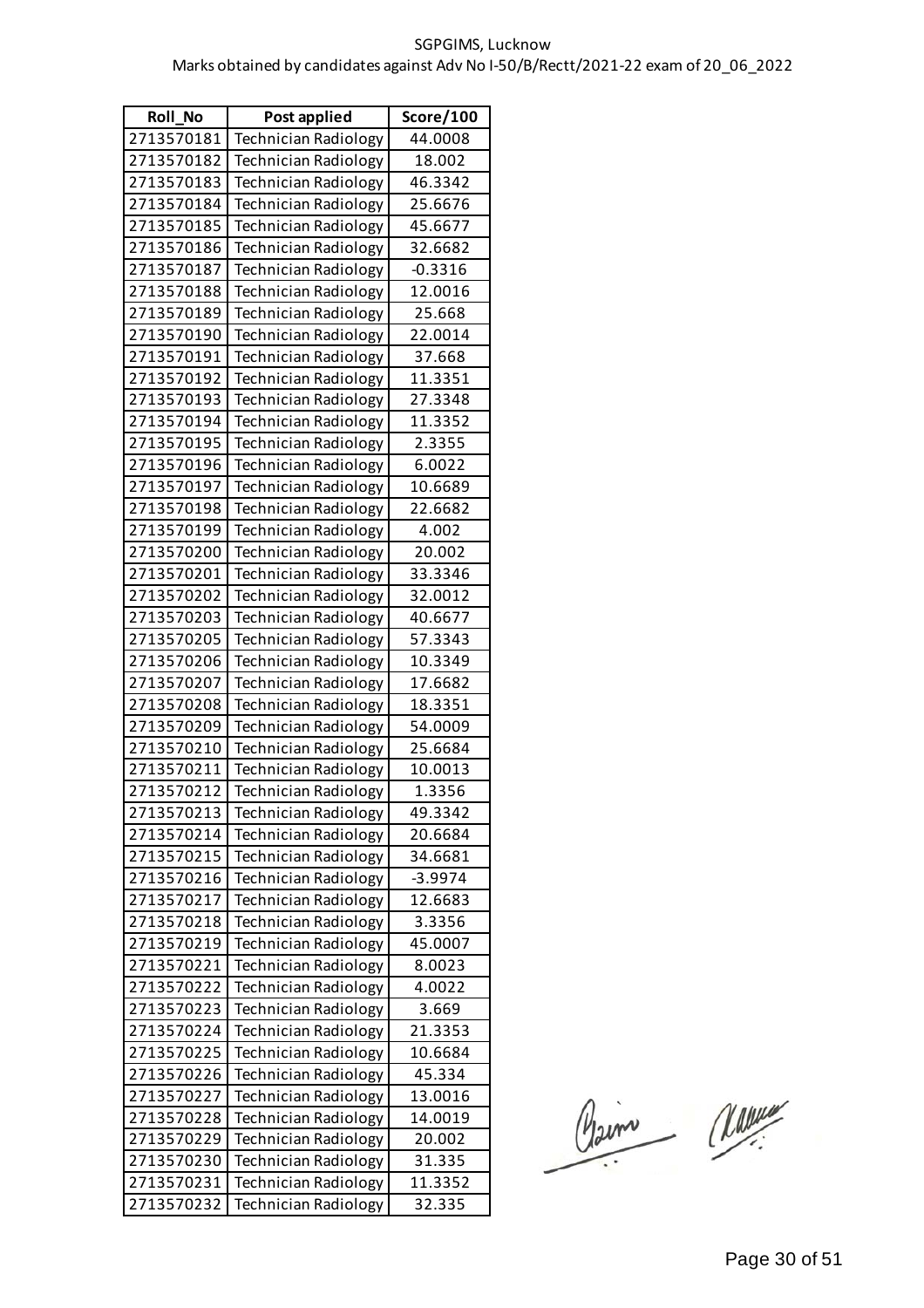| <b>Roll No</b> | Post applied                | Score/100 |
|----------------|-----------------------------|-----------|
| 2713570233     | <b>Technician Radiology</b> | 20.6678   |
| 2713570234     | <b>Technician Radiology</b> | 1.669     |
| 2713570235     | <b>Technician Radiology</b> | 25.335    |
| 2713570236     | <b>Technician Radiology</b> | 37.3347   |
| 2713570237     | <b>Technician Radiology</b> | 9.3356    |
| 2713570238     | <b>Technician Radiology</b> | 42.6679   |
| 2713570239     | <b>Technician Radiology</b> | 16.6684   |
| 2713570240     | <b>Technician Radiology</b> | 23.3351   |
| 2713570241     | <b>Technician Radiology</b> | $-7.9977$ |
| 2713570242     | <b>Technician Radiology</b> | 14.6682   |
| 2713570243     | <b>Technician Radiology</b> | 11.6685   |
| 2713570244     | <b>Technician Radiology</b> | 29.0009   |
| 2713570245     | <b>Technician Radiology</b> | 14.0018   |
| 2713570246     | <b>Technician Radiology</b> | 7.3348    |
| 2713570247     | <b>Technician Radiology</b> | 33.335    |
| 2713570248     | <b>Technician Radiology</b> | 9.3351    |
| 2713570249     | <b>Technician Radiology</b> | 18.6678   |
| 2713570250     | <b>Technician Radiology</b> | 23.6676   |
| 2713570251     | <b>Technician Radiology</b> | 15.002    |
| 2713570252     | <b>Technician Radiology</b> | 4.0024    |
| 2713570253     | <b>Technician Radiology</b> | 2.6676    |
| 2713570254     | <b>Technician Radiology</b> | 29.6683   |
| 2713570255     | <b>Technician Radiology</b> | 1.002     |
| 2713570256     | <b>Technician Radiology</b> | 14.6688   |
| 2713570257     | <b>Technician Radiology</b> | 4.0024    |
| 2713570258     | <b>Technician Radiology</b> | 13.6681   |
| 2713570259     | <b>Technician Radiology</b> | 17.667    |
| 2713570261     | <b>Technician Radiology</b> | 14.6688   |
| 2713570262     | <b>Technician Radiology</b> | 26.6683   |
| 2713570263     | Technician Radiology        | 18.335    |
| 2713570265     | Technician Radiology        | 5.3356    |
| 2713570266     | <b>Technician Radiology</b> | 19.002    |
| 2713570267     | <b>Technician Radiology</b> | 12.0022   |
| 2713570268     | <b>Technician Radiology</b> | 35.0009   |
| 2713570269     | <b>Technician Radiology</b> | 17.335    |
| 2713570270     | <b>Technician Radiology</b> | 34.6679   |
| 2713570271     | Technician Radiology        | 10.3355   |
| 2713570272     | <b>Technician Radiology</b> | 32.3344   |
| 2713570273     | <b>Technician Radiology</b> | 37.6678   |
| 2713570274     | <b>Technician Radiology</b> | 8.0023    |
| 2713570275     | <b>Technician Radiology</b> | 6.6679    |
| 2713570276     | <b>Technician Radiology</b> | 31.0016   |
| 2713570277     | <b>Technician Radiology</b> | 21.0017   |
| 2713570278     | <b>Technician Radiology</b> | 2.6684    |
| 2713570279     | <b>Technician Radiology</b> | 8.3356    |
| 2713570280     | <b>Technician Radiology</b> | 40.6678   |
| 2713570281     | <b>Technician Radiology</b> | 13.0019   |
| 2713570282     | <b>Technician Radiology</b> | 59.6674   |
| 2713570283     | <b>Technician Radiology</b> | 40.6679   |
| 2713570284     | Technician Radiology        | 24.0018   |

Claim Classe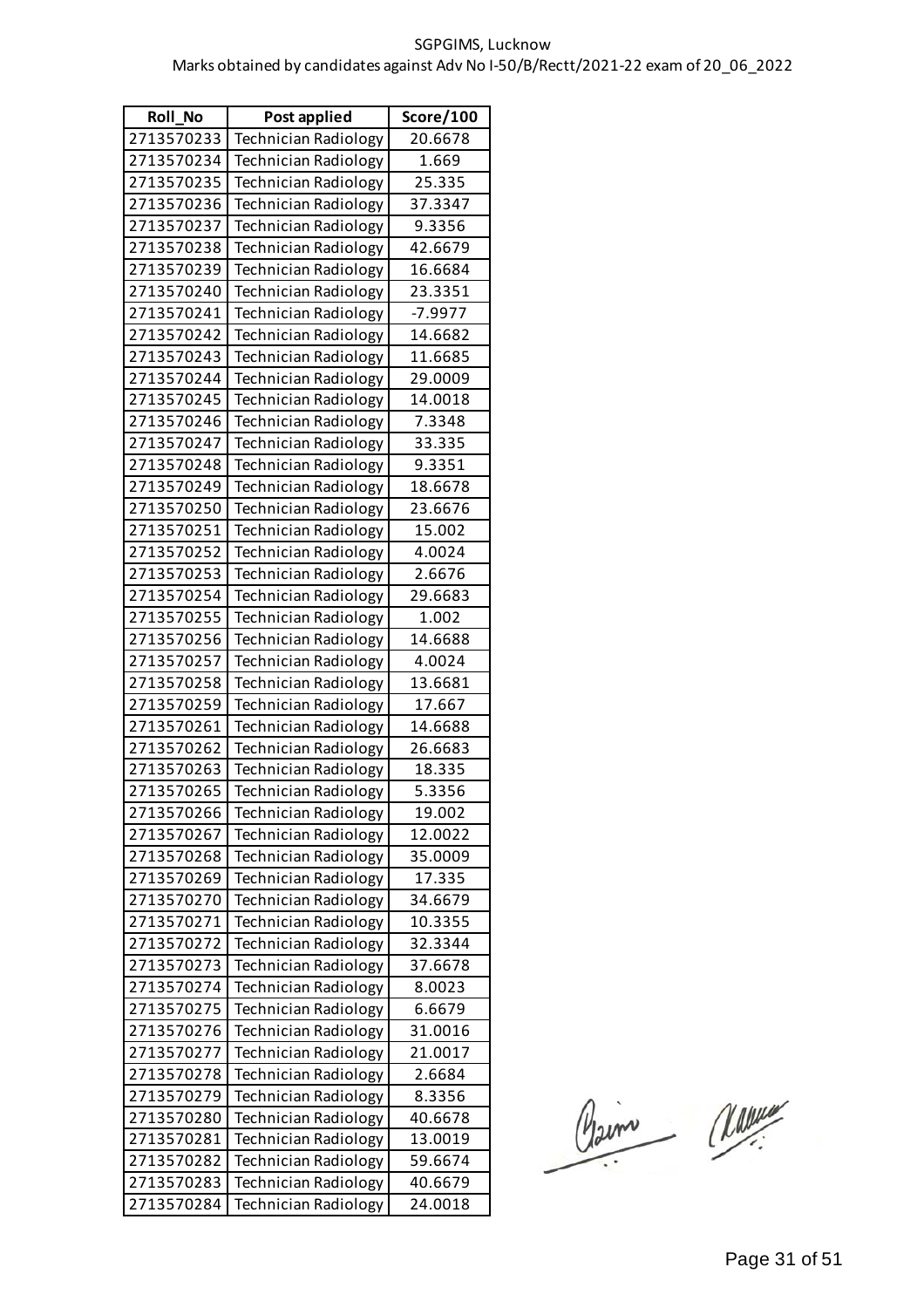| <b>Roll No</b> | Post applied                | Score/100 |
|----------------|-----------------------------|-----------|
| 2713570285     | <b>Technician Radiology</b> | 44.3346   |
| 2713570286     | <b>Technician Radiology</b> | 24.0019   |
| 2713570287     | <b>Technician Radiology</b> | 0.0023    |
| 2713570288     | <b>Technician Radiology</b> | 20.0012   |
| 2713570289     | <b>Technician Radiology</b> | 34.0015   |
| 2713570290     | <b>Technician Radiology</b> | 10.6686   |
| 2713570291     | <b>Technician Radiology</b> | 47.6679   |
| 2713570292     | <b>Technician Radiology</b> | 10.6689   |
| 2713570293     | <b>Technician Radiology</b> | 59.6673   |
| 2713570294     | <b>Technician Radiology</b> | 21.0019   |
| 2713570295     | <b>Technician Radiology</b> | 25.6679   |
| 2713570296     | <b>Technician Radiology</b> | 39.3348   |
| 2713570297     | <b>Technician Radiology</b> | 41.6679   |
| 2713570298     | <b>Technician Radiology</b> | $-1.6652$ |
| 2713570300     | <b>Technician Radiology</b> | 2.0024    |
| 2713570301     | <b>Technician Radiology</b> | 17.6675   |
| 2713570302     | <b>Technician Radiology</b> | 5.0023    |
| 2713570303     | <b>Technician Radiology</b> | 7.0012    |
| 2713570304     | <b>Technician Radiology</b> | 27.3341   |
| 2713570305     | <b>Technician Radiology</b> | 9.3356    |
| 2713570306     | <b>Technician Radiology</b> | 5.0021    |
| 2713570307     | <b>Technician Radiology</b> | 22.6686   |
| 2713570308     | <b>Technician Radiology</b> | 12.3337   |
| 2713570309     | <b>Technician Radiology</b> | 4.3351    |
| 2713570310     | <b>Technician Radiology</b> | 12.3355   |
| 2713570311     | <b>Technician Radiology</b> | 29.0016   |
| 2713570312     | <b>Technician Radiology</b> | 17.3354   |
| 2713570313     | <b>Technician Radiology</b> | 26.3343   |
| 2713570314     | <b>Technician Radiology</b> | 6.6683    |
| 2713570315     | Technician Radiology        | 17.3352   |
| 2713570316     | Technician Radiology        | 5.3345    |
| 2713570317     | <b>Technician Radiology</b> | 8.0023    |
| 2713570318     | <b>Technician Radiology</b> | 10.0021   |
| 2713570319     | <b>Technician Radiology</b> | 11.0014   |
| 2713570320     | <b>Technician Radiology</b> | 15.6673   |
| 2713570321     | <b>Technician Radiology</b> | 7.3352    |
| 2713570322     | <b>Technician Radiology</b> | 47.6677   |
| 2713570323     | <b>Technician Radiology</b> | 36.3344   |
| 2713570324     | <b>Technician Radiology</b> | 13.6687   |
| 2713570325     | <b>Technician Radiology</b> | 26.3345   |
| 2713570327     | <b>Technician Radiology</b> | 35.001    |
| 2713570328     | <b>Technician Radiology</b> | 8.0023    |
| 2713570329     | <b>Technician Radiology</b> | 23.6684   |
| 2713570330     | <b>Technician Radiology</b> | 36.334    |
| 2713570331     | <b>Technician Radiology</b> | 24.3349   |
| 2713570332     | <b>Technician Radiology</b> | 21.0017   |
| 2713570333     | <b>Technician Radiology</b> | 1.3358    |
| 2713570334     | <b>Technician Radiology</b> | 11.3347   |
| 2713570335     | <b>Technician Radiology</b> | 33.0015   |
| 2713570336     | <b>Technician Radiology</b> | 30.3347   |

Claim Classe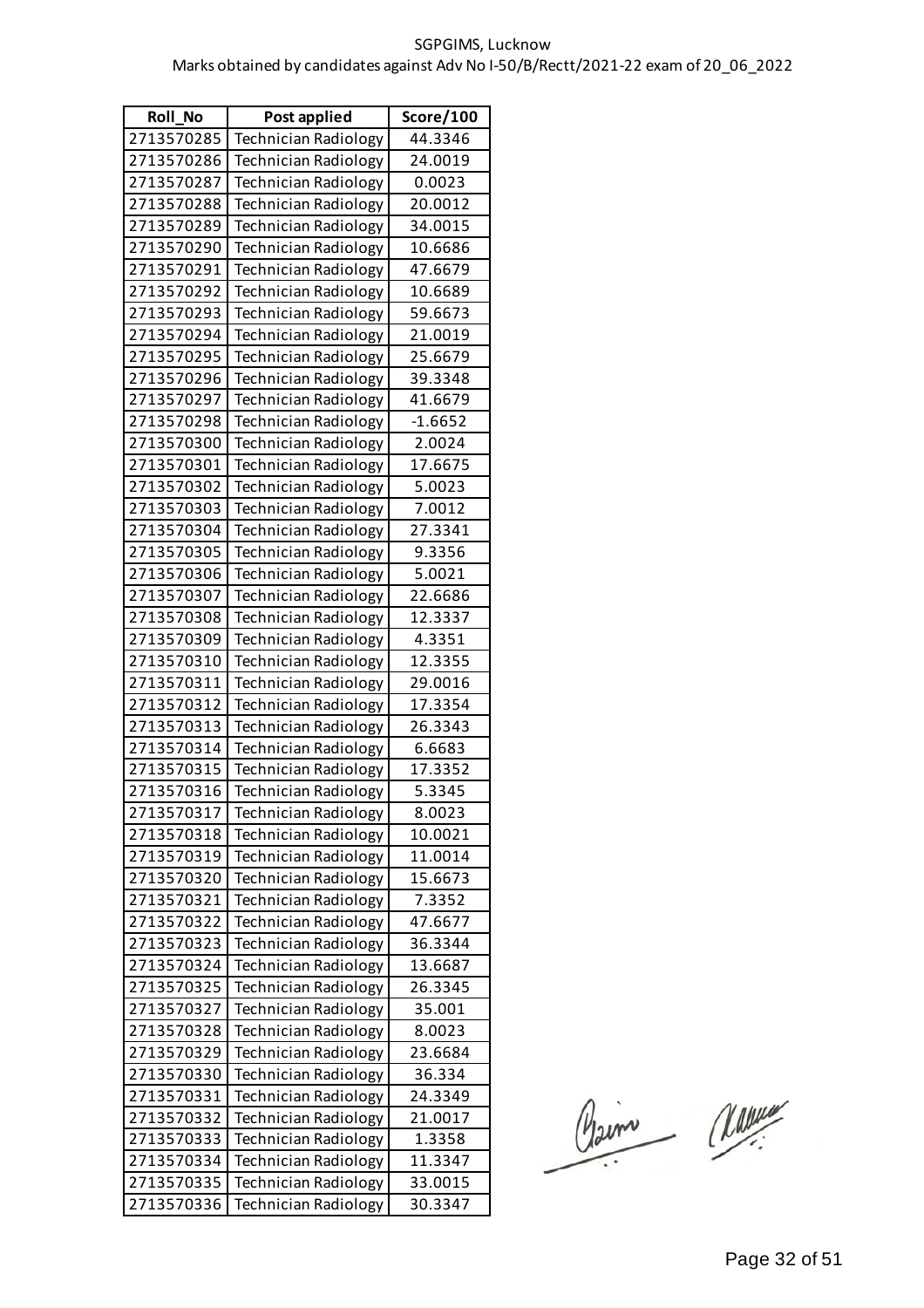| <b>Roll No</b> | Post applied                | Score/100 |
|----------------|-----------------------------|-----------|
| 2713570337     | <b>Technician Radiology</b> | 22.0015   |
| 2713570338     | <b>Technician Radiology</b> | 64.3341   |
| 2713570339     | <b>Technician Radiology</b> | 23.0016   |
| 2713570341     | <b>Technician Radiology</b> | 41.3348   |
| 2713570342     | <b>Technician Radiology</b> | 18.0019   |
| 2713570343     | <b>Technician Radiology</b> | 25.0015   |
| 2713570344     | <b>Technician Radiology</b> | 35.3347   |
| 2713570345     | <b>Technician Radiology</b> | 11.0012   |
| 2713570346     | <b>Technician Radiology</b> | 19.3353   |
| 2713570347     | <b>Technician Radiology</b> | 15.0016   |
| 2713570348     | <b>Technician Radiology</b> | 21.6685   |
| 2713570349     | <b>Technician Radiology</b> | 21.668    |
| 2713570350     | <b>Technician Radiology</b> | 7.0001    |
| 2713570351     | <b>Technician Radiology</b> | 41.6676   |
| 2713570352     | <b>Technician Radiology</b> | 23.6678   |
| 2713570353     | <b>Technician Radiology</b> | 22.0015   |
| 2713570354     | <b>Technician Radiology</b> | 8.3352    |
| 2713570355     | <b>Technician Radiology</b> | 17.0018   |
| 2713570356     | <b>Technician Radiology</b> | 41.0014   |
| 2713570357     | <b>Technician Radiology</b> | 25.3349   |
| 2713570358     | <b>Technician Radiology</b> | 23.6683   |
| 2713570359     | <b>Technician Radiology</b> | 23.0019   |
| 2713570360     | <b>Technician Radiology</b> | 18.6687   |
| 2713570361     | <b>Technician Radiology</b> | 21.0017   |
| 2713570362     | <b>Technician Radiology</b> | 28.0016   |
| 2713570364     | <b>Technician Radiology</b> | 39.668    |
| 2713570365     | <b>Technician Radiology</b> | 36.0012   |
| 2713570366     | <b>Technician Radiology</b> | 40.3345   |
| 2713570367     | <b>Technician Radiology</b> | 25.0015   |
| 2713570368     | Technician Radiology        | 5.3349    |
| 2713570369     | Technician Radiology        | 45.6677   |
| 2713570370     | <b>Technician Radiology</b> | 16.002    |
| 2713570371     | <b>Technician Radiology</b> | 27.0016   |
| 2713570372     | <b>Technician Radiology</b> | 11.6677   |
| 2713570373     | <b>Technician Radiology</b> | 5.3346    |
| 2713570374     | <b>Technician Radiology</b> | 16.6674   |
| 2713570375     | <b>Technician Radiology</b> | 14.6668   |
| 2713570376     | <b>Technician Radiology</b> | 2.6686    |
| 2713570377     | <b>Technician Radiology</b> | 11.0018   |
| 2713570378     | <b>Technician Radiology</b> | 16.3346   |
| 2713570379     | <b>Technician Radiology</b> | 6.6685    |
| 2713570380     | <b>Technician Radiology</b> | 18.6687   |
| 2713570381     | <b>Technician Radiology</b> | 45.0011   |
| 2713570382     | <b>Technician Radiology</b> | 4.3356    |
| 2713570383     | <b>Technician Radiology</b> | 22.6678   |
| 2713570384     | <b>Technician Radiology</b> | 36.0016   |
| 2713570385     | <b>Technician Radiology</b> | 16.0021   |
| 2713570386     | <b>Technician Radiology</b> | 22.3348   |
| 2713570387     | <b>Technician Radiology</b> | 8.0012    |
| 2713570388     | Technician Radiology        | 40.3344   |

Claim Classe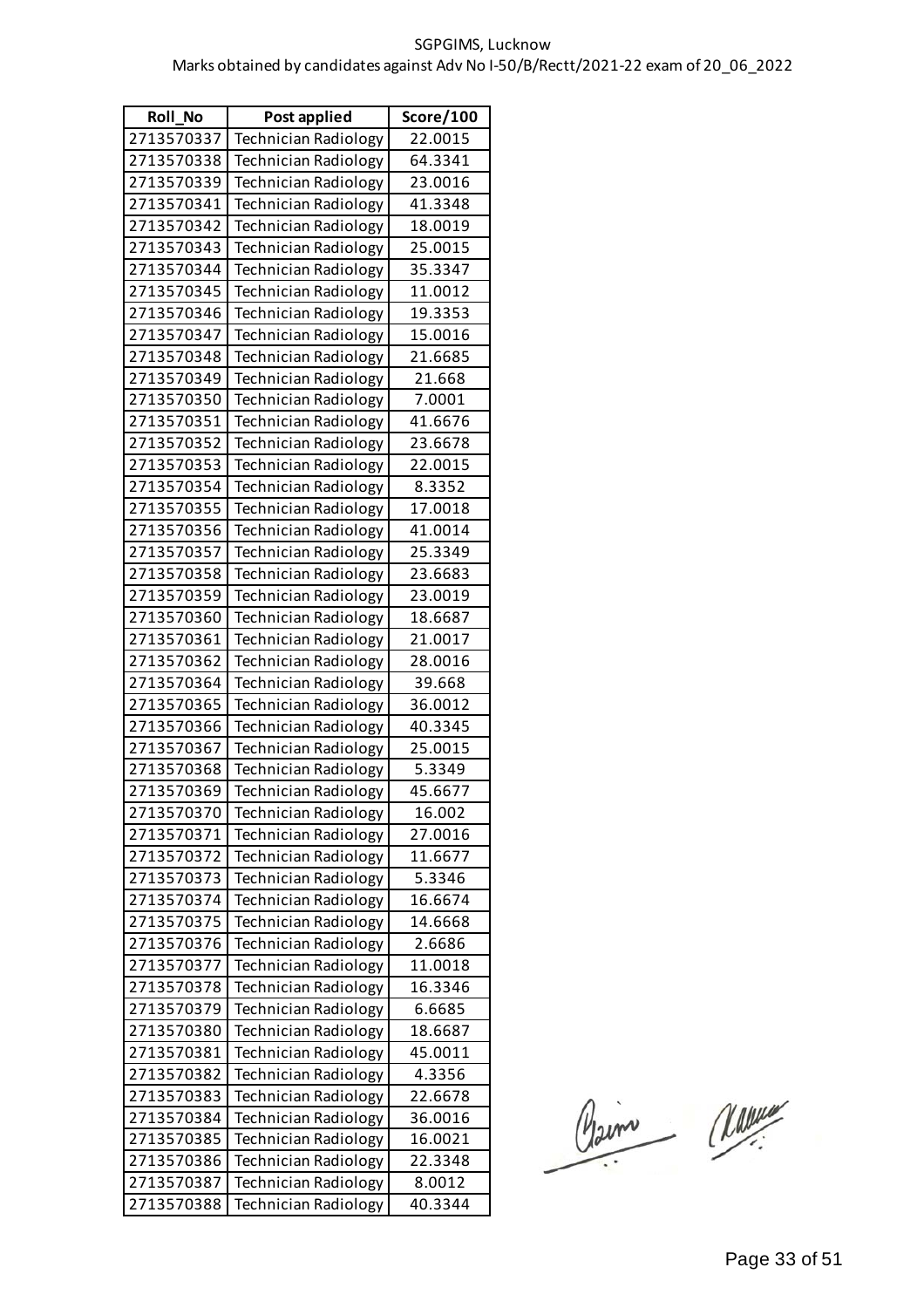| <b>Roll No</b> | Post applied                | Score/100 |
|----------------|-----------------------------|-----------|
| 2713570389     | <b>Technician Radiology</b> | 12.0022   |
| 2713570390     | <b>Technician Radiology</b> | 17.6683   |
| 2713570391     | <b>Technician Radiology</b> | 13.3355   |
| 2713570392     | <b>Technician Radiology</b> | 21.6681   |
| 2713570394     | <b>Technician Radiology</b> | 9.3356    |
| 2713570395     | <b>Technician Radiology</b> | 10.3343   |
| 2713570396     | <b>Technician Radiology</b> | 11.002    |
| 2713570398     | <b>Technician Radiology</b> | 0.6671    |
| 2713570399     | <b>Technician Radiology</b> | 12.0022   |
| 2713570400     | <b>Technician Radiology</b> | 11.0022   |
| 2713570401     | <b>Technician Radiology</b> | 29.6684   |
| 2713570402     | <b>Technician Radiology</b> | 11.0019   |
| 2713570403     | <b>Technician Radiology</b> | 10.0014   |
| 2713570404     | <b>Technician Radiology</b> | 13.3354   |
| 2713570405     | <b>Technician Radiology</b> | 39.3348   |
| 2713570406     | <b>Technician Radiology</b> | 33.335    |
| 2713570407     | <b>Technician Radiology</b> | 25.3347   |
| 2713570408     | <b>Technician Radiology</b> | 36.3346   |
| 2713570409     | <b>Technician Radiology</b> | 32.0017   |
| 2713570410     | <b>Technician Radiology</b> | 25.6684   |
| 2713570411     | <b>Technician Radiology</b> | 25.335    |
| 2713570412     | <b>Technician Radiology</b> | 6.6688    |
| 2713570413     | <b>Technician Radiology</b> | 33.335    |
| 2713570414     | <b>Technician Radiology</b> | 23.3343   |
| 2713570415     | <b>Technician Radiology</b> | 17.3349   |
| 2713570416     | <b>Technician Radiology</b> | 63.6673   |
| 2713570417     | <b>Technician Radiology</b> | 22.3348   |
| 2713570418     | <b>Technician Radiology</b> | 28.0013   |
| 2713570419     | <b>Technician Radiology</b> | 44.0011   |
| 2713570420     | <b>Technician Radiology</b> | 21.0011   |
| 2713570421     | Technician Radiology        | 4.3355    |
| 2713570422     | <b>Technician Radiology</b> | 16.0021   |
| 2713570423     | <b>Technician Radiology</b> | 30.6683   |
| 2713570424     | <b>Technician Radiology</b> | 26.0012   |
| 2713570425     | <b>Technician Radiology</b> | 31.3347   |
| 2713570426     | <b>Technician Radiology</b> | 50.0011   |
| 2713570428     | <b>Technician Radiology</b> | 43.3337   |
| 2713570429     | <b>Technician Radiology</b> | 16.0021   |
| 2713570430     | <b>Technician Radiology</b> | 26.3347   |
| 2713570431     | <b>Technician Radiology</b> | 14.002    |
| 2713570432     | Technician Radiology        | 13.3355   |
| 2713570433     | <b>Technician Radiology</b> | 3.668     |
| 2713570434     | <b>Technician Radiology</b> | 12.0015   |
| 2713570435     | <b>Technician Radiology</b> | 58.3342   |
| 2713570436     | <b>Technician Radiology</b> | 38.0012   |
| 2713570437     | <b>Technician Radiology</b> | 23.6681   |
| 2713570438     | Technician Radiology        | 27.6684   |
| 2713570439     | <b>Technician Radiology</b> | 5.3336    |
| 2713570441     | <b>Technician Radiology</b> | 40.3346   |
| 2713570442     | Technician Radiology        | 6.3354    |

Claim Classe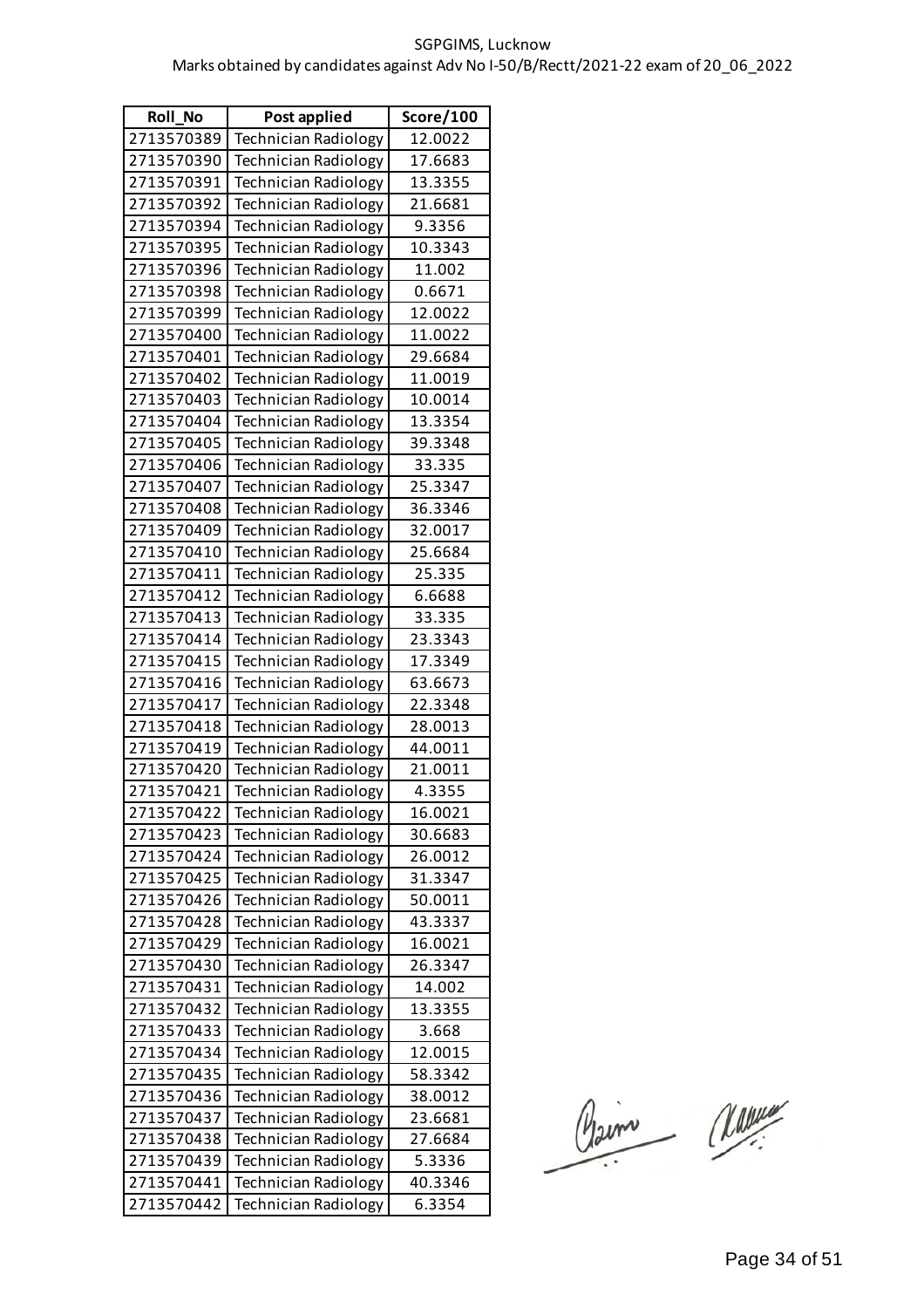| Roll_No    | Post applied                | Score/100 |
|------------|-----------------------------|-----------|
| 2713570443 | <b>Technician Radiology</b> | 14.6681   |
| 2713570444 | <b>Technician Radiology</b> | 23.6678   |
| 2713570445 | <b>Technician Radiology</b> | 5.3357    |
| 2713570446 | <b>Technician Radiology</b> | 5.3353    |
| 2713570447 | <b>Technician Radiology</b> | 33.3348   |
| 2713570448 | <b>Technician Radiology</b> | 15.0019   |
| 2713570449 | <b>Technician Radiology</b> | 13.6685   |
| 2713570450 | <b>Technician Radiology</b> | 30.6684   |
| 2713570451 | <b>Technician Radiology</b> | 35.0012   |
| 2713570453 | <b>Technician Radiology</b> | 32.3342   |
| 2713570454 | <b>Technician Radiology</b> | 20.0014   |
| 2713570455 | <b>Technician Radiology</b> | 15.335    |
| 2713570456 | Technician Radiology        | 30.3347   |
| 2713570457 | <b>Technician Radiology</b> | 15.667    |
| 2713570458 | <b>Technician Radiology</b> | 32.0013   |
| 2713570459 | <b>Technician Radiology</b> | 45.3346   |
| 2713570460 | <b>Technician Radiology</b> | 44.001    |
| 2713570461 | <b>Technician Radiology</b> | 21.3353   |
| 2713570462 | Technician Radiology        | 4.0024    |
| 2713570463 | <b>Technician Radiology</b> | 38.6678   |
| 2713570464 | <b>Technician Radiology</b> | 10.3355   |
| 2713570465 | <b>Technician Radiology</b> | 42.6679   |
| 2713570466 | <b>Technician Radiology</b> | 16.0021   |
| 2713570467 | <b>Technician Radiology</b> | 47.0012   |
| 2713570468 | Technician Radiology        | 14.6688   |
| 2713570469 | <b>Technician Radiology</b> | 7.3354    |
| 2713570470 | <b>Technician Radiology</b> | 11.6686   |
| 2713570471 | <b>Technician Radiology</b> | 41.6679   |
| 2713570473 | <b>Technician Radiology</b> | 16.0013   |
| 2713570474 | <b>Technician Radiology</b> | 23.6684   |
| 2713570475 | Technician Radiology        | 18.6674   |
| 2713570476 | <b>Technician Radiology</b> | 9.6683    |
| 2713570478 | <b>Technician Radiology</b> | 9.3356    |
| 2713570479 | <b>Technician Radiology</b> | 18.3347   |
| 2713570480 | <b>Technician Radiology</b> | 3.3356    |
| 2713570481 | <b>Technician Radiology</b> | 43.0011   |
| 2713570482 | <b>Technician Radiology</b> | 18.335    |
| 2713570483 | <b>Technician Radiology</b> | 24.6684   |
| 2713570484 | <b>Technician Radiology</b> | 42.3342   |
| 2713570485 | Technician Radiology        | 42.0013   |
| 2713570486 | <b>Technician Radiology</b> | 5.3335    |
| 2713570487 | Technician Radiology        | 37.0015   |
| 2713570488 | <b>Technician Radiology</b> | 29.0017   |
| 2713570489 | <b>Technician Radiology</b> | 18.0014   |
| 2713570490 | Technician Radiology        | 8.0008    |
| 2713570491 | <b>Technician Radiology</b> | 12.6683   |
| 2713570492 | <b>Technician Radiology</b> | 26.6685   |
| 2713570493 | Technician Radiology        | 37.0011   |
| 2713570494 | <b>Technician Radiology</b> | 6.0023    |
| 2713570495 | <b>Technician Radiology</b> | 13.6686   |

Claim Classe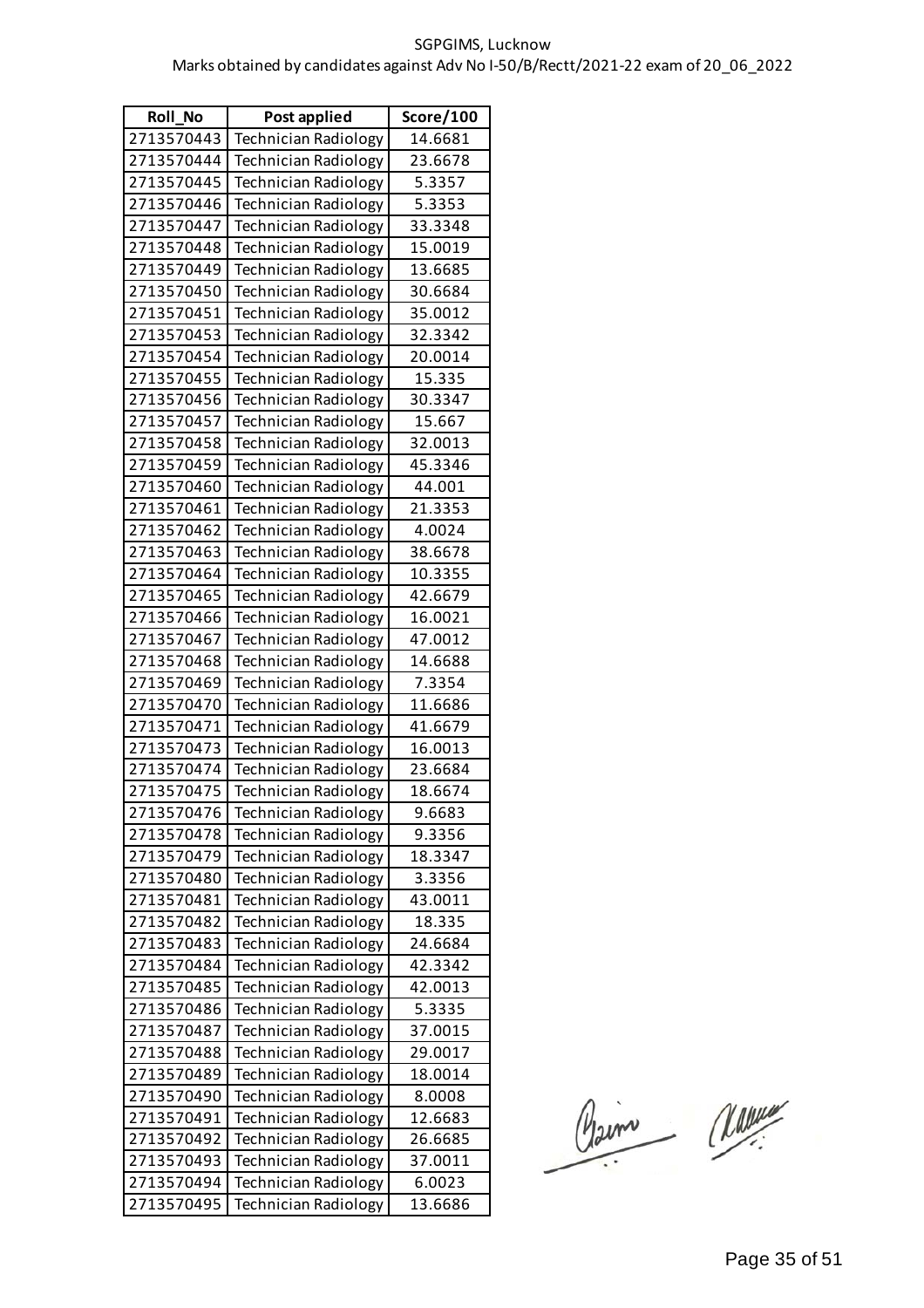| <b>Roll No</b> | Post applied                | Score/100 |
|----------------|-----------------------------|-----------|
| 2713570496     | <b>Technician Radiology</b> | 10.6684   |
| 2713570497     | <b>Technician Radiology</b> | 31.0015   |
| 2713570498     | <b>Technician Radiology</b> | 4.3356    |
| 2713570499     | <b>Technician Radiology</b> | 33.3344   |
| 2713570500     | <b>Technician Radiology</b> | 9.3356    |
| 2713570501     | <b>Technician Radiology</b> | 31.0014   |
| 2713570502     | <b>Technician Radiology</b> | 20.0013   |
| 2713570503     | <b>Technician Radiology</b> | 48.0013   |
| 2713570504     | <b>Technician Radiology</b> | 18.6687   |
| 2713570505     | <b>Technician Radiology</b> | 19.6685   |
| 2713570506     | <b>Technician Radiology</b> | 13.6685   |
| 2713570507     | <b>Technician Radiology</b> | 1.3349    |
| 2713570508     | <b>Technician Radiology</b> | 14.0019   |
| 2713570509     | <b>Technician Radiology</b> | 13.0004   |
| 2713570510     | <b>Technician Radiology</b> | 29.3351   |
| 2713570511     | <b>Technician Radiology</b> | 21.335    |
| 2713570512     | <b>Technician Radiology</b> | 27.0013   |
| 2713570513     | <b>Technician Radiology</b> | 36.668    |
| 2713570514     | <b>Technician Radiology</b> | 42.0009   |
| 2713570516     | <b>Technician Radiology</b> | 15.0009   |
| 2713570517     | <b>Technician Radiology</b> | 12.3355   |
| 2713570518     | <b>Technician Radiology</b> | 33.3347   |
| 2713570519     | <b>Technician Radiology</b> | 10.0008   |
| 2713570520     | <b>Technician Radiology</b> | 5.669     |
| 2713570521     | <b>Technician Radiology</b> | 21.335    |
| 2713570522     | <b>Technician Radiology</b> | 15.6684   |
| 2713570524     | <b>Technician Radiology</b> | 31.3348   |
| 2713570525     | <b>Technician Radiology</b> | 6.669     |
| 2713570526     | <b>Technician Radiology</b> | 34.0013   |
| 2713570528     | <b>Technician Radiology</b> | 23.335    |
| 2713570529     | Technician Radiology        | 13.3355   |
| 2713570530     | <b>Technician Radiology</b> | 13.0013   |
| 2713570531     | <b>Technician Radiology</b> | $-0.3314$ |
| 2713570532     | <b>Technician Radiology</b> | 6.0016    |
| 2713570534     | <b>Technician Radiology</b> | 29.001    |
| 2713570536     | <b>Technician Radiology</b> | 8.0023    |
| 2713570537     | <b>Technician Radiology</b> | 4.0008    |
| 2713570538     | <b>Technician Radiology</b> | 23.6683   |
| 2714610001     | <b>Technician Radiology</b> | 9.6686    |
| 2714610002     | <b>Technician Radiology</b> | 31.6676   |
| 2714610003     | Technician Radiology        | 31.6677   |
| 2714610005     | <b>Technician Radiology</b> | 19.6686   |
| 2714610008     | <b>Technician Radiology</b> | 25.3352   |
| 2714610009     | <b>Technician Radiology</b> | 10.668    |
| 2714610010     | <b>Technician Radiology</b> | 34.6683   |
| 2714610011     | <b>Technician Radiology</b> | 12.6684   |
| 2714610012     | Technician Radiology        | 33.6681   |
| 2714610013     | <b>Technician Radiology</b> | 41.3345   |
| 2714610015     | <b>Technician Radiology</b> | 9.3355    |
| 2715140001     | Technician Radiology        | 17.6686   |

Claim Classe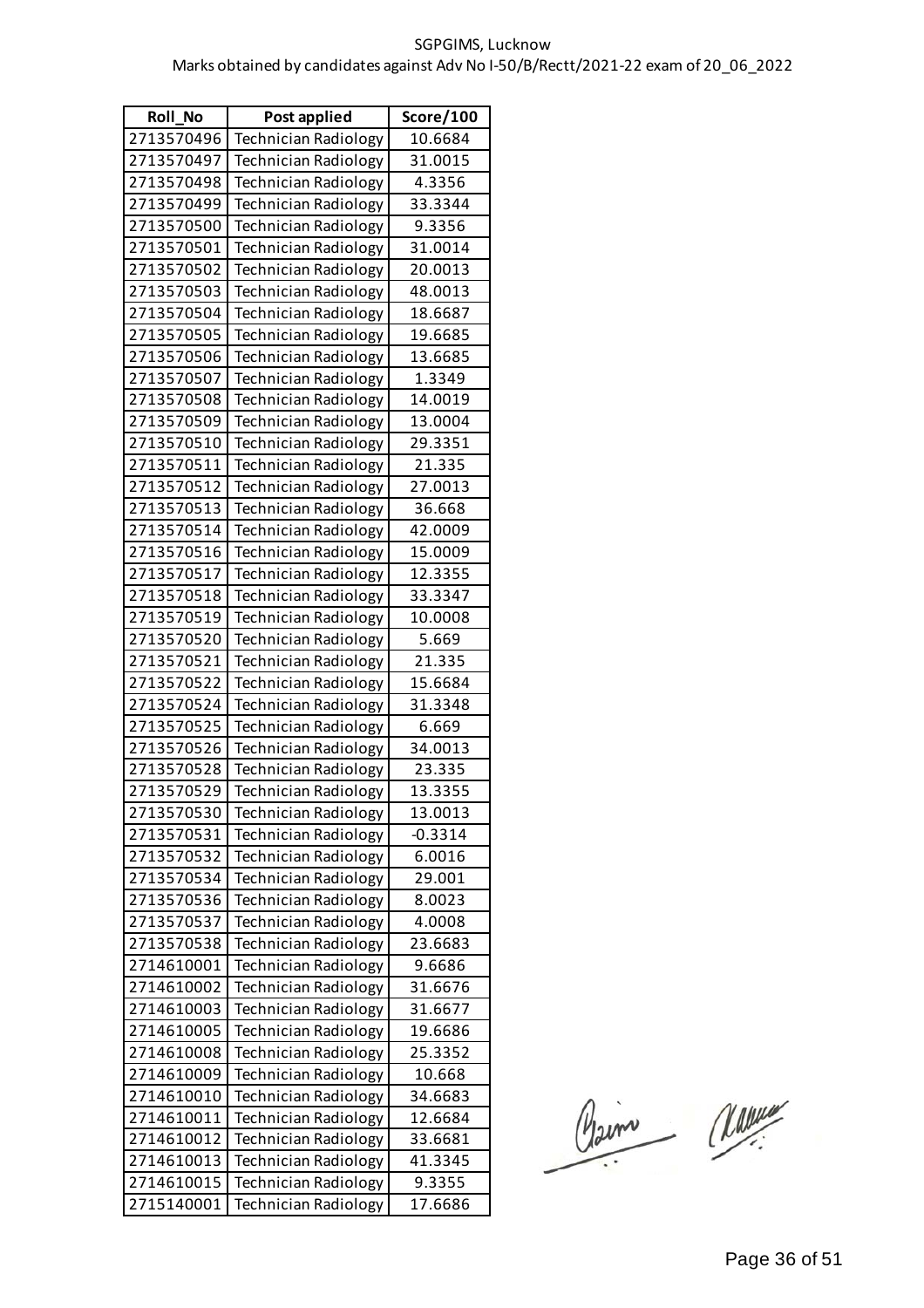| <b>Roll No</b> | Post applied                | Score/100 |
|----------------|-----------------------------|-----------|
| 2715140002     | <b>Technician Radiology</b> | 30.0016   |
| 2715140003     | <b>Technician Radiology</b> | 19.0011   |
| 2715140004     | <b>Technician Radiology</b> | 30.6684   |
| 2715140005     | <b>Technician Radiology</b> | 29.3351   |
| 2715140007     | <b>Technician Radiology</b> | 18.0018   |
| 2715140008     | <b>Technician Radiology</b> | 54.0008   |
| 2715140009     | <b>Technician Radiology</b> | 10.3353   |
| 2715140010     | <b>Technician Radiology</b> | 39.0011   |
| 2715140011     | <b>Technician Radiology</b> | 29.0017   |
| 2715140012     | <b>Technician Radiology</b> | 32.3347   |
| 2715140013     | <b>Technician Radiology</b> | 16.3352   |
| 2715140014     | <b>Technician Radiology</b> | 37.668    |
| 2715140015     | <b>Technician Radiology</b> | 36.0013   |
| 2715140016     | <b>Technician Radiology</b> | 4.3348    |
| 2715140017     | <b>Technician Radiology</b> | 9.6689    |
| 2715140018     | <b>Technician Radiology</b> | 14.6688   |
| 2715140019     | <b>Technician Radiology</b> | 25.3346   |
| 2715140020     | <b>Technician Radiology</b> | $-1.3308$ |
| 2715140021     | Technician Radiology        | 1.3358    |
| 2715140022     | <b>Technician Radiology</b> | 17.0015   |
| 2715140023     | <b>Technician Radiology</b> | 12.0015   |
| 2715140024     | <b>Technician Radiology</b> | 29.0011   |
| 2715140025     | <b>Technician Radiology</b> | 35.6681   |
| 2715140026     | <b>Technician Radiology</b> | 9.0003    |
| 2715140027     | <b>Technician Radiology</b> | 33.3349   |
| 2715140028     | <b>Technician Radiology</b> | 2.6687    |
| 2715140029     | <b>Technician Radiology</b> | 8.6677    |
| 2715140030     | <b>Technician Radiology</b> | 13.002    |
| 2715140031     | <b>Technician Radiology</b> | 9.3356    |
| 2715140032     | Technician Radiology        | 15.6679   |
| 2715140033     | Technician Radiology        | 22.6686   |
| 2715140034     | <b>Technician Radiology</b> | 8.0023    |
| 2715140035     | Technician Radiology        | 14.6688   |
| 2715140036     | <b>Technician Radiology</b> | 2.6685    |
| 2715140037     | Technician Radiology        | 5.3357    |
| 2715140038     | <b>Technician Radiology</b> | 21.3353   |
| 2715140039     | <b>Technician Radiology</b> | 4.3357    |
| 2715140040     | <b>Technician Radiology</b> | 7.3355    |
| 2715140041     | <b>Technician Radiology</b> | 6.669     |
| 2715140042     | <b>Technician Radiology</b> | 19.3347   |
| 2715140043     | Technician Radiology        | 15.668    |
| 2715140044     | <b>Technician Radiology</b> | 29.3351   |
| 2715140045     | <b>Technician Radiology</b> | 17.3354   |
| 2715140046     | <b>Technician Radiology</b> | 14.6688   |
| 2715140047     | <b>Technician Radiology</b> | $-5.9976$ |
| 2715140048     | <b>Technician Radiology</b> | 1.3358    |
| 2715140049     | Technician Radiology        | 30.0014   |
| 2715140050     | <b>Technician Radiology</b> | 38.0008   |
| 2715140051     | <b>Technician Radiology</b> | 2.6689    |
| 2715140052     | Technician Radiology        | 21.6683   |

Claim Classe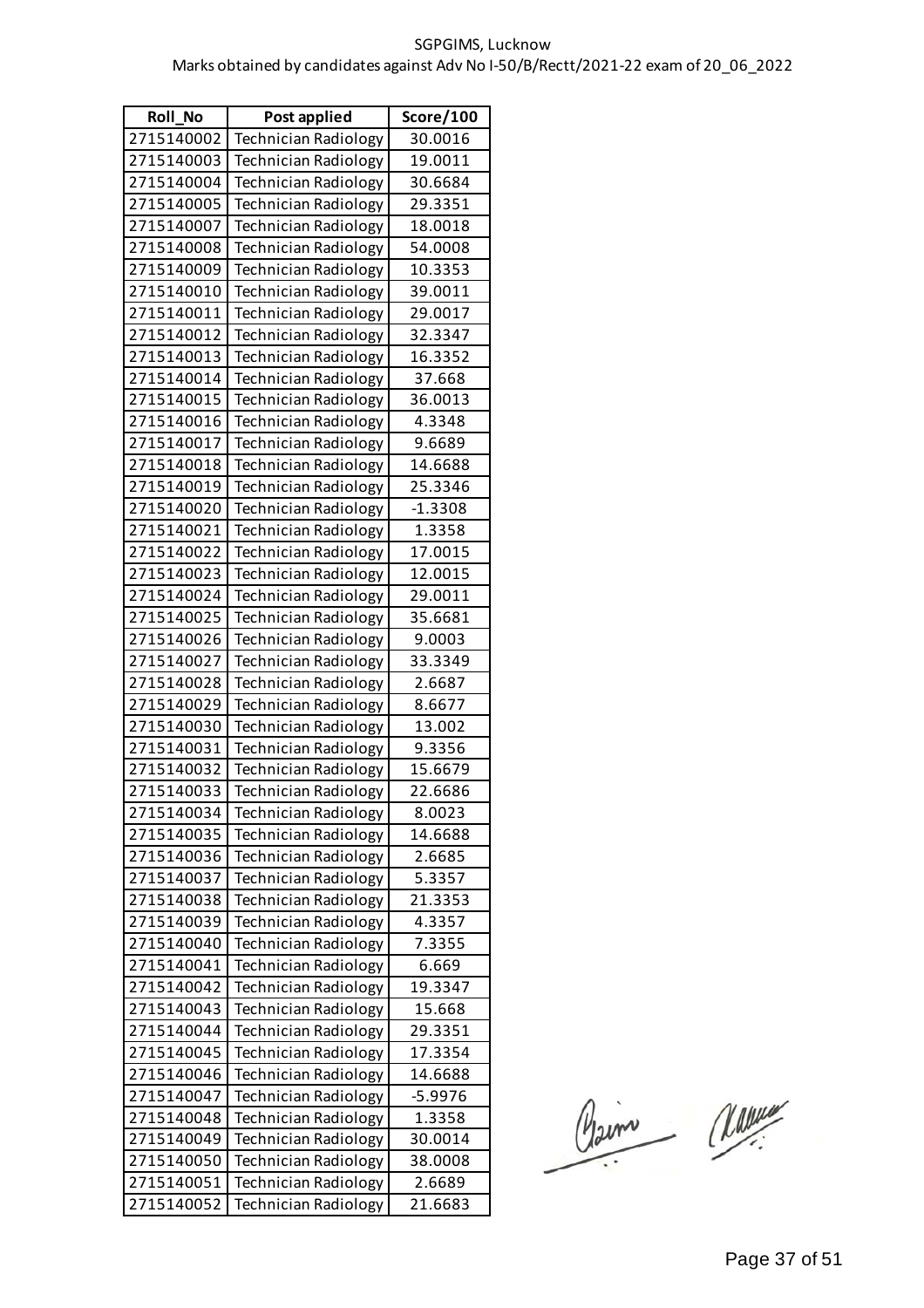| Roll_No    | Post applied                | Score/100 |
|------------|-----------------------------|-----------|
| 2716640001 | Technician Radiology        | 60.667    |
| 2716640002 | <b>Technician Radiology</b> | 41.3346   |
| 2716640003 | <b>Technician Radiology</b> | 25.3344   |
| 2716640006 | <b>Technician Radiology</b> | 16.6675   |
| 2716640008 | <b>Technician Radiology</b> | 29.3342   |
| 2716640009 | <b>Technician Radiology</b> | 28.6682   |
| 2716640010 | <b>Technician Radiology</b> | 45.0008   |
| 2716640011 | <b>Technician Radiology</b> | 8.0021    |
| 2716640012 | <b>Technician Radiology</b> | $-0.998$  |
| 2716640013 | <b>Technician Radiology</b> | 46.6674   |
| 2716640014 | <b>Technician Radiology</b> | 6.3349    |
| 2716640015 | <b>Technician Radiology</b> | 6.6682    |
| 2716640017 | <b>Technician Radiology</b> | 59.0007   |
| 2716640019 | <b>Technician Radiology</b> | 24.335    |
| 2716640020 | <b>Technician Radiology</b> | 8.3352    |
| 2716640021 | <b>Technician Radiology</b> | 7.3344    |
| 2716640022 | <b>Technician Radiology</b> | 50.001    |
| 2716640023 | <b>Technician Radiology</b> | 10.3351   |
| 2716640024 | <b>Technician Radiology</b> | 2.6691    |
| 2716640025 | Technician Radiology        | 28.6683   |
| 2716640026 | <b>Technician Radiology</b> | 41.3342   |
| 2716640027 | <b>Technician Radiology</b> | 46.0008   |
| 2716640028 | <b>Technician Radiology</b> | 2.0019    |
| 2716640029 | <b>Technician Radiology</b> | 44.3347   |
| 2716640030 | <b>Technician Radiology</b> | 19.3353   |
| 2716640031 | Technician Radiology        | 4.0024    |
| 2716640032 | <b>Technician Radiology</b> | 13.3342   |
| 2716640033 | <b>Technician Radiology</b> | 8.0023    |
| 2716640034 | Technician Radiology        | 2.3348    |
| 2716640035 | <b>Technician Radiology</b> | 18.6678   |
| 2716640036 | Technician Radiology        | 11.6687   |
| 2717790001 | <b>Technician Radiology</b> | 1.6689    |
| 2717790003 | <b>Technician Radiology</b> | 6.669     |
| 2717790004 | <b>Technician Radiology</b> | 30.6684   |
| 2717790005 | Technician Radiology        | 42.6678   |
| 2717790007 | <b>Technician Radiology</b> | 50.0011   |
| 2717790008 | <b>Technician Radiology</b> | 8.0023    |
| 2717790009 | <b>Technician Radiology</b> | 25.0013   |
| 2717790010 | <b>Technician Radiology</b> | 22.6685   |
| 2717790011 | <b>Technician Radiology</b> | $-1.9978$ |
| 2717790012 | <b>Technician Radiology</b> | 29.3343   |
| 2717790013 | <b>Technician Radiology</b> | 9.335     |
| 2717790014 | <b>Technician Radiology</b> | 15.3352   |
| 2717790015 | <b>Technician Radiology</b> | 32.3349   |
| 2717790016 | <b>Technician Radiology</b> | 16.3352   |
| 2717790017 | <b>Technician Radiology</b> | 43.6676   |
| 2717790018 | <b>Technician Radiology</b> | 46.0012   |
| 2717790020 | <b>Technician Radiology</b> | 12.6674   |
| 2717790021 | <b>Technician Radiology</b> | 26.3346   |
| 2717790023 | Technician Radiology        | 39.6678   |

Claim Classe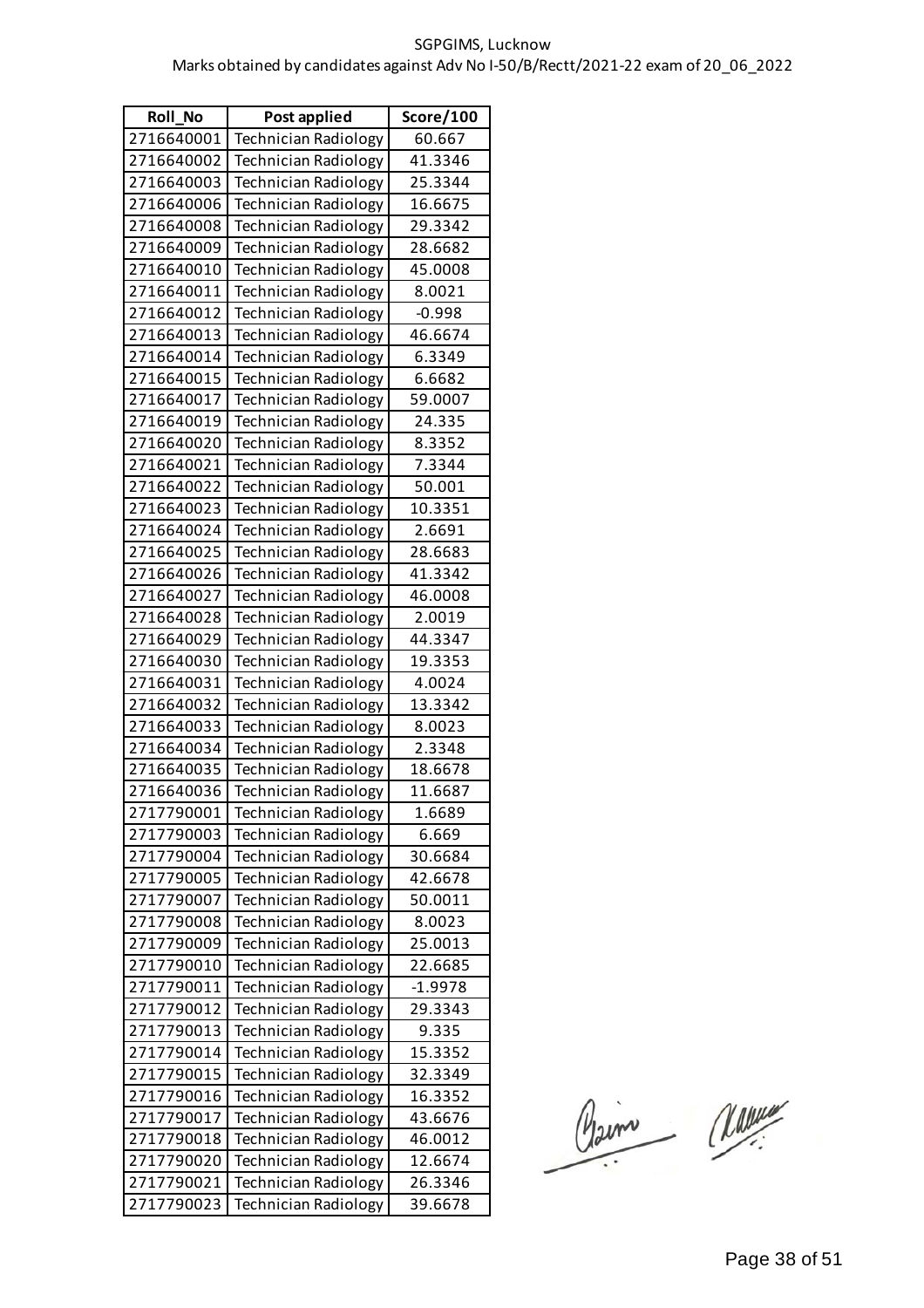| <b>Roll No</b> | Post applied                | Score/100 |
|----------------|-----------------------------|-----------|
| 2717790024     | <b>Technician Radiology</b> | 33.6682   |
| 2717790025     | <b>Technician Radiology</b> | 17.3352   |
| 2717790026     | <b>Technician Radiology</b> | 14.3344   |
| 2717790027     | <b>Technician Radiology</b> | 46.3342   |
| 2717790028     | <b>Technician Radiology</b> | 24.0019   |
| 2717790029     | <b>Technician Radiology</b> | 26.6685   |
| 2717790031     | <b>Technician Radiology</b> | $-3.9974$ |
| 2717790033     | <b>Technician Radiology</b> | 33.3346   |
| 2717790034     | <b>Technician Radiology</b> | 4.6668    |
| 2717790036     | <b>Technician Radiology</b> | 14.6688   |
| 2717790037     | <b>Technician Radiology</b> | 10.6689   |
| 2717790038     | <b>Technician Radiology</b> | 23.0015   |
| 2717790039     | <b>Technician Radiology</b> | 19.0016   |
| 2717790040     | <b>Technician Radiology</b> | 22.6683   |
| 2717790042     | <b>Technician Radiology</b> | 40.0007   |
| 2717790044     | <b>Technician Radiology</b> | 41.0008   |
| 2717790045     | <b>Technician Radiology</b> | 37.3346   |
| 2717790046     | <b>Technician Radiology</b> | 19.3353   |
| 2717790047     | <b>Technician Radiology</b> | 9.335     |
| 2717790048     | <b>Technician Radiology</b> | 31.6674   |
| 2717790049     | <b>Technician Radiology</b> | 10.3352   |
| 2717790050     | <b>Technician Radiology</b> | 30.6681   |
| 2717790051     | <b>Technician Radiology</b> | 16.3351   |
| 2717790052     | <b>Technician Radiology</b> | 11.0022   |
| 2717790053     | <b>Technician Radiology</b> | 20.3344   |
| 2717790055     | <b>Technician Radiology</b> | 28.0017   |
| 2717790057     | <b>Technician Radiology</b> | 38.0014   |
| 2717790059     | <b>Technician Radiology</b> | 28.3349   |
| 2717790061     | <b>Technician Radiology</b> | 22.6686   |
| 2717790062     | <b>Technician Radiology</b> | 20.3343   |
| 2717790063     | <b>Technician Radiology</b> | 13.3353   |
| 2717790064     | <b>Technician Radiology</b> | 17.335    |
| 2717790065     | <b>Technician Radiology</b> | 30.0017   |
| 2717790066     | <b>Technician Radiology</b> | 21.3352   |
| 2717790067     | <b>Technician Radiology</b> | 5.002     |
| 2717790068     | Technician Radiology        | 26.6685   |
| 2717790069     | <b>Technician Radiology</b> | 33.6681   |
| 2717790070     | <b>Technician Radiology</b> | 40.3347   |
| 2717790071     | <b>Technician Radiology</b> | 15.6687   |
| 2717790072     | <b>Technician Radiology</b> | 5.0008    |
| 2717790073     | Technician Radiology        | 23.3348   |
| 2717790074     | <b>Technician Radiology</b> | 18.002    |
| 2717790075     | <b>Technician Radiology</b> | 35.6681   |
| 2717790076     | <b>Technician Radiology</b> | 31.0016   |
| 2717790077     | <b>Technician Radiology</b> | 31.668    |
| 2717790078     | Technician Radiology        | 44.0014   |
| 2717790079     | Technician Radiology        | 15.6687   |
| 2717790080     | <b>Technician Radiology</b> | 15.0008   |
| 2717790081     | <b>Technician Radiology</b> | 20.3345   |
| 2717790082     | Technician Radiology        | 26.6676   |

Claim Classe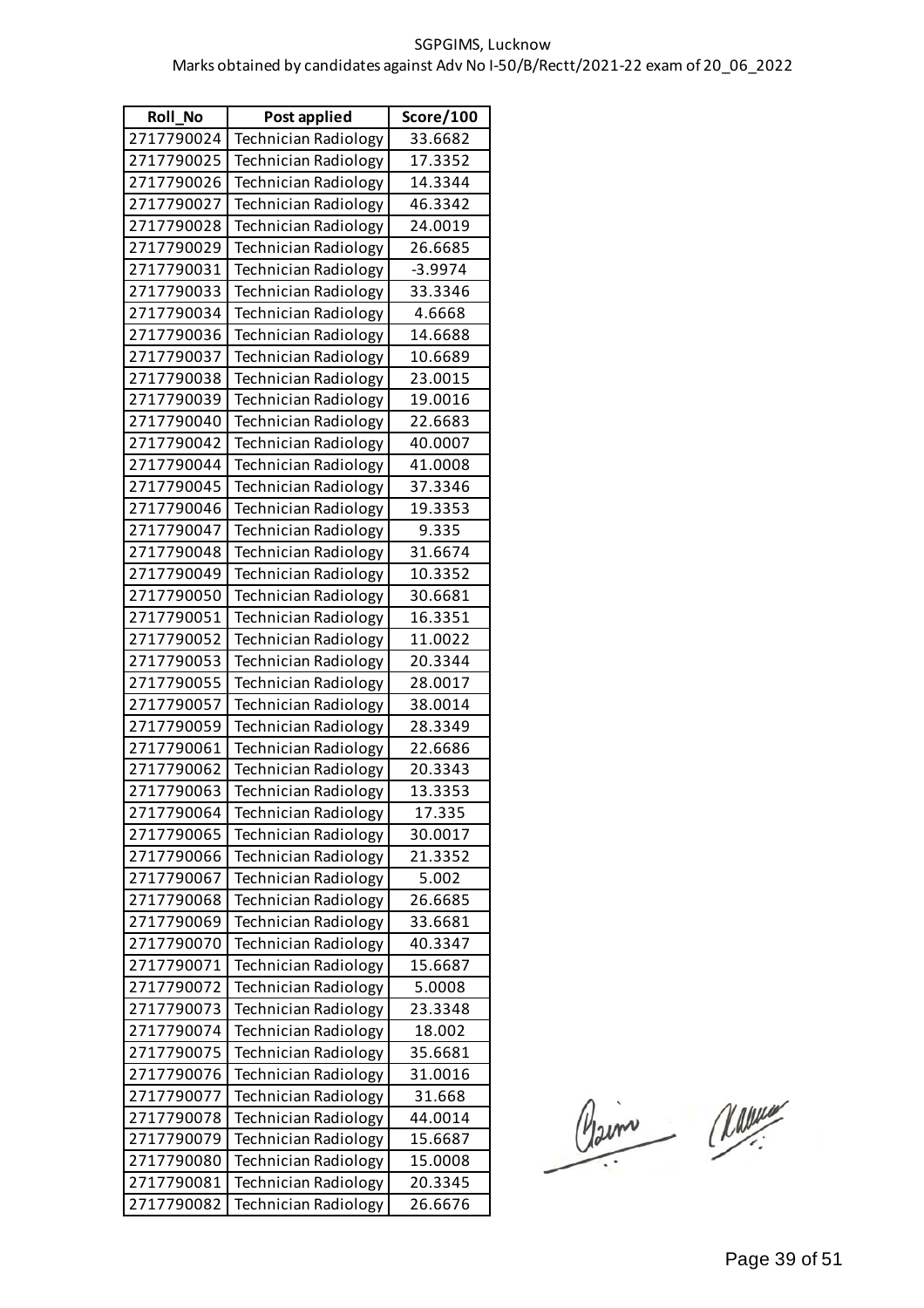| <b>Roll No</b> | Post applied                | Score/100 |
|----------------|-----------------------------|-----------|
| 2717790083     | <b>Technician Radiology</b> | 17.6687   |
| 2717790084     | Technician Radiology        | 13.6684   |
| 2717790085     | Technician Radiology        | 69.6672   |
| 2717790086     | <b>Technician Radiology</b> | 38.3344   |
| 2717790087     | <b>Technician Radiology</b> | 38.6679   |
| 2717790088     | <b>Technician Radiology</b> | 14.3351   |
| 2717790089     | <b>Technician Radiology</b> | 12.3348   |
| 2717790090     | <b>Technician Radiology</b> | 42.3346   |
| 2717790091     | Technician Radiology        | 38.6678   |
| 2717790094     | <b>Technician Radiology</b> | 34.3349   |
| 2717790095     | <b>Technician Radiology</b> | 53.0009   |
| 2717790096     | <b>Technician Radiology</b> | 7.0021    |
| 2717790097     | <b>Technician Radiology</b> | 19.0016   |
| 2717790098     | <b>Technician Radiology</b> | 35.6681   |
| 2717790099     | <b>Technician Radiology</b> | 31.6683   |
| 2717790100     | <b>Technician Radiology</b> | 47.3342   |
| 2717790101     | <b>Technician Radiology</b> | $-3.6657$ |
| 2717790102     | <b>Technician Radiology</b> | 43.0011   |
| 2717790103     | <b>Technician Radiology</b> | 36.6677   |
| 2717790105     | <b>Technician Radiology</b> | 32.0016   |
| 2717790106     | <b>Technician Radiology</b> | 11.0018   |
| 2717790107     | <b>Technician Radiology</b> | 14.6688   |
| 2717790109     | <b>Technician Radiology</b> | 2.3335    |
| 2717790110     | <b>Technician Radiology</b> | 5.3357    |
| 2717790111     | <b>Technician Radiology</b> | 19.0016   |
| 2717790112     | Technician Radiology        | 15.6687   |
| 2717790113     | <b>Technician Radiology</b> | 18.3339   |
| 2717790114     | Technician Radiology        | 35.6678   |
| 2717790115     | <b>Technician Radiology</b> | 26.6681   |
| 2717790116     | <b>Technician Radiology</b> | 46.0009   |
| 2717790117     | <b>Technician Radiology</b> | 5.6681    |
| 2717790119     | Technician Radiology        | 9.0016    |
| 2717790120     | <b>Technician Radiology</b> | 14.0014   |
| 2717790121     | <b>Technician Radiology</b> | 22.3348   |
| 2717790123     | Technician Radiology        | 48.3343   |
| 2717790124     | <b>Technician Radiology</b> | 17.3342   |
| 2717790125     | <b>Technician Radiology</b> | 30.3349   |
| 2717790126     | <b>Technician Radiology</b> | 28.335    |
| 2717790127     | <b>Technician Radiology</b> | 9.6681    |
| 2717790128     | <b>Technician Radiology</b> | 36.0016   |
| 2717790129     | <b>Technician Radiology</b> | 20.0014   |
| 2717790130     | <b>Technician Radiology</b> | 56.6676   |
| 2717790131     | <b>Technician Radiology</b> | 12.335    |
| 2717790132     | <b>Technician Radiology</b> | 33.3345   |
| 2717790133     | <b>Technician Radiology</b> | 0.0025    |
| 2717790134     | <b>Technician Radiology</b> | 14.3341   |
| 2717790135     | <b>Technician Radiology</b> | 13.3349   |
| 2717790137     | <b>Technician Radiology</b> | 40.6681   |
| 2717790138     | <b>Technician Radiology</b> | 12.0022   |
| 2717790139     | <b>Technician Radiology</b> | 33.0016   |

Claim Classe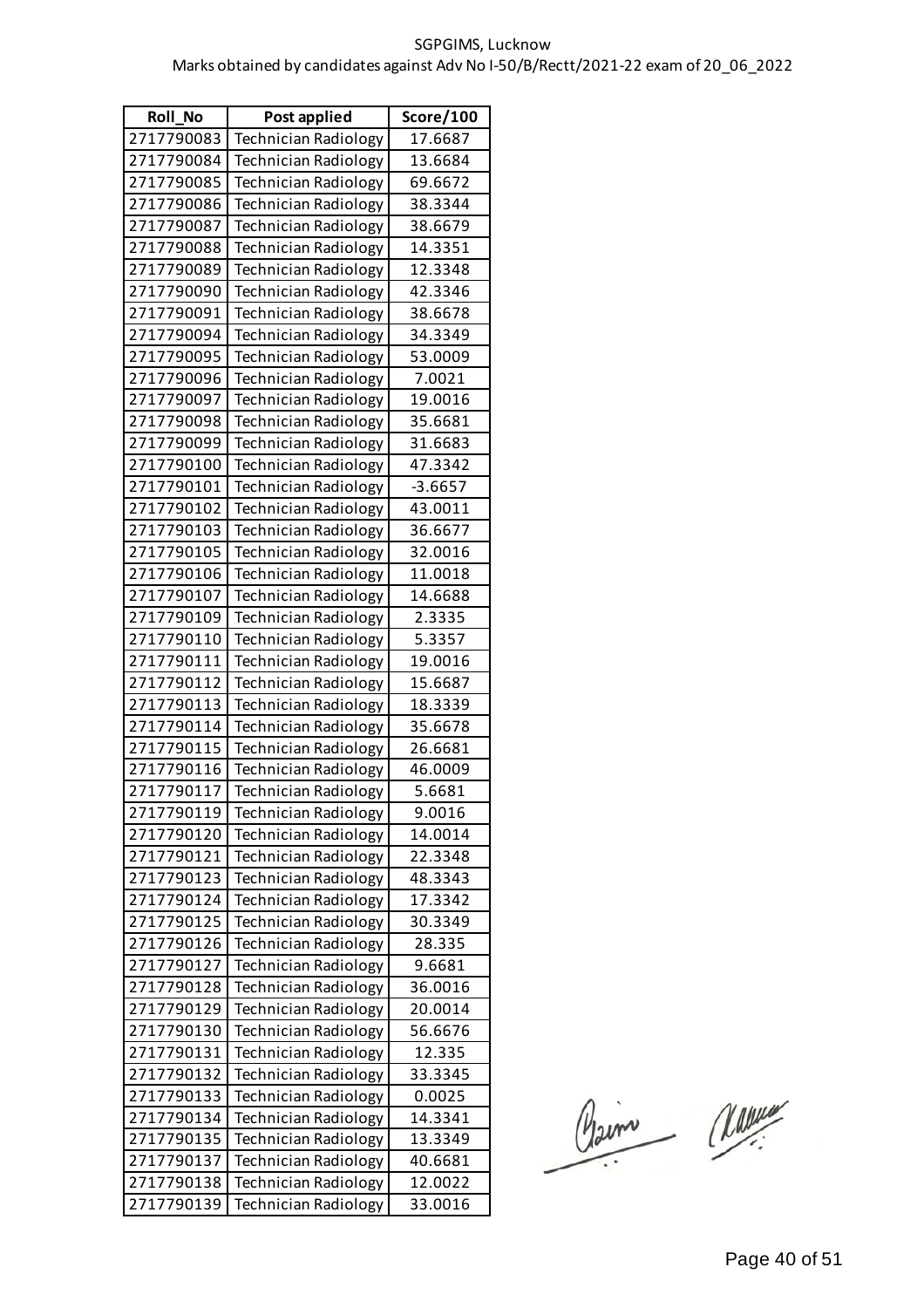| <b>Roll No</b> | Post applied                | Score/100 |
|----------------|-----------------------------|-----------|
| 2717790140     | <b>Technician Radiology</b> | 28.335    |
| 2717790141     | <b>Technician Radiology</b> | $-2.6645$ |
| 2717790142     | <b>Technician Radiology</b> | 39.0013   |
| 2717790143     | <b>Technician Radiology</b> | 2.0022    |
| 2717790144     | <b>Technician Radiology</b> | 2.0019    |
| 2717790145     | <b>Technician Radiology</b> | 32.6682   |
| 2717790146     | <b>Technician Radiology</b> | 22.0019   |
| 2717790148     | <b>Technician Radiology</b> | 6.6679    |
| 2717790149     | <b>Technician Radiology</b> | 24.0017   |
| 2717790150     | <b>Technician Radiology</b> | 24.0014   |
| 2717790152     | <b>Technician Radiology</b> | 18.6687   |
| 2717790153     | <b>Technician Radiology</b> | 17.3351   |
| 2717790154     | <b>Technician Radiology</b> | 9.6675    |
| 2717790155     | <b>Technician Radiology</b> | 38.0012   |
| 2717790156     | <b>Technician Radiology</b> | 41.6677   |
| 2717790157     | <b>Technician Radiology</b> | 16.6682   |
| 2717790158     | <b>Technician Radiology</b> | 7.3337    |
| 2717790159     | <b>Technician Radiology</b> | 18.6687   |
| 2717790160     | <b>Technician Radiology</b> | 23.3348   |
| 2717790162     | <b>Technician Radiology</b> | 8.3354    |
| 2717790163     | <b>Technician Radiology</b> | 1.3353    |
| 2717790164     | <b>Technician Radiology</b> | $-3.6641$ |
| 2717790165     | <b>Technician Radiology</b> | 5.3357    |
| 2717790166     | <b>Technician Radiology</b> | 7.0017    |
| 2717790169     | <b>Technician Radiology</b> | 9.0013    |
| 2717790170     | <b>Technician Radiology</b> | $-0.9989$ |
| 2717790171     | <b>Technician Radiology</b> | 19.3353   |
| 2717810001     | <b>Technician Radiology</b> | 49.0011   |
| 2717810002     | <b>Technician Radiology</b> | 4.0022    |
| 2717810003     | Technician Radiology        | 20.3351   |
| 2717810004     | Technician Radiology        | 1.3358    |
| 2717810005     | <b>Technician Radiology</b> | 24.335    |
| 2717810006     | <b>Technician Radiology</b> | 25.3352   |
| 2717810007     | <b>Technician Radiology</b> | 18.3347   |
| 2717810008     | <b>Technician Radiology</b> | 40.3348   |
| 2717810009     | <b>Technician Radiology</b> | 31.6683   |
| 2717810011     | Technician Radiology        | $-3.9974$ |
| 2717810012     | <b>Technician Radiology</b> | 13.002    |
| 2717810013     | <b>Technician Radiology</b> | 36.0013   |
| 2717810014     | <b>Technician Radiology</b> | 57.6676   |
| 2717810015     | <b>Technician Radiology</b> | 3.6689    |
| 2717810016     | <b>Technician Radiology</b> | 13.3352   |
| 2717810017     | <b>Technician Radiology</b> | 53.3343   |
| 2717810018     | <b>Technician Radiology</b> | $-1.9978$ |
| 2717810019     | <b>Technician Radiology</b> | 36.6677   |
| 2717810020     | <b>Technician Radiology</b> | 27.6676   |
| 2717810021     | <b>Technician Radiology</b> | 38.3348   |
| 2717810022     | <b>Technician Radiology</b> | 13.3344   |
| 2717810023     | <b>Technician Radiology</b> | 16.3346   |
| 2717810025     | Technician Radiology        | 57.0008   |

Claim Classe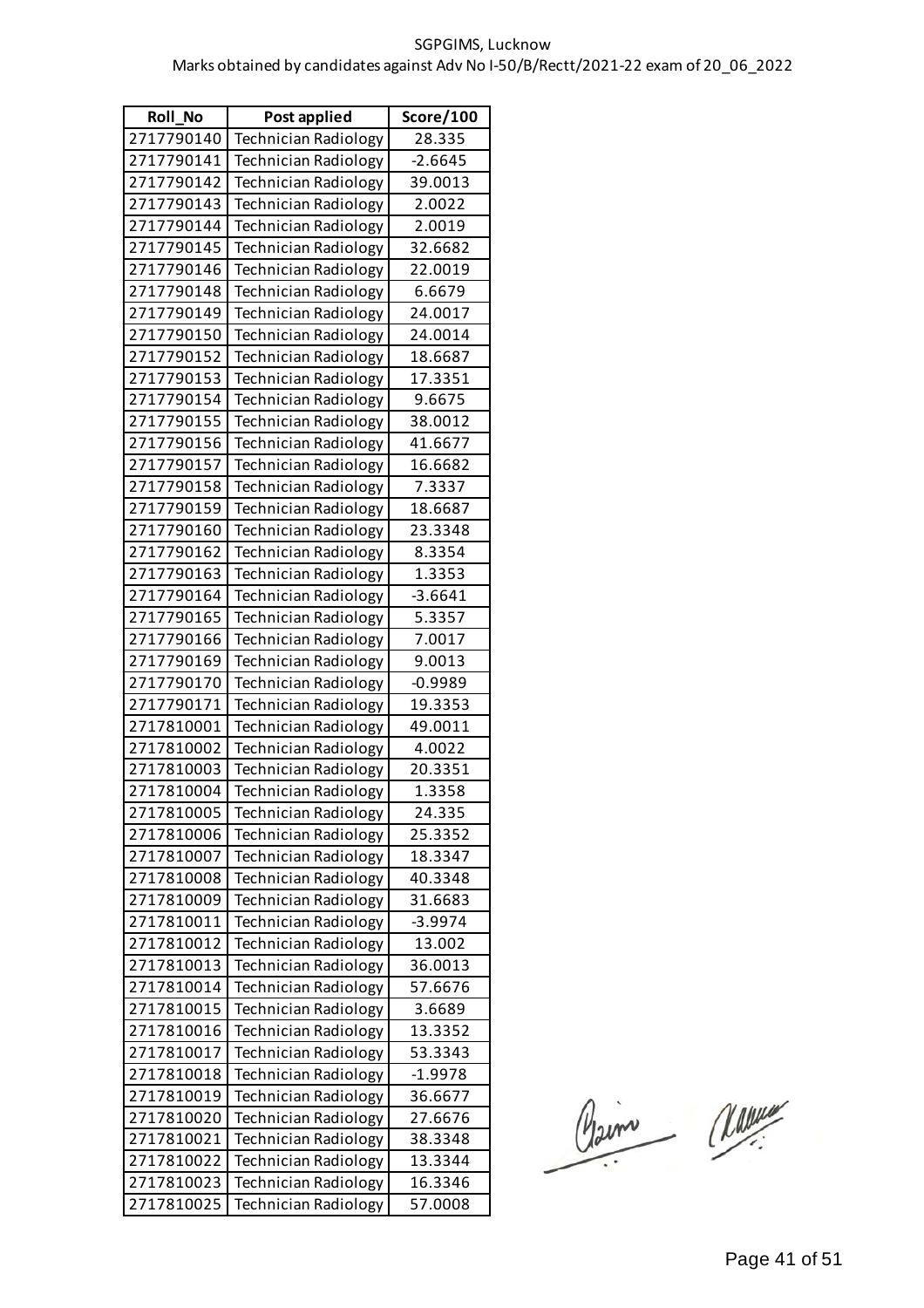| Roll_No    | Post applied                | Score/100 |
|------------|-----------------------------|-----------|
| 2717810026 | <b>Technician Radiology</b> | 7.0014    |
| 2717810027 | <b>Technician Radiology</b> | 3.6673    |
| 2717810028 | <b>Technician Radiology</b> | 7.002     |
| 2717810029 | <b>Technician Radiology</b> | 16.6687   |
| 2717810030 | <b>Technician Radiology</b> | 6.3352    |
| 2717810031 | <b>Technician Radiology</b> | 4.0024    |
| 2717810032 | <b>Technician Radiology</b> | 30.3343   |
| 2717810034 | <b>Technician Radiology</b> | 21.0002   |
| 2717810035 | <b>Technician Radiology</b> | 2.0013    |
| 2717810036 | <b>Technician Radiology</b> | 15.3353   |
| 2717810037 | <b>Technician Radiology</b> | 41.0009   |
| 2717810038 | <b>Technician Radiology</b> | 43.3345   |
| 2717810039 | <b>Technician Radiology</b> | 28.3343   |
| 2717810040 | <b>Technician Radiology</b> | 5.3357    |
| 2717810041 | <b>Technician Radiology</b> | $-0.3309$ |
| 2717810042 | <b>Technician Radiology</b> | 25.0015   |
| 2717810043 | <b>Technician Radiology</b> | 18.0018   |
| 2717810045 | <b>Technician Radiology</b> | 18.6682   |
| 2717810047 | <b>Technician Radiology</b> | 0.3358    |
| 2717810048 | <b>Technician Radiology</b> | 0.0025    |
| 2717810049 | <b>Technician Radiology</b> | $-3.6646$ |
| 2717810050 | <b>Technician Radiology</b> | 22.3351   |
| 2717810051 | <b>Technician Radiology</b> | 12.6684   |
| 2717810052 | <b>Technician Radiology</b> | 2.6684    |
| 2717810054 | <b>Technician Radiology</b> | 31.668    |
| 2717810055 | <b>Technician Radiology</b> | 28.0013   |
| 2717810056 | <b>Technician Radiology</b> | 26.3342   |
| 2717810057 | <b>Technician Radiology</b> | 19.002    |
| 2717810058 | <b>Technician Radiology</b> | $-2.6648$ |
| 2717810059 | Technician Radiology        | 18.6684   |
| 2717810060 | <b>Technician Radiology</b> | 17.3354   |
| 2717810062 | <b>Technician Radiology</b> | 42.3342   |
| 2717810064 | <b>Technician Radiology</b> | 6.669     |
| 2717810065 | Technician Radiology        | 19.6685   |
| 2717810067 | <b>Technician Radiology</b> | 6.669     |
| 2717810069 | <b>Technician Radiology</b> | 2.6691    |
| 2717810070 | <b>Technician Radiology</b> | 0.0025    |
| 2717810071 | <b>Technician Radiology</b> | 34.0013   |
| 2717810072 | Technician Radiology        | 22.335    |
| 2718150001 | Technician Radiology        | 42.0011   |
| 2718150002 | <b>Technician Radiology</b> | 26.0017   |
| 2718150004 | <b>Technician Radiology</b> | 21.6685   |
| 2718150005 | <b>Technician Radiology</b> | 66.334    |
| 2718150006 | <b>Technician Radiology</b> | 41.0014   |
| 2718150007 | Technician Radiology        | 28.6684   |
| 2718150008 | Technician Radiology        | 62.6676   |
| 2718150009 | <b>Technician Radiology</b> | 50.6679   |
| 2718150010 | <b>Technician Radiology</b> | 39.3343   |
| 2718150011 | <b>Technician Radiology</b> | 14.002    |
| 2718150012 | <b>Technician Radiology</b> | 26.0017   |

Claim Classe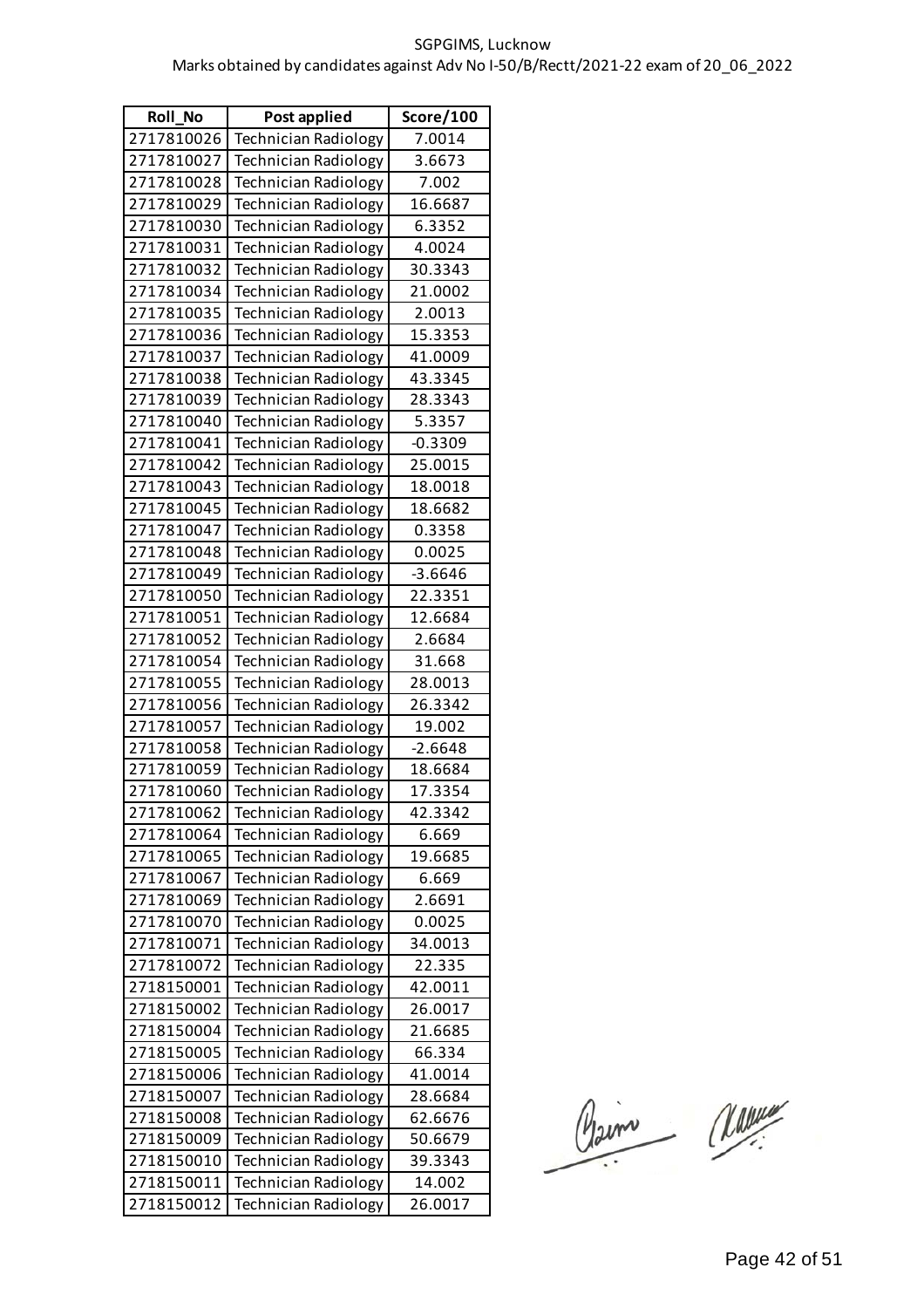| <b>Roll No</b> | Post applied                | Score/100  |
|----------------|-----------------------------|------------|
| 2718150013     | <b>Technician Radiology</b> | 37.0009    |
| 2718150014     | Technician Radiology        | 28.0017    |
| 2718150015     | Technician Radiology        | 31.3346    |
| 2718150016     | <b>Technician Radiology</b> | 21.0014    |
| 2718150017     | <b>Technician Radiology</b> | 22.0017    |
| 2718150018     | <b>Technician Radiology</b> | 28.3347    |
| 2718150019     | <b>Technician Radiology</b> | 33.6675    |
| 2718150021     | <b>Technician Radiology</b> | 49.6674    |
| 2718150022     | Technician Radiology        | 25.0014    |
| 2718150023     | <b>Technician Radiology</b> | 13.3355    |
| 2718150024     | <b>Technician Radiology</b> | $-17.3304$ |
| 2718150025     | <b>Technician Radiology</b> | 44.3346    |
| 2718150026     | <b>Technician Radiology</b> | 15.0017    |
| 2718150027     | <b>Technician Radiology</b> | 46.001     |
| 2718150028     | <b>Technician Radiology</b> | 14.6678    |
| 2718150029     | <b>Technician Radiology</b> | 30.3345    |
| 2718150031     | <b>Technician Radiology</b> | 58.6675    |
| 2718150032     | <b>Technician Radiology</b> | 24.3349    |
| 2718150033     | <b>Technician Radiology</b> | 16.3345    |
| 2718150034     | <b>Technician Radiology</b> | 14.6687    |
| 2718150035     | <b>Technician Radiology</b> | 23.6681    |
| 2718150036     | <b>Technician Radiology</b> | 17.0017    |
| 2720630002     | Technician Radiology        | 32.0017    |
| 2720630003     | <b>Technician Radiology</b> | 41.3339    |
| 2720630004     | <b>Technician Radiology</b> | 44.3345    |
| 2720630005     | <b>Technician Radiology</b> | 47.3345    |
| 2720630006     | <b>Technician Radiology</b> | 17.6687    |
| 2720630007     | Technician Radiology        | 20.3347    |
| 2720630008     | <b>Technician Radiology</b> | 28.0013    |
| 2720630010     | <b>Technician Radiology</b> | 32.0017    |
| 2720630011     | Technician Radiology        | 42.3347    |
| 2720630012     | Technician Radiology        | 16.3348    |
| 2720630013     | <b>Technician Radiology</b> | 5.6689     |
| 2720630014     | <b>Technician Radiology</b> | 7.3355     |
| 2720630015     | <b>Technician Radiology</b> | 41.3347    |
| 2720630016     | <b>Technician Radiology</b> | 6.0002     |
| 2720630017     | <b>Technician Radiology</b> | 27.6684    |
| 2720630018     | <b>Technician Radiology</b> | 27.6682    |
| 2720630019     | <b>Technician Radiology</b> | 45.3344    |
| 2720630021     | <b>Technician Radiology</b> | 9.6689     |
| 2720630022     | <b>Technician Radiology</b> | 24.6683    |
| 2720630023     | <b>Technician Radiology</b> | 19.3351    |
| 2720630024     | <b>Technician Radiology</b> | 48.3344    |
| 2720630025     | <b>Technician Radiology</b> | 17.3354    |
| 2720630026     | <b>Technician Radiology</b> | 37.0009    |
| 2720630027     | <b>Technician Radiology</b> | 8.6689     |
| 2720630028     | <b>Technician Radiology</b> | 12.0016    |
| 2720630030     | <b>Technician Radiology</b> | 2.3352     |
| 2720630031     | <b>Technician Radiology</b> | 42.0011    |
| 2720630033     | <b>Technician Radiology</b> | $-8.3307$  |

Claim Classe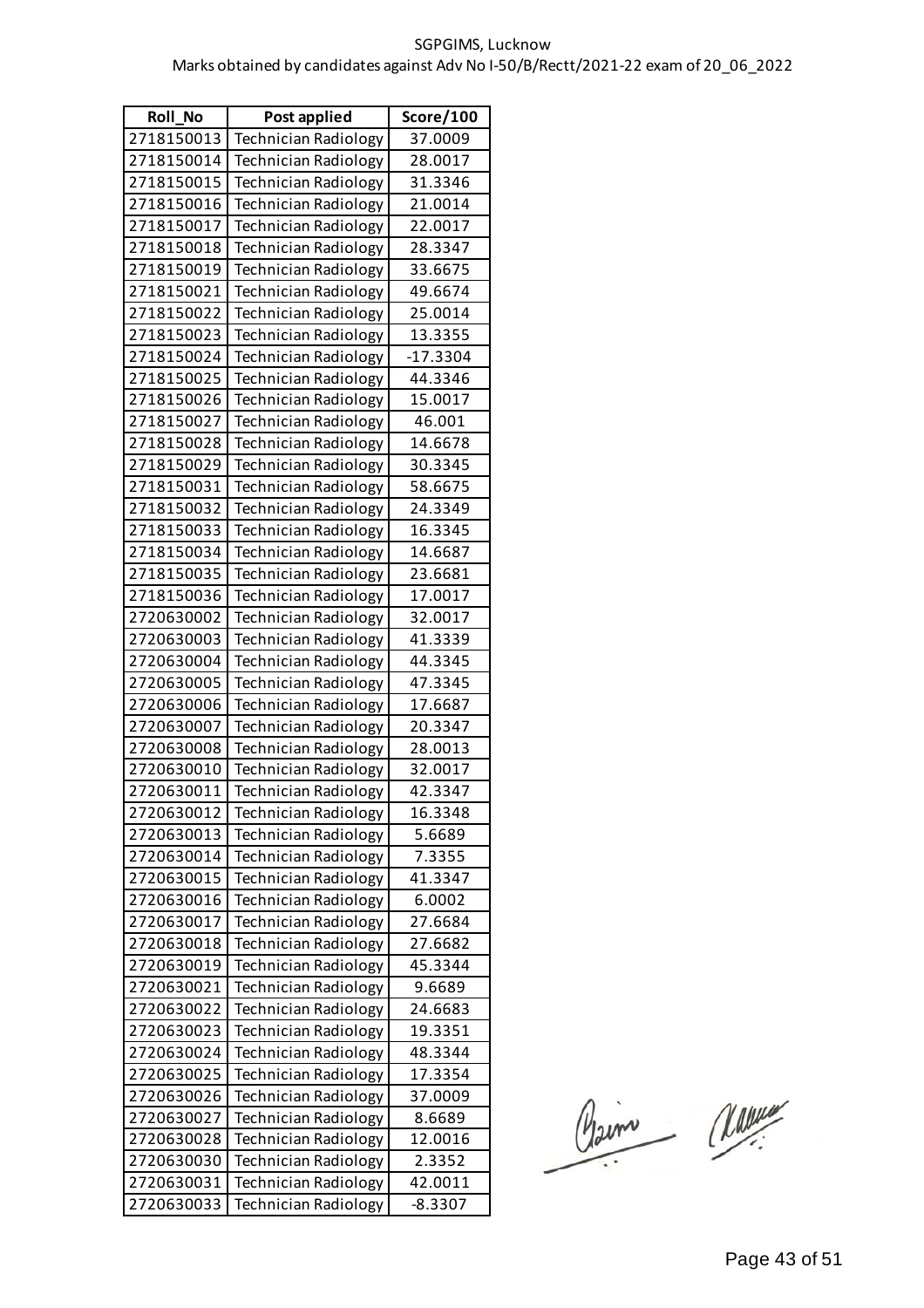| <b>Roll No</b> | Post applied                | Score/100 |
|----------------|-----------------------------|-----------|
| 2720630034     | <b>Technician Radiology</b> | 49.0008   |
| 2720630035     | <b>Technician Radiology</b> | 22.6686   |
| 2720630036     | <b>Technician Radiology</b> | 7.0001    |
| 2720630037     | <b>Technician Radiology</b> | 21.6682   |
| 2720630038     | <b>Technician Radiology</b> | 27.6678   |
| 2720630039     | Technician Radiology        | 8.3352    |
| 2720630040     | <b>Technician Radiology</b> | 28.3345   |
| 2720630041     | <b>Technician Radiology</b> | 42.6681   |
| 2720630042     | Technician Radiology        | 4.0001    |
| 2720630043     | <b>Technician Radiology</b> | 10.0022   |
| 2720630044     | <b>Technician Radiology</b> | 27.0016   |
| 2720630045     | <b>Technician Radiology</b> | 4.669     |
| 2720630046     | <b>Technician Radiology</b> | 34.0014   |
| 2720630047     | <b>Technician Radiology</b> | 8.0023    |
| 2720630048     | <b>Technician Radiology</b> | 14.3349   |
| 2720630049     | <b>Technician Radiology</b> | 30.6683   |
| 2720630050     | <b>Technician Radiology</b> | 23.0013   |
| 2720630051     | <b>Technician Radiology</b> | 19.0015   |
| 2720630052     | <b>Technician Radiology</b> | 8.6689    |
| 2720630054     | <b>Technician Radiology</b> | 27.3351   |
| 2720630055     | <b>Technician Radiology</b> | 6.3346    |
| 2720630056     | <b>Technician Radiology</b> | 18.0016   |
| 2720630057     | <b>Technician Radiology</b> | 46.3344   |
| 2720630058     | <b>Technician Radiology</b> | 6.0019    |
| 2720630060     | <b>Technician Radiology</b> | 20.6682   |
| 2720630061     | <b>Technician Radiology</b> | 35.6677   |
| 2720630062     | <b>Technician Radiology</b> | 23.3347   |
| 2720630063     | <b>Technician Radiology</b> | 6.0014    |
| 2720630064     | <b>Technician Radiology</b> | 34.3347   |
| 2720630066     | Technician Radiology        | 47.3345   |
| 2720630067     | Technician Radiology        | 4.0024    |
| 2720630068     | <b>Technician Radiology</b> | 2.6669    |
| 2720630069     | Technician Radiology        | 33.3347   |
| 2720630070     | <b>Technician Radiology</b> | 17.3354   |
| 2720630071     | <b>Technician Radiology</b> | 26.3351   |
| 2720630072     | <b>Technician Radiology</b> | 35.3349   |
| 2720630074     | <b>Technician Radiology</b> | 16.6687   |
| 2720630075     | <b>Technician Radiology</b> | 0.335     |
| 2720630076     | <b>Technician Radiology</b> | 45.0012   |
| 2720630077     | <b>Technician Radiology</b> | 33.6677   |
| 2720630078     | <b>Technician Radiology</b> | 34.3344   |
| 2720630079     | <b>Technician Radiology</b> | 14.0018   |
| 2720630080     | <b>Technician Radiology</b> | 36.3346   |
| 2720630081     | Technician Radiology        | 13.3355   |
| 2720630082     | <b>Technician Radiology</b> | 4.0024    |
| 2720630083     | <b>Technician Radiology</b> | 29.0014   |
| 2720630084     | <b>Technician Radiology</b> | 36.0015   |
| 2720630086     | <b>Technician Radiology</b> | 44.3345   |
| 2720630087     | <b>Technician Radiology</b> | $-1.3308$ |
| 2720630089     | Technician Radiology        | 14.6688   |

Claim Classe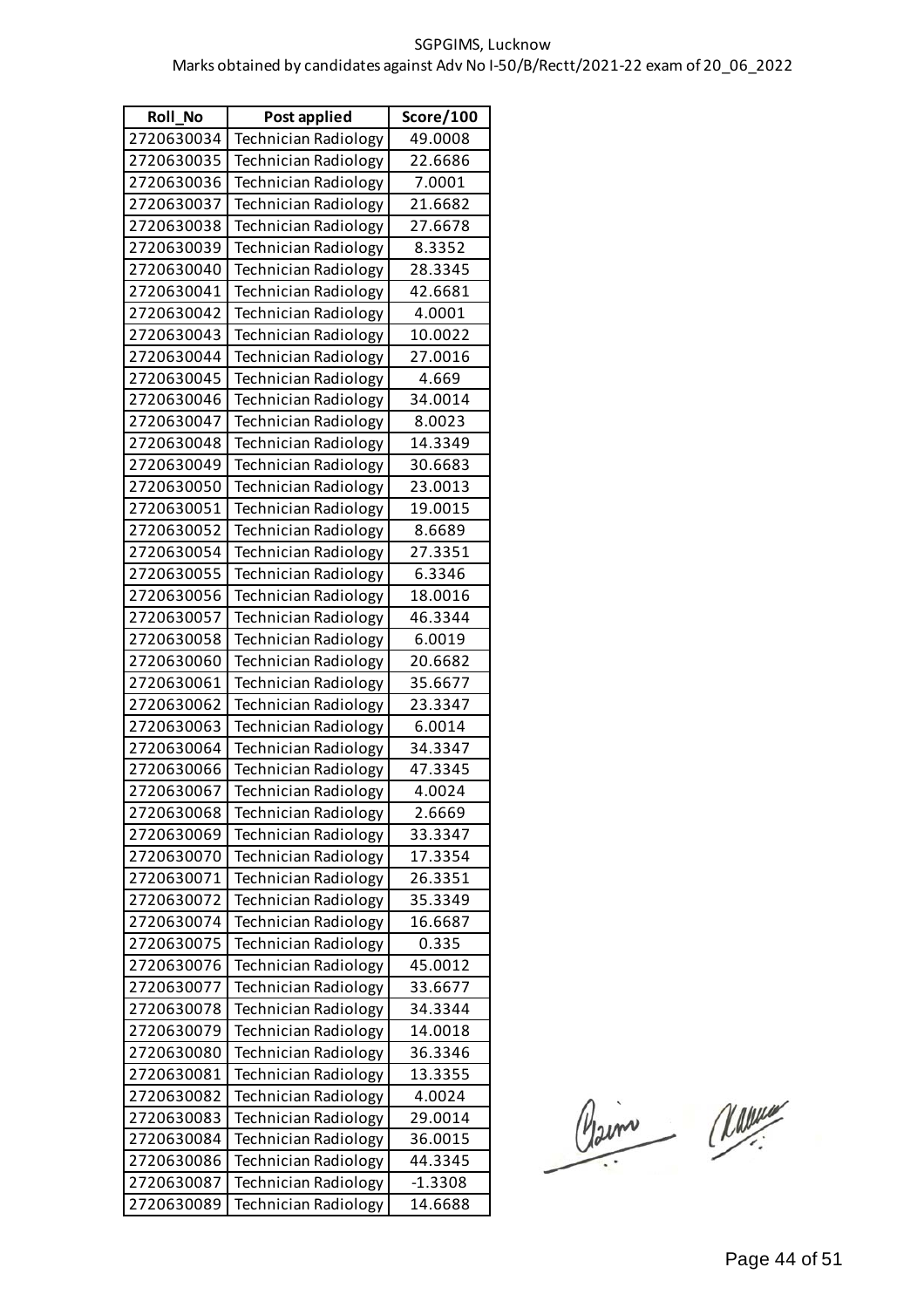| <b>Roll No</b> | Post applied                | Score/100          |
|----------------|-----------------------------|--------------------|
| 2720630090     | <b>Technician Radiology</b> | 18.668             |
| 2720630091     | <b>Technician Radiology</b> | 18.002             |
| 2720630092     | <b>Technician Radiology</b> | 18.3352            |
| 2720630093     | <b>Technician Radiology</b> | 45.001             |
| 2720630094     | <b>Technician Radiology</b> | 13.3347            |
| 2720630095     | <b>Technician Radiology</b> | 20.002             |
| 2720630097     | <b>Technician Radiology</b> | 21.3353            |
| 2720630100     | <b>Technician Radiology</b> | 23.6685            |
| 2720630101     | <b>Technician Radiology</b> | 17.3354            |
| 2720630102     | <b>Technician Radiology</b> | 45.0012            |
| 2720630103     | <b>Technician Radiology</b> | 16.6686            |
| 2720630104     | <b>Technician Radiology</b> | 33.0013            |
| 2720630105     | <b>Technician Radiology</b> | 33.0013            |
| 2720630107     | <b>Technician Radiology</b> | 30.668             |
| 2722700001     | <b>Technician Radiology</b> | 12.6686            |
| 2722700002     | <b>Technician Radiology</b> | 8.0023             |
| 2722700005     | <b>Technician Radiology</b> | 29.0017            |
| 2722700006     | <b>Technician Radiology</b> | 6.3343             |
| 2722700007     | <b>Technician Radiology</b> | 12.3354            |
| 2722700008     | <b>Technician Radiology</b> | 8.0011             |
| 2722700009     | <b>Technician Radiology</b> | 31.668             |
| 2722700011     | <b>Technician Radiology</b> | 50.001             |
| 2722700012     | <b>Technician Radiology</b> | 25.0015            |
| 2722700013     | <b>Technician Radiology</b> | 16.6683            |
| 2722700014     | <b>Technician Radiology</b> | $-1.6646$          |
| 2722700015     | <b>Technician Radiology</b> | 13.0016            |
| 2722700017     | <b>Technician Radiology</b> | $-1.6644$          |
| 2722700018     | <b>Technician Radiology</b> | 1.6687             |
| 2723830001     | <b>Technician Radiology</b> | 41.6679            |
| 2723830002     | <b>Technician Radiology</b> | 39.3344            |
| 2723830003     | Technician Radiology        | 47.3345            |
| 2723830004     | <b>Technician Radiology</b> | 25.6682            |
| 2723830005     | <b>Technician Radiology</b> | 33.668             |
| 2724850002     | <b>Technician Radiology</b> | 44.3344            |
| 2724850003     | <b>Technician Radiology</b> | 37.0013            |
| 2724850004     | <b>Technician Radiology</b> | 57.0009            |
| 2724850005     | <b>Technician Radiology</b> | 64.334             |
| 2724850006     | <b>Technician Radiology</b> | 22.0018            |
| 2724850007     | <b>Technician Radiology</b> | 34.3349            |
| 2724850009     | <b>Technician Radiology</b> | 41.0007            |
| 2724850010     | <b>Technician Radiology</b> | 49.6675            |
| 2724850011     | Technician Radiology        | 71.6671            |
| 2724850012     | <b>Technician Radiology</b> | 40.0011            |
| 2724850014     | <b>Technician Radiology</b> | 53.001             |
| 2724850015     | <b>Technician Radiology</b> | 62.6676            |
| 2724850016     | <b>Technician Radiology</b> | 57.6675            |
| 2724850017     | <b>Technician Radiology</b> | 45.6677            |
| 2724850018     | Technician Radiology        | 32.0017            |
| 2724850019     | <b>Technician Radiology</b> | 49.3345<br>47.6676 |
| 2724850020     | <b>Technician Radiology</b> |                    |

Claim Classe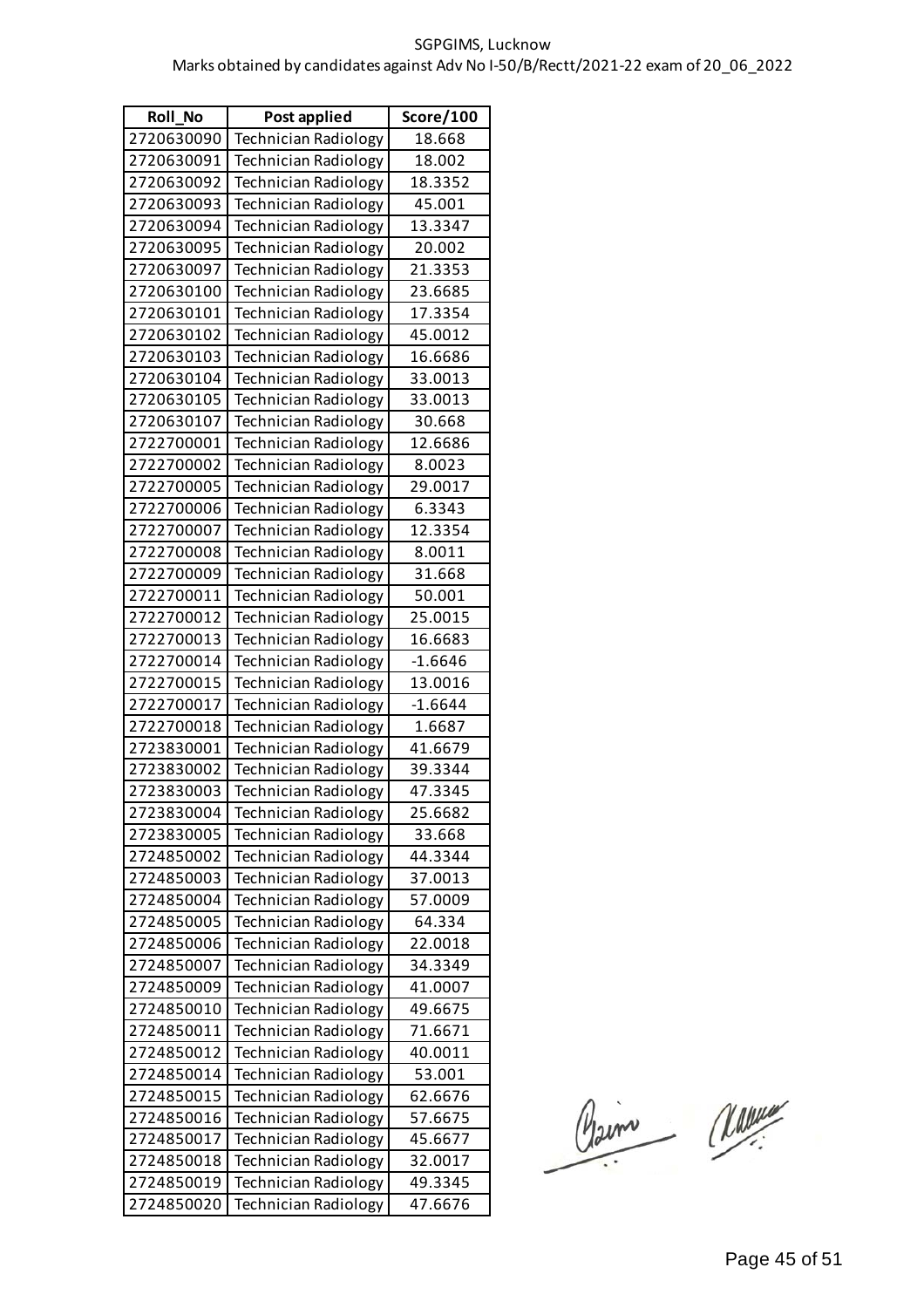| <b>Roll_No</b> | Post applied                | Score/100 |
|----------------|-----------------------------|-----------|
| 2724850021     | <b>Technician Radiology</b> | 48.6677   |
| 2726870001     | <b>Technician Radiology</b> | 28.3351   |
| 2726870002     | <b>Technician Radiology</b> | 41.668    |
| 2726870004     | <b>Technician Radiology</b> | 46.6678   |
| 2726870005     | <b>Technician Radiology</b> | 8.3356    |
| 2726870006     | <b>Technician Radiology</b> | 18.0011   |
| 2726870007     | <b>Technician Radiology</b> | 58.3343   |
| 2726870009     | <b>Technician Radiology</b> | 29.3343   |
| 2726870010     | <b>Technician Radiology</b> | 56.001    |
| 2726870011     | <b>Technician Radiology</b> | 34.3344   |
| 2726870012     | Technician Radiology        | 28.0018   |
| 2726870013     | <b>Technician Radiology</b> | 34.3346   |
| 2726870014     | Technician Radiology        | 28.6677   |
| 2727880001     | Technician Radiology        | 51.0009   |
| 2727880002     | <b>Technician Radiology</b> | 25.0016   |
| 2727880003     | <b>Technician Radiology</b> | 29.6681   |
| 2727880005     | Technician Radiology        | 30.6681   |
| 2728890001     | <b>Technician Radiology</b> | 17.3354   |
| 2728890002     | Technician Radiology        | 30.0015   |
| 2728890003     | Technician Radiology        | 56.3342   |
| 2728890004     | <b>Technician Radiology</b> | 26.6685   |
| 2728890005     | Technician Radiology        | 5.6684    |
| 2728890006     | Technician Radiology        | 10.6689   |
| 2728890008     | <b>Technician Radiology</b> | 61.3341   |
| 2728890009     | Technician Radiology        | 27.335    |
| 2728890010     | Technician Radiology        | 10.6683   |
| 2728890011     | <b>Technician Radiology</b> | 17.3354   |
| 2728890012     | <b>Technician Radiology</b> | 55.0009   |
| 2728890013     | <b>Technician Radiology</b> | 14.3354   |
| 2728890014     | <b>Technician Radiology</b> | 59.6672   |
| 2728890015     | Technician Radiology        | 38.6674   |
| 2728890016     | <b>Technician Radiology</b> | 18.6687   |
| 2728890017     | <b>Technician Radiology</b> | 52.0011   |
| 2728890018     | Technician Radiology        | 42.3345   |
| 2728890020     | <b>Technician Radiology</b> | 54.6676   |
| 2728890021     | <b>Technician Radiology</b> | 30.0014   |
| 2728890022     | <b>Technician Radiology</b> | 24.6681   |
| 2728890023     | <b>Technician Radiology</b> | -7.9973   |
| 2728890024     | <b>Technician Radiology</b> | 65.3342   |
| 2728890025     | <b>Technician Radiology</b> | 41.6679   |
| 2728890029     | <b>Technician Radiology</b> | 10.0018   |
| 2728890030     | <b>Technician Radiology</b> | 18.6687   |
| 2728890031     | <b>Technician Radiology</b> | 19.002    |
| 2728890032     | <b>Technician Radiology</b> | 37.668    |
| 2728890034     | <b>Technician Radiology</b> | 31.3345   |
| 2728890036     | <b>Technician Radiology</b> | 9.6683    |
| 2728890039     | <b>Technician Radiology</b> | 55.0009   |
| 2728890040     | <b>Technician Radiology</b> | 15.002    |
| 2730840001     | <b>Technician Radiology</b> | 40.3344   |
| 2730840004     | Technician Radiology        | 40.6673   |

Claim Classe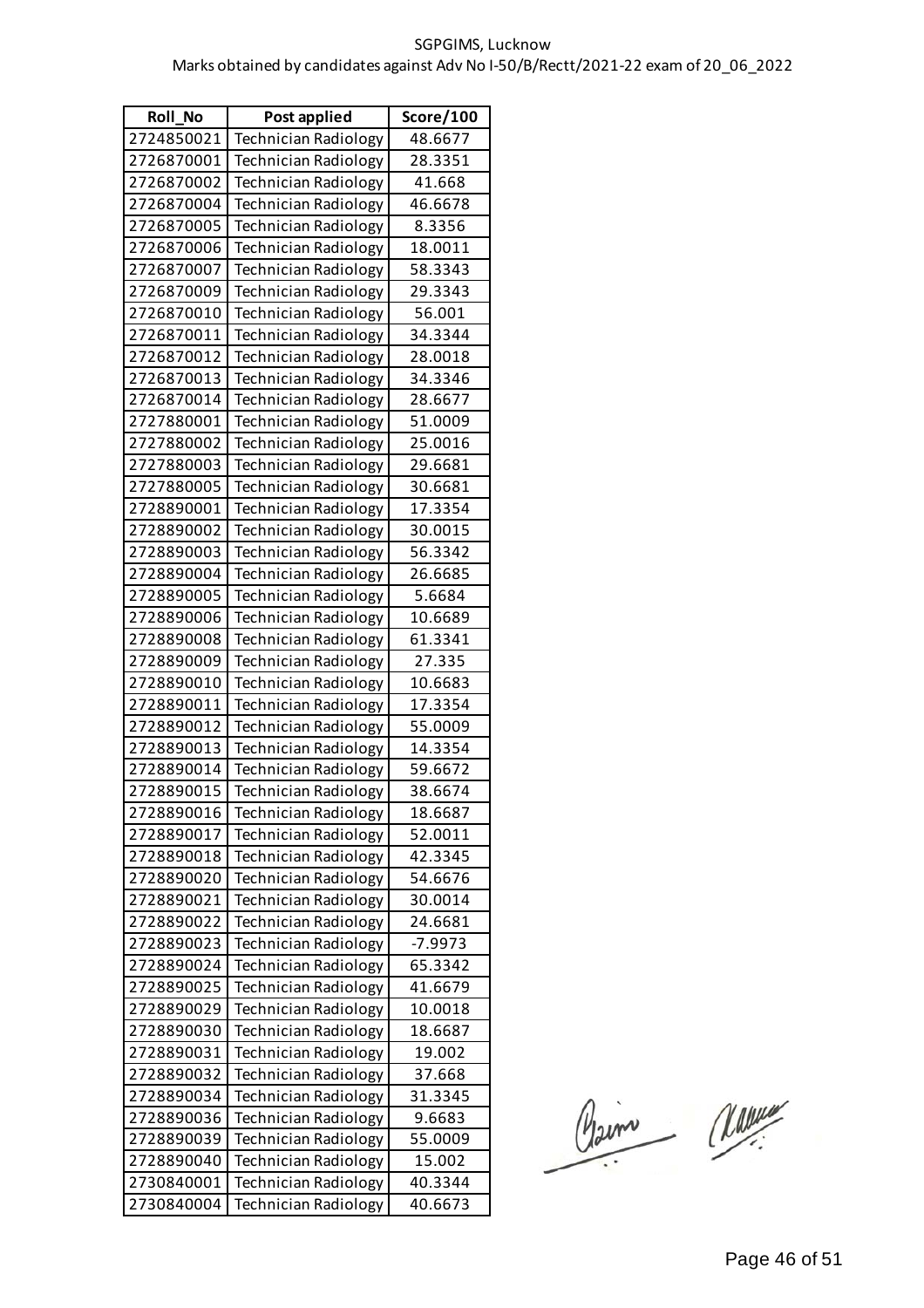| <b>Roll No</b> | Post applied                | Score/100 |
|----------------|-----------------------------|-----------|
| 2731820001     | <b>Technician Radiology</b> | 33.335    |
| 2731820004     | <b>Technician Radiology</b> | 35.6677   |
| 2732860001     | <b>Technician Radiology</b> | 25.0015   |
| 2732860002     | <b>Technician Radiology</b> | 43.6676   |
| 2732860003     | <b>Technician Radiology</b> | 54.6674   |
| 2732860004     | <b>Technician Radiology</b> | 18.0018   |
| 2732860005     | <b>Technician Radiology</b> | 28.335    |
| 2732860006     | <b>Technician Radiology</b> | 31.3346   |
| 2732860008     | <b>Technician Radiology</b> | 22.6685   |
| 2732860009     | <b>Technician Radiology</b> | 30.3347   |
| 2732860010     | <b>Technician Radiology</b> | 38.0013   |
| 2732860011     | <b>Technician Radiology</b> | 45.3339   |
| 2735030001     | <b>Technician Radiology</b> | 27.0016   |
| 2735030002     | <b>Technician Radiology</b> | 67.334    |
| 2735030003     | <b>Technician Radiology</b> | 59.6676   |
| 2735030004     | <b>Technician Radiology</b> | 70.6673   |
| 2735030005     | <b>Technician Radiology</b> | 69.334    |
| 2735030006     | <b>Technician Radiology</b> | 53.0007   |
| 2735030007     | Technician Radiology        | 17.3354   |
| 2735030008     | <b>Technician Radiology</b> | 48.0009   |
| 2735030009     | <b>Technician Radiology</b> | 69.3339   |
| 2735030010     | <b>Technician Radiology</b> | 44.3342   |
| 2735030011     | <b>Technician Radiology</b> | 39.0012   |
| 2735030012     | <b>Technician Radiology</b> | 27.3343   |
| 2735030014     | Technician Radiology        | 37.6675   |
| 2735030015     | <b>Technician Radiology</b> | 63.3341   |
| 2735030016     | <b>Technician Radiology</b> | 58.0008   |
| 2735030017     | <b>Technician Radiology</b> | 42.6678   |
| 2735030018     | <b>Technician Radiology</b> | 12.0022   |
| 2735030020     | <b>Technician Radiology</b> | 28.3347   |
| 2735030021     | Technician Radiology        | 36.6678   |
| 2735030022     | <b>Technician Radiology</b> | 49.0009   |
| 2735030023     | <b>Technician Radiology</b> | 60.0007   |
| 2735030024     | <b>Technician Radiology</b> | 38.6679   |
| 2735030025     | <b>Technician Radiology</b> | 52.6676   |
| 2735030026     | <b>Technician Radiology</b> | 55.0007   |
| 2735030027     | <b>Technician Radiology</b> | 52.0009   |
| 2735030029     | <b>Technician Radiology</b> | 26.335    |
| 2735030030     | <b>Technician Radiology</b> | 28.6677   |
| 2735030031     | <b>Technician Radiology</b> | 25.6672   |
| 2735030032     | <b>Technician Radiology</b> | 42.6678   |
| 2735030033     | <b>Technician Radiology</b> | 53.0008   |
| 2735030034     | <b>Technician Radiology</b> | 52.3343   |
| 2735030035     | <b>Technician Radiology</b> | 32.6681   |
| 2735030037     | <b>Technician Radiology</b> | 21.6683   |
| 2735030038     | <b>Technician Radiology</b> | 15.3354   |
| 2735030041     | <b>Technician Radiology</b> | 44.0014   |
| 2735030043     | <b>Technician Radiology</b> | 73.3338   |
| 2735030044     | <b>Technician Radiology</b> | 48.6677   |
| 2735030046     | <b>Technician Radiology</b> | 45.3345   |

Claim Classe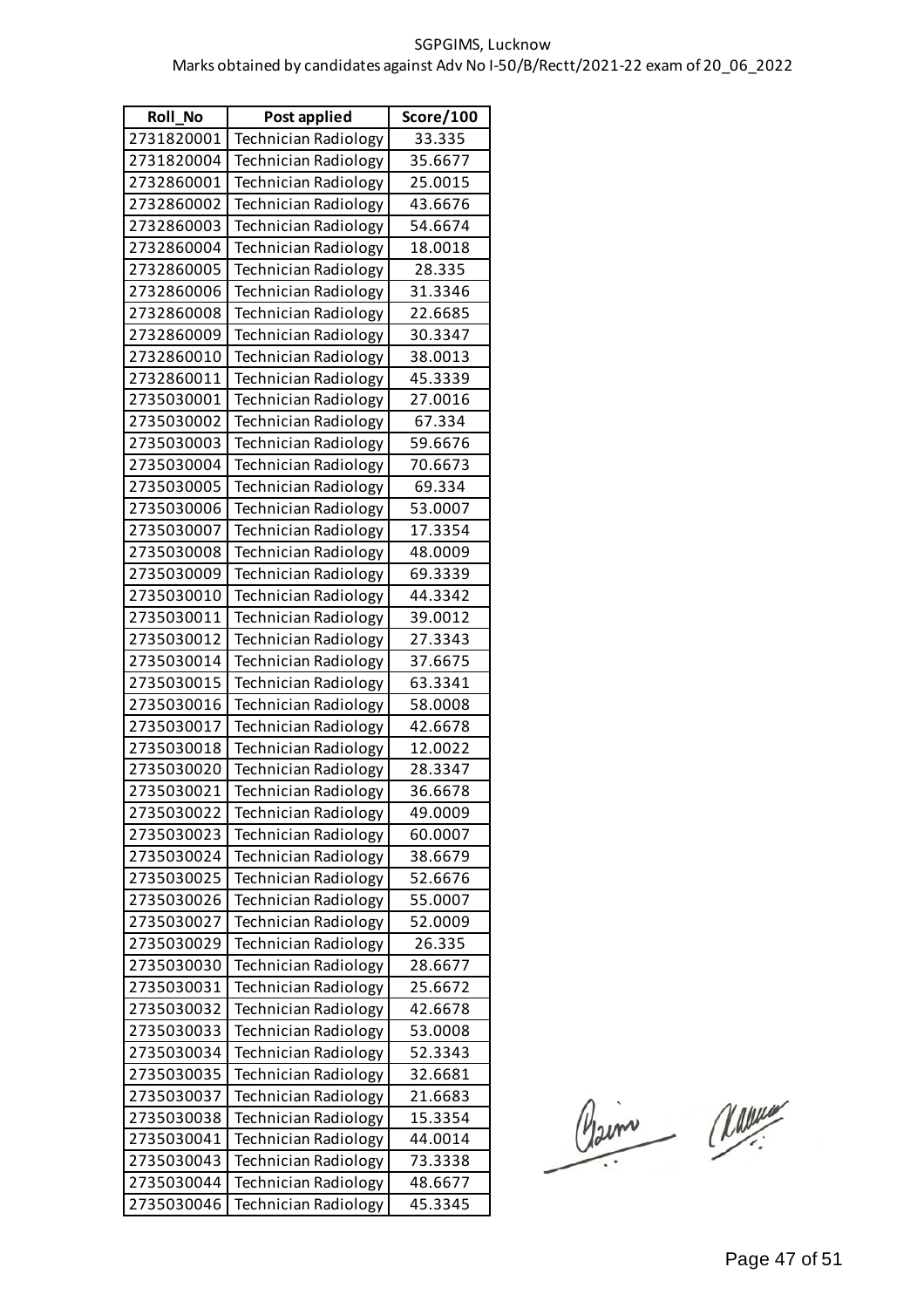| <b>Roll No</b> | Post applied                | Score/100 |
|----------------|-----------------------------|-----------|
| 2735030047     | <b>Technician Radiology</b> | 20.667    |
| 2735030048     | <b>Technician Radiology</b> | 62.0009   |
| 2735030049     | <b>Technician Radiology</b> | 30.6678   |
| 2735030050     | <b>Technician Radiology</b> | 42.3342   |
| 2735030054     | <b>Technician Radiology</b> | 47.0013   |
| 2735030055     | <b>Technician Radiology</b> | 54.6677   |
| 2735030056     | <b>Technician Radiology</b> | 64.0005   |
| 2735030057     | <b>Technician Radiology</b> | 47.3342   |
| 2735030058     | <b>Technician Radiology</b> | 28.0018   |
| 2735030059     | <b>Technician Radiology</b> | 28.3347   |
| 2735030060     | <b>Technician Radiology</b> | 56.3339   |
| 2735030061     | <b>Technician Radiology</b> | 35.6682   |
| 2735030064     | <b>Technician Radiology</b> | 60.0007   |
| 2735030065     | <b>Technician Radiology</b> | 44.0011   |
| 2735030066     | <b>Technician Radiology</b> | 60.3343   |
| 2735030067     | <b>Technician Radiology</b> | 43.6679   |
| 2735030070     | <b>Technician Radiology</b> | 10.6689   |
| 2735030071     | <b>Technician Radiology</b> | 53.001    |
| 2735030072     | <b>Technician Radiology</b> | 19.0012   |
| 2735030073     | <b>Technician Radiology</b> | 18.0011   |
| 2735030075     | <b>Technician Radiology</b> | 29.3348   |
| 2735030076     | <b>Technician Radiology</b> | 46.3341   |
| 2735030077     | <b>Technician Radiology</b> | 49.0008   |
| 2735030078     | <b>Technician Radiology</b> | 45.0007   |
| 2735030080     | <b>Technician Radiology</b> | 50.3341   |
| 2735160001     | <b>Technician Radiology</b> | 50.6678   |
| 2735160002     | <b>Technician Radiology</b> | 11.0022   |
| 2735160004     | <b>Technician Radiology</b> | 37.3343   |
| 2735160005     | <b>Technician Radiology</b> | 20.3338   |
| 2735160007     | Technician Radiology        | 40.668    |
| 2735160008     | Technician Radiology        | 60.0006   |
| 2735160010     | <b>Technician Radiology</b> | 56.334    |
| 2735160011     | <b>Technician Radiology</b> | 52.0009   |
| 2735160012     | <b>Technician Radiology</b> | 68.3337   |
| 2735160013     | Technician Radiology        | 59.3338   |
| 2735160014     | <b>Technician Radiology</b> | 14.3351   |
| 2735160015     | <b>Technician Radiology</b> | 66.6675   |
| 2735160016     | <b>Technician Radiology</b> | 65.6673   |
| 2735160017     | <b>Technician Radiology</b> | 54.6676   |
| 2735160020     | <b>Technician Radiology</b> | 48.0008   |
| 2735160022     | Technician Radiology        | 65.6675   |
| 2735160023     | <b>Technician Radiology</b> | 70.6672   |
| 2735160024     | <b>Technician Radiology</b> | 42.3339   |
| 2735160025     | <b>Technician Radiology</b> | 28.6682   |
| 2735160026     | <b>Technician Radiology</b> | 16.6685   |
| 2735160027     | <b>Technician Radiology</b> | 35.668    |
| 2735160028     | <b>Technician Radiology</b> | 63.3337   |
| 2735160029     | <b>Technician Radiology</b> | 27.3345   |
| 2735160030     | <b>Technician Radiology</b> | 41.668    |
| 2735160031     | Technician Radiology        | 16.6683   |

Claim Classe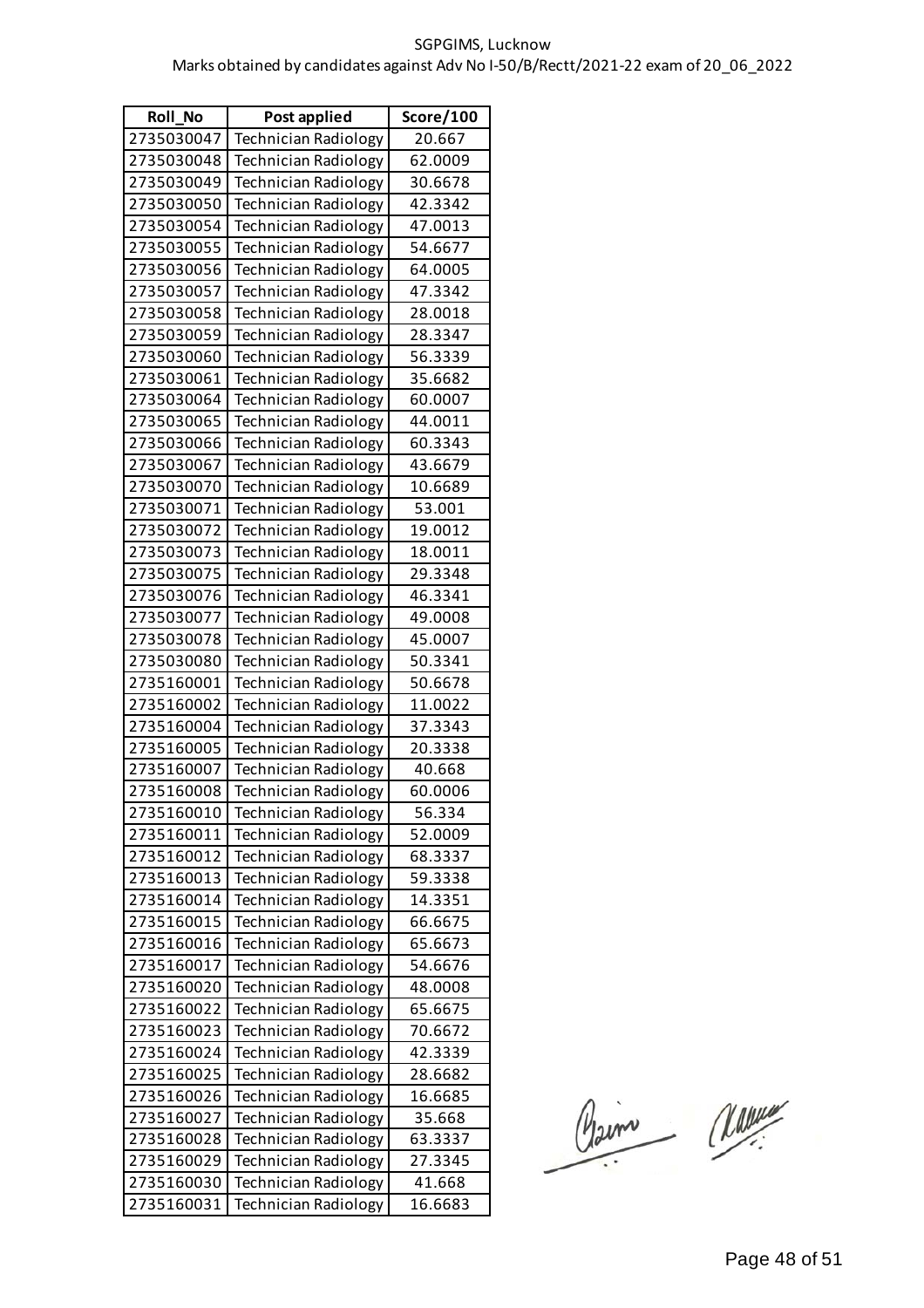| Roll_No    | Post applied                | Score/100 |
|------------|-----------------------------|-----------|
| 2735160032 | <b>Technician Radiology</b> | 50.0009   |
| 2735160033 | <b>Technician Radiology</b> | 50.3344   |
| 2735160034 | <b>Technician Radiology</b> | 32.3349   |
| 2735160035 | <b>Technician Radiology</b> | 30.6684   |
| 2735160036 | <b>Technician Radiology</b> | 67.6674   |
| 2735160037 | <b>Technician Radiology</b> | 30.6684   |
| 2735160039 | <b>Technician Radiology</b> | 16.0017   |
| 2735160040 | <b>Technician Radiology</b> | 50.6673   |
| 2735160041 | <b>Technician Radiology</b> | 26.0017   |
| 2735160042 | <b>Technician Radiology</b> | 38.3347   |
| 2735160043 | <b>Technician Radiology</b> | 40.0014   |
| 2735160044 | <b>Technician Radiology</b> | 65.6673   |
| 2735160045 | Technician Radiology        | 64.3337   |
| 2735160046 | <b>Technician Radiology</b> | 27.3349   |
| 2735160048 | <b>Technician Radiology</b> | 24.335    |
| 2735160049 | <b>Technician Radiology</b> | 52.0007   |
| 2735160050 | <b>Technician Radiology</b> | 62.0008   |
| 2735160051 | <b>Technician Radiology</b> | 51.0011   |
| 2735160052 | Technician Radiology        | 40.001    |
| 2735160054 | <b>Technician Radiology</b> | 51.6675   |
| 2735160055 | <b>Technician Radiology</b> | 49.6676   |
| 2735160056 | <b>Technician Radiology</b> | 55.0008   |
| 2735160057 | <b>Technician Radiology</b> | 33.0013   |
| 2735160058 | <b>Technician Radiology</b> | 40.0009   |
| 2735160059 | Technician Radiology        | 9.3356    |
| 2735160060 | <b>Technician Radiology</b> | 34.6678   |
| 2735160061 | <b>Technician Radiology</b> | 55.3342   |
| 2735160062 | <b>Technician Radiology</b> | 30.3349   |
| 2735160063 | <b>Technician Radiology</b> | 47.0011   |
| 2735160064 | <b>Technician Radiology</b> | 61.6675   |
| 2735160065 | Technician Radiology        | 44.3344   |
| 2735160067 | <b>Technician Radiology</b> | 56.6675   |
| 2735160068 | Technician Radiology        | 37.6679   |
| 2735160069 | <b>Technician Radiology</b> | 46.3343   |
| 2735160070 | <b>Technician Radiology</b> | 47.0009   |
| 2735160072 | <b>Technician Radiology</b> | 54.0011   |
| 2735160073 | <b>Technician Radiology</b> | 40.668    |
| 2735160074 | <b>Technician Radiology</b> | 26.0015   |
| 2735160076 | <b>Technician Radiology</b> | 42.6678   |
| 2735160077 | <b>Technician Radiology</b> | 51.3343   |
| 2735160080 | <b>Technician Radiology</b> | 53.334    |
| 2735160081 | Technician Radiology        | 24.3347   |
| 2735160082 | <b>Technician Radiology</b> | 20.0016   |
| 2735160083 | <b>Technician Radiology</b> | 42.0012   |
| 2735160084 | Technician Radiology        | 40.3341   |
| 2735160087 | <b>Technician Radiology</b> | 52.6674   |
| 2735160088 | <b>Technician Radiology</b> | 21.3348   |
| 2735160089 | Technician Radiology        | 28.0018   |
| 2735160090 | Technician Radiology        | 4.3354    |
| 2735160091 | <b>Technician Radiology</b> | 36.3349   |

Claim Classe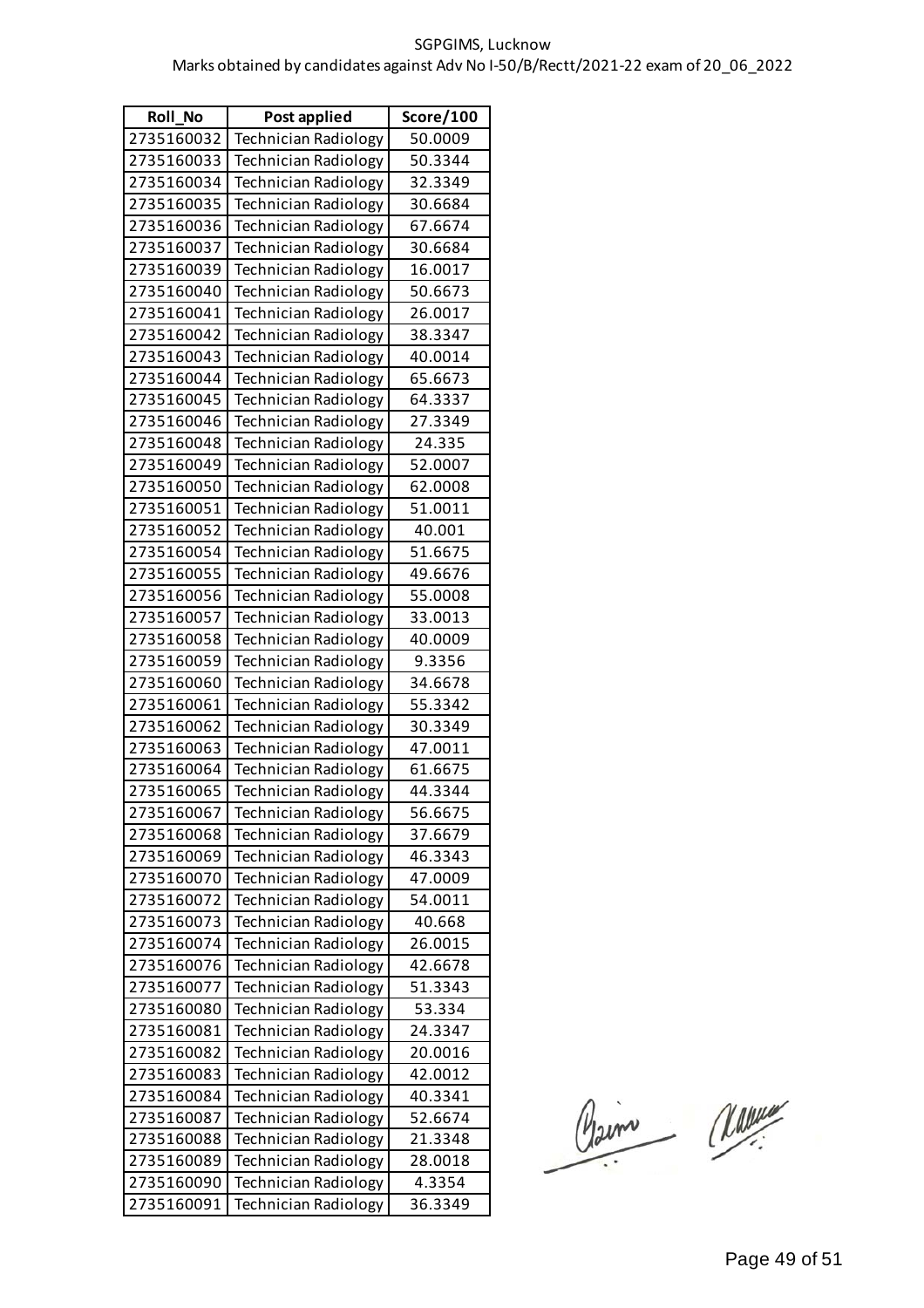| <b>Roll No</b> | Post applied                | Score/100 |
|----------------|-----------------------------|-----------|
| 2735160092     | <b>Technician Radiology</b> | 36.6671   |
| 2739090002     | <b>Technician Radiology</b> | 13.6683   |
| 2739090003     | <b>Technician Radiology</b> | 61.3337   |
| 2739090004     | <b>Technician Radiology</b> | 53.001    |
| 2739090005     | <b>Technician Radiology</b> | 54.0005   |
| 2739090006     | <b>Technician Radiology</b> | 13.3353   |
| 2739090008     | <b>Technician Radiology</b> | 66.6675   |
| 2739090009     | <b>Technician Radiology</b> | 46.668    |
| 2739090012     | Technician Radiology        | 19.6686   |
| 2739090013     | <b>Technician Radiology</b> | 44.001    |
| 2739090014     | <b>Technician Radiology</b> | 26.6682   |
| 2739090015     | <b>Technician Radiology</b> | 38.001    |
| 2739090017     | <b>Technician Radiology</b> | 5.0021    |
| 2739090018     | <b>Technician Radiology</b> | 48.0013   |
| 2739090019     | <b>Technician Radiology</b> | 52.3341   |
| 2739090020     | <b>Technician Radiology</b> | 67.0008   |
| 2739090021     | <b>Technician Radiology</b> | 39.3347   |
| 2739090022     | <b>Technician Radiology</b> | 40.3345   |
| 2739090023     | <b>Technician Radiology</b> | 54.6676   |
| 2739090024     | <b>Technician Radiology</b> | 36.0015   |
| 2739090026     | <b>Technician Radiology</b> | 9.6668    |
| 2739090027     | <b>Technician Radiology</b> | 41.6677   |
| 2739090028     | <b>Technician Radiology</b> | 19.6679   |
| 2739090030     | <b>Technician Radiology</b> | 61.0006   |
| 2739090031     | <b>Technician Radiology</b> | 47.001    |
| 2739090033     | <b>Technician Radiology</b> | 48.001    |
| 2739090034     | <b>Technician Radiology</b> | 36.0016   |
| 2739090036     | <b>Technician Radiology</b> | 25.001    |
| 2739090037     | <b>Technician Radiology</b> | 13.002    |
| 2739090038     | <b>Technician Radiology</b> | 9.3356    |
| 2739090039     | Technician Radiology        | 33.3347   |
| 2739090040     | <b>Technician Radiology</b> | 28.3345   |
| 2739090042     | <b>Technician Radiology</b> | 31.6681   |
| 2739090043     | Technician Radiology        | 12.6687   |
| 2739090044     | <b>Technician Radiology</b> | 21.6682   |
| 2739090045     | <b>Technician Radiology</b> | 58.6675   |
| 2739090046     | Technician Radiology        | 51.3344   |
| 2739090047     | <b>Technician Radiology</b> | 34.6677   |
| 2739090049     | <b>Technician Radiology</b> | 63.6675   |
| 2739090051     | <b>Technician Radiology</b> | 49.6679   |
| 2739090052     | Technician Radiology        | 6.669     |
| 2739090053     | <b>Technician Radiology</b> | 40.0011   |
| 2739090054     | <b>Technician Radiology</b> | 25.335    |
| 2739090056     | <b>Technician Radiology</b> | 49.6679   |
| 2739090057     | <b>Technician Radiology</b> | 69.3339   |
| 2739090058     | <b>Technician Radiology</b> | 23.0017   |
| 2739090059     | Technician Radiology        | 23.6685   |
| 2739090060     | <b>Technician Radiology</b> | 26.0018   |
| 2739090061     | <b>Technician Radiology</b> | 46.3346   |
| 2739090062     | Technician Radiology        | 4.0024    |

Claim Classe